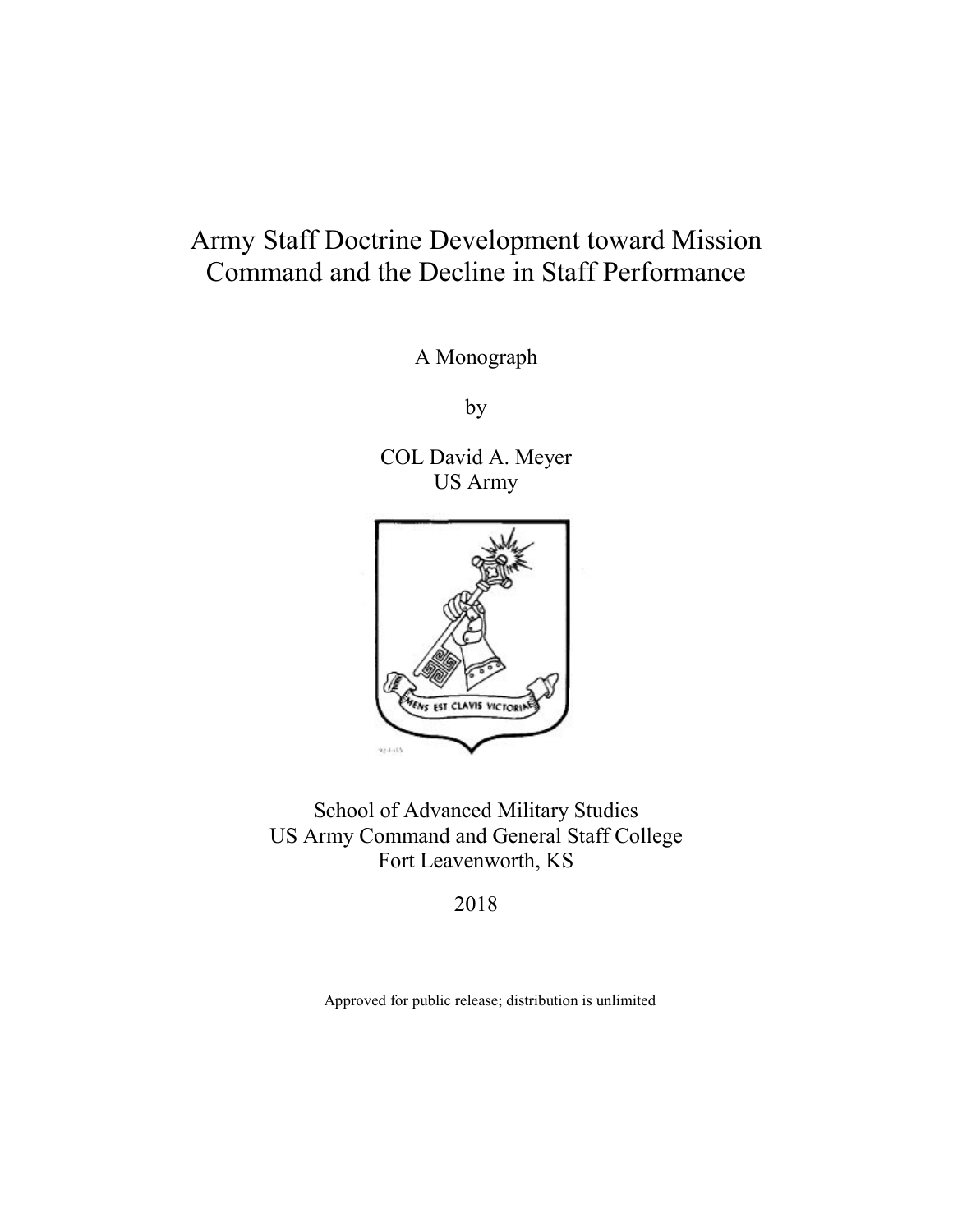|                                                                                                                                                     |                    |                                                                                 |                       |                   | Form Approved                                                                                                                                                                                                                                                                                                                                                                                                                             |  |
|-----------------------------------------------------------------------------------------------------------------------------------------------------|--------------------|---------------------------------------------------------------------------------|-----------------------|-------------------|-------------------------------------------------------------------------------------------------------------------------------------------------------------------------------------------------------------------------------------------------------------------------------------------------------------------------------------------------------------------------------------------------------------------------------------------|--|
| <b>REPORT DOCUMENTATION PAGE</b>                                                                                                                    |                    |                                                                                 |                       |                   | OMB No. 0704-0188                                                                                                                                                                                                                                                                                                                                                                                                                         |  |
|                                                                                                                                                     |                    |                                                                                 |                       |                   | Public reporting burden for this collection of information is estimated to average 1 hour per response, including the time for reviewing instructions, searching existing data sources, gathering and maintaining the<br>data needed, and completing and reviewing this collection of information. Send comments regarding this burden estimate or any other aspect of this collection of information, including suggestions for reducing |  |
|                                                                                                                                                     |                    |                                                                                 |                       |                   | this burden to Department of Defense, Washington Headquarters Services, Directorate for Information Operations and Reports (0704-0188), 1215 Jefferson Davis Highway, Suite 1204, Arlington, VA 22202-                                                                                                                                                                                                                                    |  |
|                                                                                                                                                     |                    | valid OMB control number. PLEASE DO NOT RETURN YOUR FORM TO THE ABOVE ADDRESS.  |                       |                   | 4302. Respondents should be aware that notwithstanding any other provision of law, no person shall be subject to any penalty for failing to comply with a collection of information if it does not display a currently                                                                                                                                                                                                                    |  |
| 1. REPORT DATE (DD-MM-YYYY)                                                                                                                         |                    | 2. REPORT TYPE                                                                  |                       |                   | 3. DATES COVERED (From - To)                                                                                                                                                                                                                                                                                                                                                                                                              |  |
| 16-04-2018                                                                                                                                          |                    | <b>SAMS</b> Monograph                                                           |                       |                   | July 2017-April 2018                                                                                                                                                                                                                                                                                                                                                                                                                      |  |
| <b>4. TITLE AND SUBTITLE</b>                                                                                                                        |                    |                                                                                 |                       |                   | <b>5a. CONTRACT NUMBER</b>                                                                                                                                                                                                                                                                                                                                                                                                                |  |
|                                                                                                                                                     |                    |                                                                                 |                       |                   |                                                                                                                                                                                                                                                                                                                                                                                                                                           |  |
|                                                                                                                                                     |                    |                                                                                 |                       |                   | <b>5b. GRANT NUMBER</b>                                                                                                                                                                                                                                                                                                                                                                                                                   |  |
|                                                                                                                                                     |                    | Army Staff Doctrine Development toward Mission Command and the Decline in Staff |                       |                   |                                                                                                                                                                                                                                                                                                                                                                                                                                           |  |
| Performance                                                                                                                                         |                    |                                                                                 |                       |                   |                                                                                                                                                                                                                                                                                                                                                                                                                                           |  |
|                                                                                                                                                     |                    |                                                                                 |                       |                   | <b>5c. PROGRAM ELEMENT NUMBER</b>                                                                                                                                                                                                                                                                                                                                                                                                         |  |
|                                                                                                                                                     |                    |                                                                                 |                       |                   |                                                                                                                                                                                                                                                                                                                                                                                                                                           |  |
| 6. AUTHOR(S)                                                                                                                                        |                    |                                                                                 |                       |                   | <b>5d. PROJECT NUMBER</b>                                                                                                                                                                                                                                                                                                                                                                                                                 |  |
|                                                                                                                                                     |                    |                                                                                 |                       |                   |                                                                                                                                                                                                                                                                                                                                                                                                                                           |  |
| Colonel David Meyer, US Army                                                                                                                        |                    |                                                                                 |                       |                   | <b>5e. TASK NUMBER</b>                                                                                                                                                                                                                                                                                                                                                                                                                    |  |
|                                                                                                                                                     |                    |                                                                                 |                       |                   |                                                                                                                                                                                                                                                                                                                                                                                                                                           |  |
|                                                                                                                                                     |                    |                                                                                 |                       |                   | <b>5f. WORK UNIT NUMBER</b>                                                                                                                                                                                                                                                                                                                                                                                                               |  |
|                                                                                                                                                     |                    |                                                                                 |                       |                   |                                                                                                                                                                                                                                                                                                                                                                                                                                           |  |
| 7. PERFORMING ORGANIZATION NAME(S) AND ADDRESS(ES)                                                                                                  |                    |                                                                                 |                       |                   | 8. PERFORMING ORGANIZATION REPORT                                                                                                                                                                                                                                                                                                                                                                                                         |  |
| School of Advanced Military Studies (SAMS)                                                                                                          |                    |                                                                                 |                       |                   | <b>NUMBER</b>                                                                                                                                                                                                                                                                                                                                                                                                                             |  |
| 201 Reynolds Avenue                                                                                                                                 |                    |                                                                                 |                       |                   |                                                                                                                                                                                                                                                                                                                                                                                                                                           |  |
|                                                                                                                                                     |                    |                                                                                 |                       |                   |                                                                                                                                                                                                                                                                                                                                                                                                                                           |  |
| Fort Leavenworth, KS 66027-2134                                                                                                                     |                    |                                                                                 |                       |                   |                                                                                                                                                                                                                                                                                                                                                                                                                                           |  |
|                                                                                                                                                     |                    |                                                                                 |                       |                   |                                                                                                                                                                                                                                                                                                                                                                                                                                           |  |
|                                                                                                                                                     |                    |                                                                                 |                       |                   |                                                                                                                                                                                                                                                                                                                                                                                                                                           |  |
|                                                                                                                                                     |                    |                                                                                 |                       |                   |                                                                                                                                                                                                                                                                                                                                                                                                                                           |  |
|                                                                                                                                                     |                    | 9. SPONSORING / MONITORING AGENCY NAME(S) AND ADDRESS(ES)                       |                       |                   | 10. SPONSOR/MONITOR'S ACRONYM(S)                                                                                                                                                                                                                                                                                                                                                                                                          |  |
| Command and General Staff College                                                                                                                   |                    |                                                                                 |                       | <b>CGSC</b>       |                                                                                                                                                                                                                                                                                                                                                                                                                                           |  |
| 731 McClellan Avenue                                                                                                                                |                    |                                                                                 |                       |                   |                                                                                                                                                                                                                                                                                                                                                                                                                                           |  |
|                                                                                                                                                     |                    |                                                                                 |                       |                   | <b>11. SPONSOR/MONITOR'S REPORT</b>                                                                                                                                                                                                                                                                                                                                                                                                       |  |
| Fort Leavenworth, KS 66027-1350                                                                                                                     |                    |                                                                                 |                       |                   | <b>NUMBER(S)</b>                                                                                                                                                                                                                                                                                                                                                                                                                          |  |
|                                                                                                                                                     |                    |                                                                                 |                       |                   |                                                                                                                                                                                                                                                                                                                                                                                                                                           |  |
|                                                                                                                                                     |                    |                                                                                 |                       |                   |                                                                                                                                                                                                                                                                                                                                                                                                                                           |  |
| <b>12. DISTRIBUTION / AVAILABILITY STATEMENT</b>                                                                                                    |                    |                                                                                 |                       |                   |                                                                                                                                                                                                                                                                                                                                                                                                                                           |  |
| Approved for Public Release; Distribution Unlimited                                                                                                 |                    |                                                                                 |                       |                   |                                                                                                                                                                                                                                                                                                                                                                                                                                           |  |
|                                                                                                                                                     |                    |                                                                                 |                       |                   |                                                                                                                                                                                                                                                                                                                                                                                                                                           |  |
|                                                                                                                                                     |                    |                                                                                 |                       |                   |                                                                                                                                                                                                                                                                                                                                                                                                                                           |  |
|                                                                                                                                                     |                    |                                                                                 |                       |                   |                                                                                                                                                                                                                                                                                                                                                                                                                                           |  |
| <b>13. SUPPLEMENTARY NOTES</b>                                                                                                                      |                    |                                                                                 |                       |                   |                                                                                                                                                                                                                                                                                                                                                                                                                                           |  |
|                                                                                                                                                     |                    |                                                                                 |                       |                   |                                                                                                                                                                                                                                                                                                                                                                                                                                           |  |
|                                                                                                                                                     |                    |                                                                                 |                       |                   |                                                                                                                                                                                                                                                                                                                                                                                                                                           |  |
|                                                                                                                                                     |                    |                                                                                 |                       |                   |                                                                                                                                                                                                                                                                                                                                                                                                                                           |  |
| <b>14. ABSTRACT</b>                                                                                                                                 |                    |                                                                                 |                       |                   |                                                                                                                                                                                                                                                                                                                                                                                                                                           |  |
|                                                                                                                                                     |                    |                                                                                 |                       |                   | Army training evaluations of military staffs indicate these staffs struggle to perform the tasks necessary to fully support the commander. Despite                                                                                                                                                                                                                                                                                        |  |
| the existence of doctrinal manuals, field training, and Army schools, battalion, brigade and division level staffs fail to control operations and   |                    |                                                                                 |                       |                   |                                                                                                                                                                                                                                                                                                                                                                                                                                           |  |
| support the commander's ability to make decisions. The question, therefore, is why are these staffs unprepared to perform the functions necessary   |                    |                                                                                 |                       |                   |                                                                                                                                                                                                                                                                                                                                                                                                                                           |  |
| to control operations and support decision making? Simultaneously, business management theories have articulated a clear role for managers in the   |                    |                                                                                 |                       |                   |                                                                                                                                                                                                                                                                                                                                                                                                                                           |  |
| execution of routine organizational operations and their duties in support of organizational leaders. The business world embraces the idea of       |                    |                                                                                 |                       |                   |                                                                                                                                                                                                                                                                                                                                                                                                                                           |  |
| managers and leaders, as analogs for the staff and commander, having different roles and functions. Henry Mintzberg and John Kotter have            |                    |                                                                                 |                       |                   |                                                                                                                                                                                                                                                                                                                                                                                                                                           |  |
| described those roles and hold that the roles of the manager and leader are distinct, separate and complementary. In all, nearly 30 Army doctrinal  |                    |                                                                                 |                       |                   |                                                                                                                                                                                                                                                                                                                                                                                                                                           |  |
| manuals on operations, and command and control, dating from 1938 to 2017, were evaluated to determine the role of the staff relative to the         |                    |                                                                                 |                       |                   |                                                                                                                                                                                                                                                                                                                                                                                                                                           |  |
| commander and the specific guidance to the staff officer on his routine responsibilities. This review revealed the Army's changing views of the     |                    |                                                                                 |                       |                   |                                                                                                                                                                                                                                                                                                                                                                                                                                           |  |
| staff and an increasing focus on the commander. It appears that staffs struggle to perform their tasks because control doctrine has become          |                    |                                                                                 |                       |                   |                                                                                                                                                                                                                                                                                                                                                                                                                                           |  |
| excessively commander centric, fractured and spread between several manuals and has not changed to account for changes to command doctrine.         |                    |                                                                                 |                       |                   |                                                                                                                                                                                                                                                                                                                                                                                                                                           |  |
| Army staffs struggle to succeed because doctrine does not fully define the role or requirements of the staff and does not fully educate officers to |                    |                                                                                 |                       |                   |                                                                                                                                                                                                                                                                                                                                                                                                                                           |  |
| execute their duties.                                                                                                                               |                    |                                                                                 |                       |                   |                                                                                                                                                                                                                                                                                                                                                                                                                                           |  |
| <b>15. SUBJECT TERMS</b>                                                                                                                            |                    |                                                                                 |                       |                   |                                                                                                                                                                                                                                                                                                                                                                                                                                           |  |
| Mission Command, Business Management Theory, Operations Doctrine, Control Doctrine, Staff Doctrine, Leadership vs Management                        |                    |                                                                                 |                       |                   |                                                                                                                                                                                                                                                                                                                                                                                                                                           |  |
|                                                                                                                                                     |                    |                                                                                 |                       |                   |                                                                                                                                                                                                                                                                                                                                                                                                                                           |  |
|                                                                                                                                                     |                    |                                                                                 |                       |                   |                                                                                                                                                                                                                                                                                                                                                                                                                                           |  |
| <b>16. SECURITY CLASSIFICATION OF:</b>                                                                                                              |                    |                                                                                 | <b>17. LIMITATION</b> | <b>18. NUMBER</b> | 19a. NAME OF RESPONSIBLE PERSON                                                                                                                                                                                                                                                                                                                                                                                                           |  |
|                                                                                                                                                     |                    |                                                                                 | OF ABSTRACT           | <b>OF PAGES</b>   | COL David Meyer                                                                                                                                                                                                                                                                                                                                                                                                                           |  |
| a. REPORT                                                                                                                                           |                    |                                                                                 |                       |                   |                                                                                                                                                                                                                                                                                                                                                                                                                                           |  |
|                                                                                                                                                     | <b>b. ABSTRACT</b> | c. THIS PAGE                                                                    |                       |                   | 19b. TELEPHONE NUMBER (include area                                                                                                                                                                                                                                                                                                                                                                                                       |  |
| Unclassified                                                                                                                                        | Unclassified       | Unclassified                                                                    |                       | 40                | code)<br>270-268-3317                                                                                                                                                                                                                                                                                                                                                                                                                     |  |

 $\overline{a}$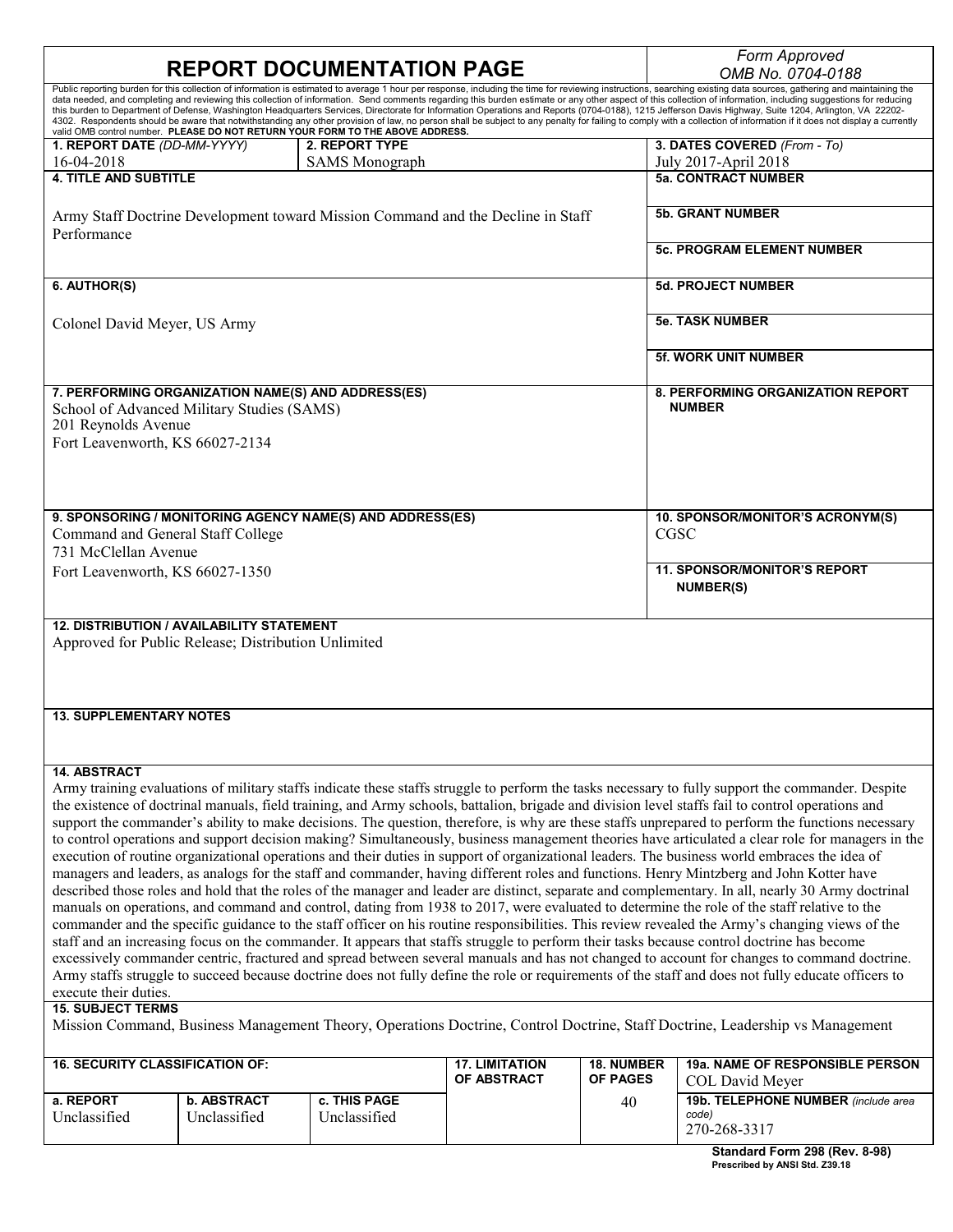### Monograph Approval Page

Name of Candidate: COL David A. Meyer

Monograph Title: Army Staff Doctrine Development toward Mission Command and the Decline in Staff Performance

Approved by:

\_\_\_\_\_\_\_\_\_\_\_\_\_\_\_\_\_\_\_\_\_\_\_\_\_\_\_\_\_\_\_\_\_\_, Monograph Director William J. Gregor, PhD

\_\_\_\_\_\_\_\_\_\_\_\_\_\_\_\_\_\_\_\_\_\_\_\_\_\_\_\_\_\_\_\_\_\_, Program Director

Barry M. Stentiford, PhD

\_\_\_\_\_\_\_\_\_\_\_\_\_\_\_\_\_\_\_\_\_\_\_\_\_\_\_\_\_\_\_\_\_\_\_, Director, School of Advanced Military Studies James C. Markert, COL

Accepted this 24th day of May 2018 by:

\_\_\_\_\_\_\_\_\_\_\_\_\_\_\_\_\_\_\_\_\_\_\_\_\_\_\_\_\_\_\_\_\_\_\_, Director, Graduate Degree Programs Robert F. Baumann, PhD

The opinions and conclusions expressed herein are those of the student author and do not necessarily represent the views of the US Army Command and General Staff College or any other government agency. (References to this study should include the foregoing statement.)

Fair use determination or copyright permission has been obtained for the inclusion of pictures, maps, graphics, and any other works incorporated into this manuscript. A work of the United States Government is not subject to copyright, however further publication or sale of copyrighted images is not permissible.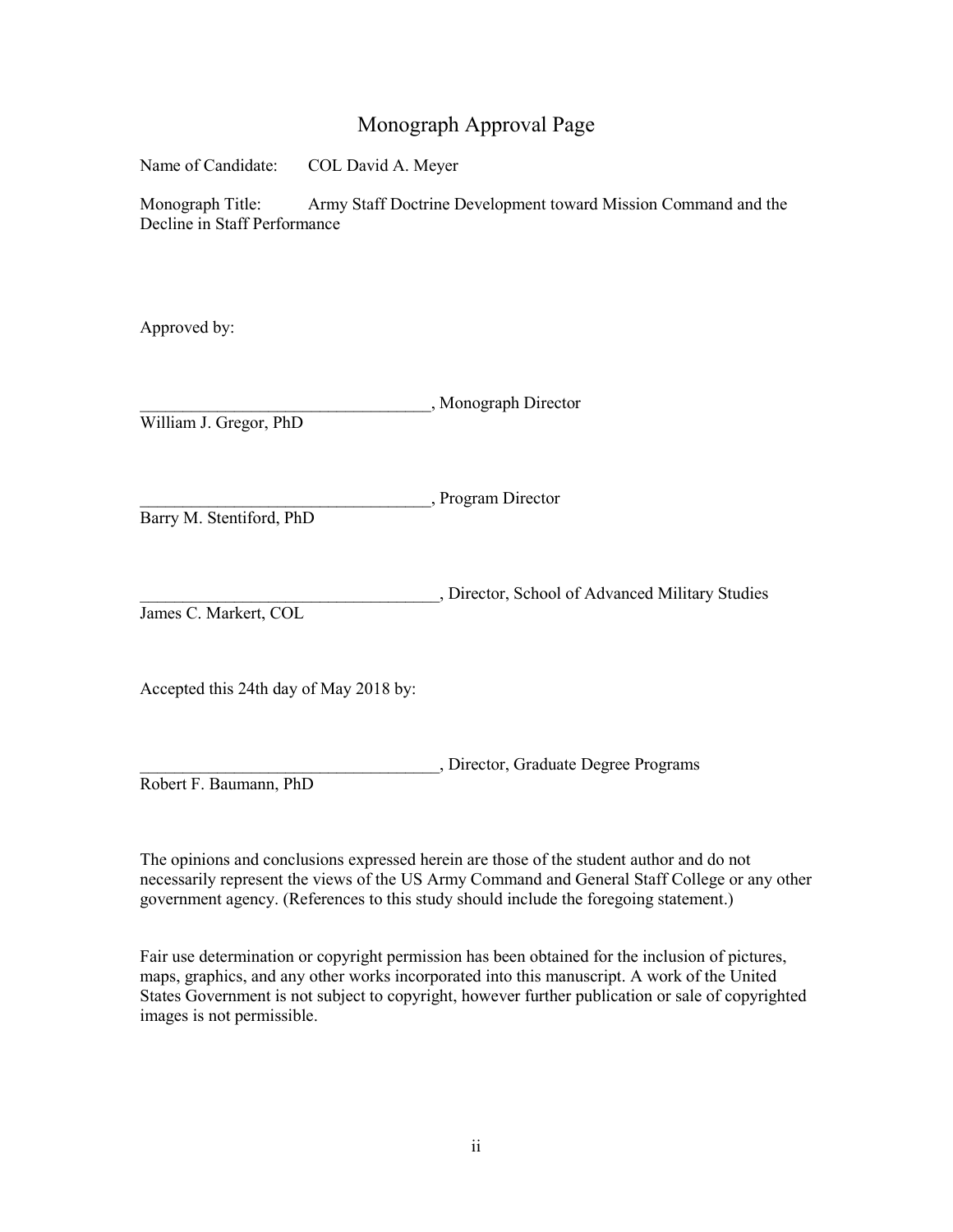#### Abstract

Army Staff Doctrine Development toward Mission Command and the Decline in Staff Performance, by COL David A. Meyer, US Army, 40 pages

Army training evaluations of military staffs indicate these staffs struggle to perform the tasks necessary to fully support the commander. Despite the existence of doctrinal manuals, field training, and Army schools, battalion, brigade and division level staffs fail to control operations and support the commander's ability to make decisions. The question, therefore, is why are these staffs unprepared to perform the functions necessary to control operations and support decision making? Simultaneously, business management theories have articulated a clear role for managers in the execution of routine organizational operations and their duties in support of organizational leaders. The business world embraces the idea of managers and leaders, as analogs for the staff and commander, having different roles and functions. Henry Mintzberg and John Kotter have described those roles and hold that the roles of the manager and leader are distinct, separate and complementary. In all, nearly 30 Army doctrinal manuals on operations, and command and control, dating from 1938 to 2017, were evaluated to determine the role of the staff relative to the commander and the specific guidance to the staff officer on his routine responsibilities. This review revealed the Army's changing views of the staff and an increasing focus on the commander. It appears that staffs struggle to perform their tasks because control doctrine has become excessively commander centric, fractured and spread between several manuals and has not changed to account for changes to command doctrine. Army staffs struggle to succeed because doctrine does not fully define the role or requirements of the staff and does not fully educate officers to execute their duties. The army should consider addressing this shortcoming by incorporating contemporary business theories and models into Army staff doctrine.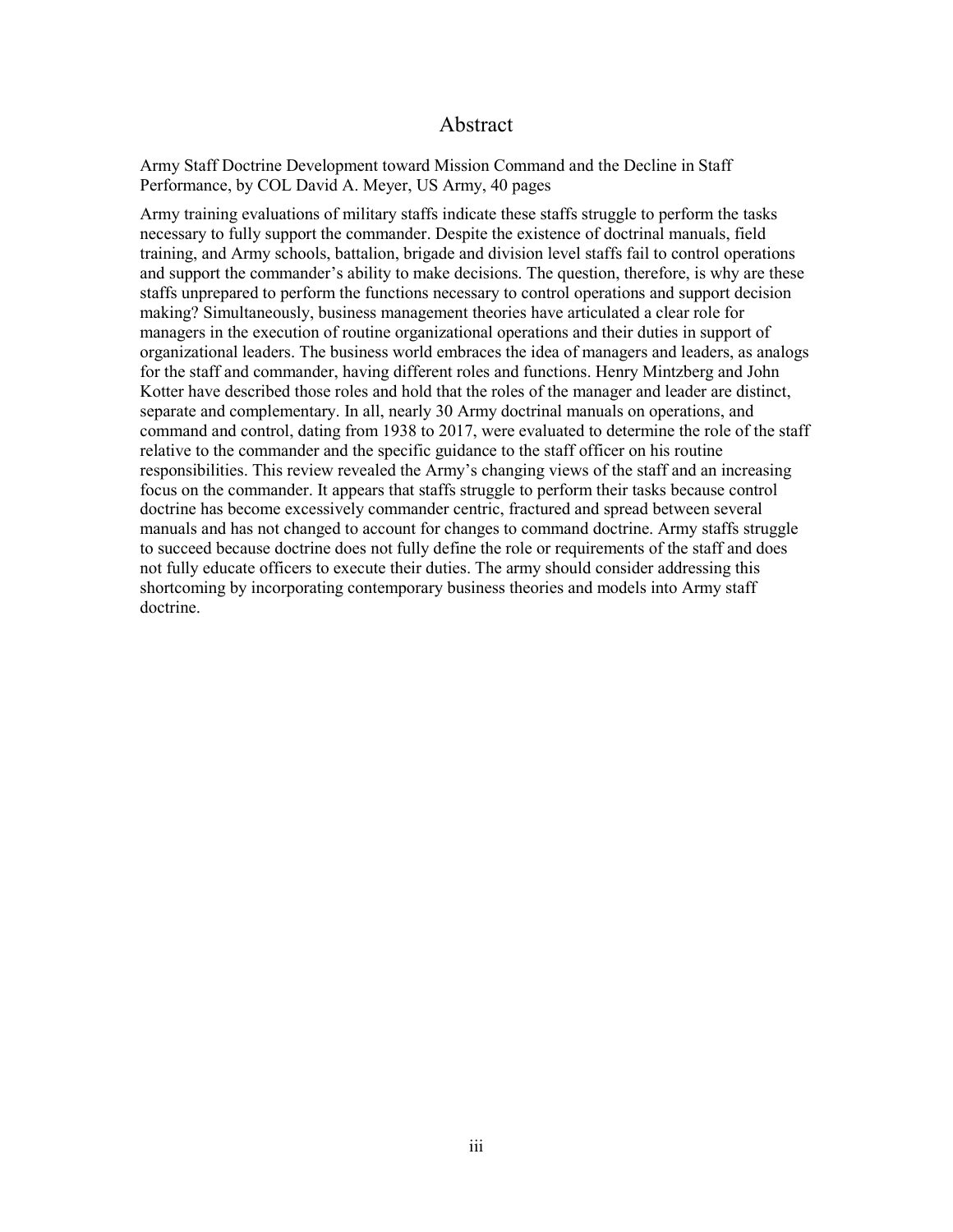### Contents

| - CULIUCITUS |  |
|--------------|--|
|              |  |
|              |  |
|              |  |
|              |  |
|              |  |
|              |  |
|              |  |
|              |  |
|              |  |
|              |  |
|              |  |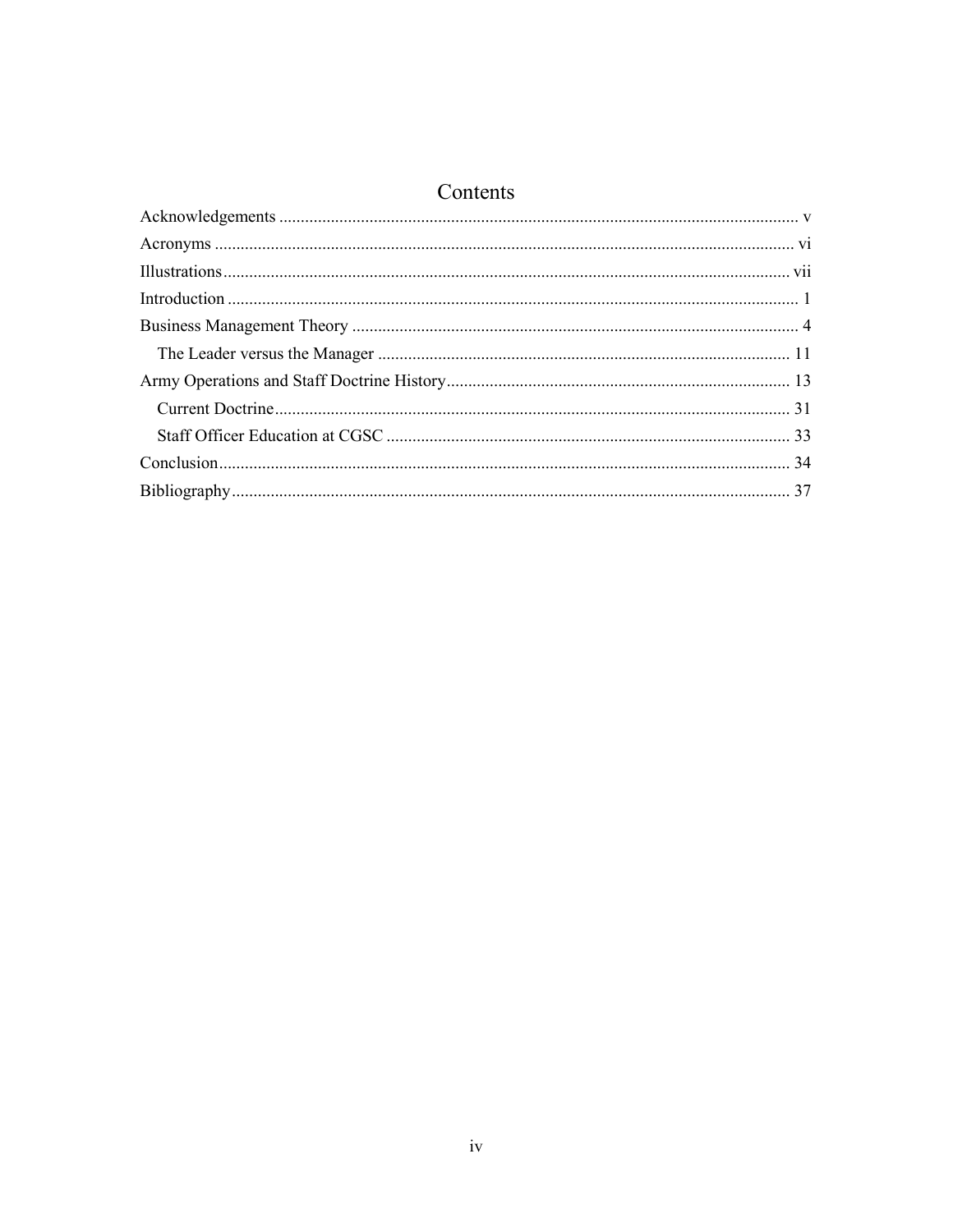## Acknowledgements

<span id="page-5-0"></span>The author would like to thank his family and classmates, the faculty of ASLSP and the staff of the US Army School of Advanced Military Studies.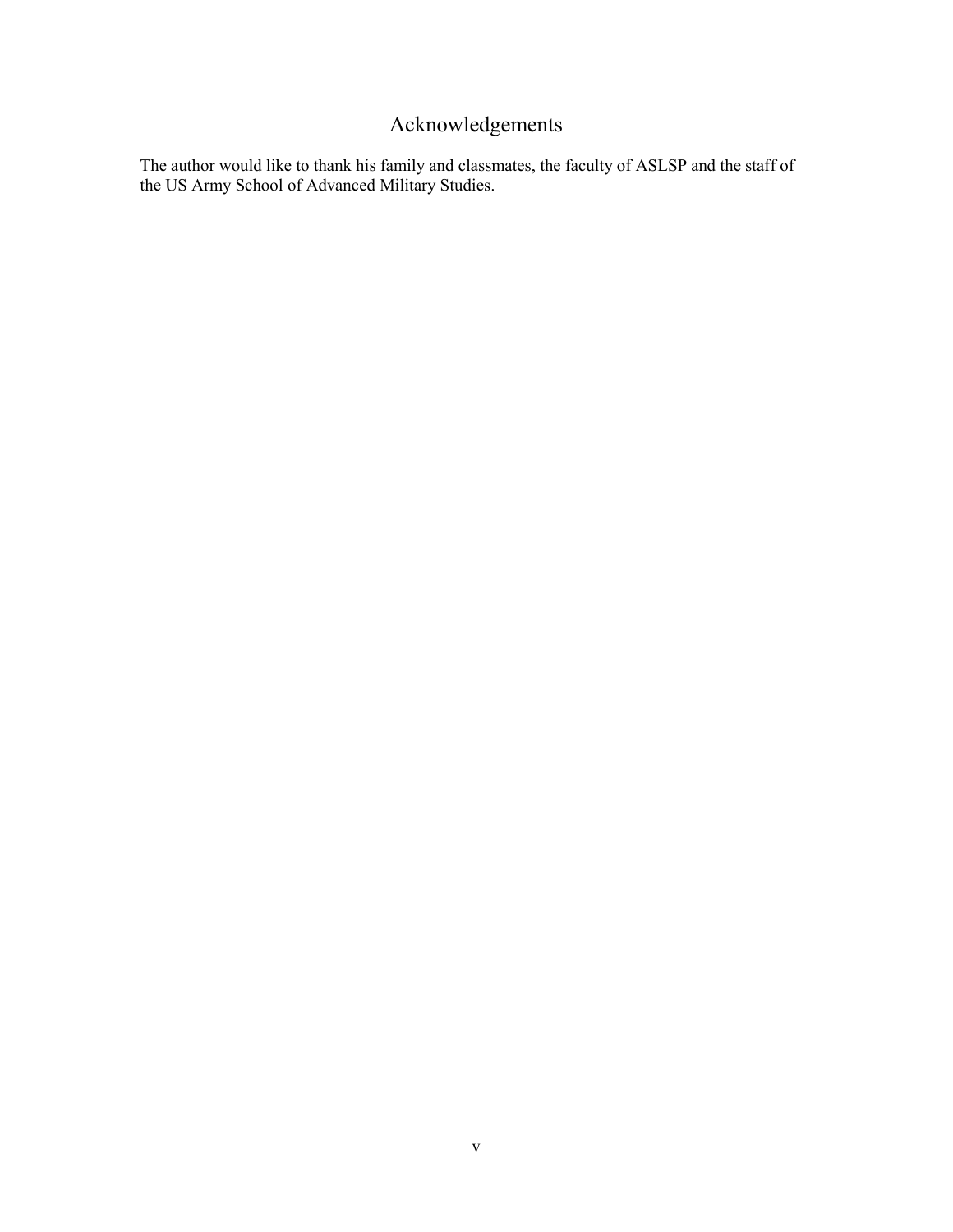## Acronyms

<span id="page-6-0"></span>

| <b>ADP</b>     | <b>Army Doctrine Publications</b>         |
|----------------|-------------------------------------------|
| <b>ADRP</b>    | Army Doctrine Reference Publication       |
| C <sub>2</sub> | <b>Command and Control</b>                |
| <b>CGSC</b>    | Command and General Staff College         |
| CGSOC          | Command and General Staff Officers Course |
| <b>CGSS</b>    | Command and General Staff School          |
| CoS            | Chief of Staff                            |
| BC             | <b>Battle Command</b>                     |
| FM.            | Field Manual                              |
| MC             | <b>Mission Command</b>                    |
| XO             | <b>Executive Officer</b>                  |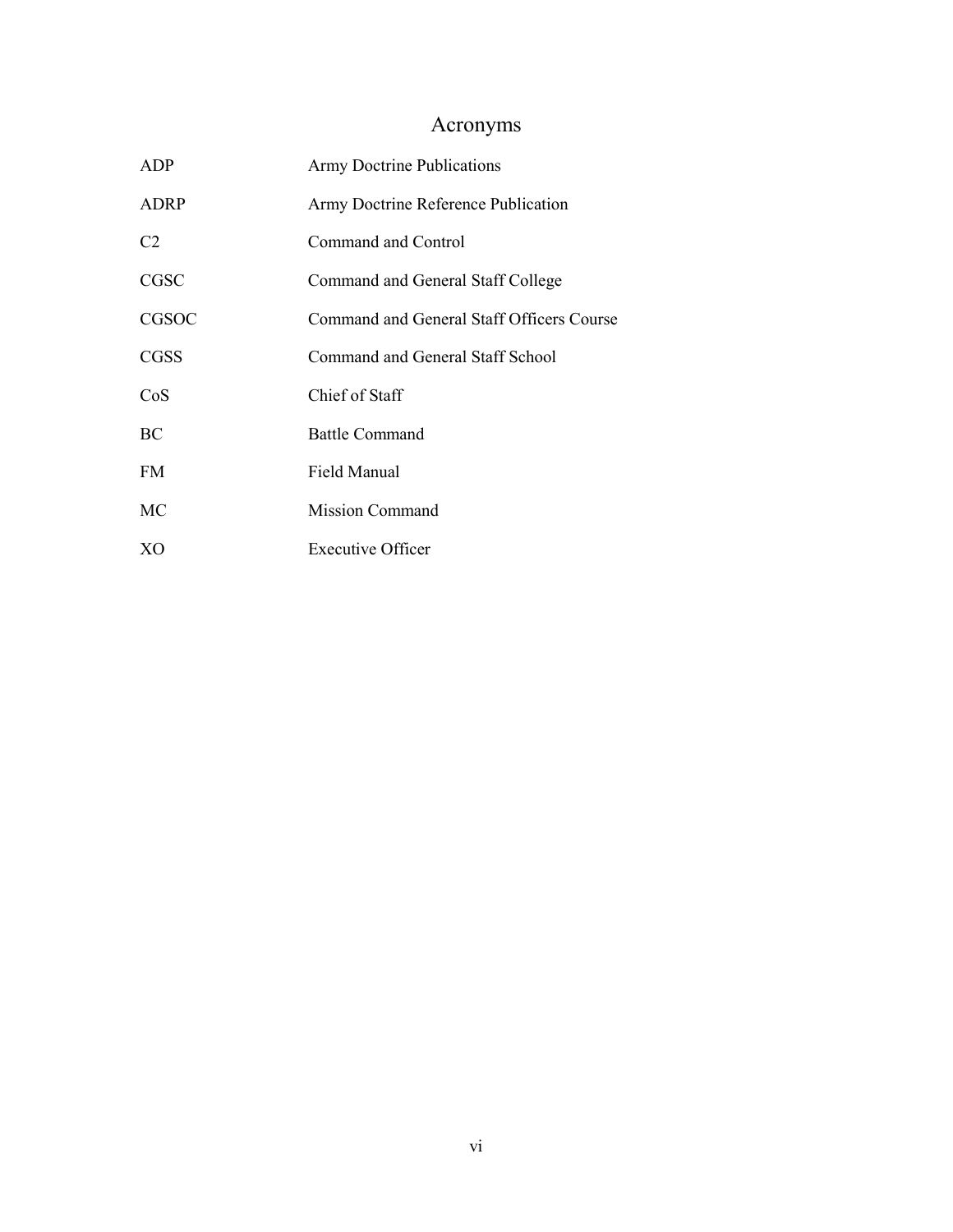### Illustrations

<span id="page-7-0"></span>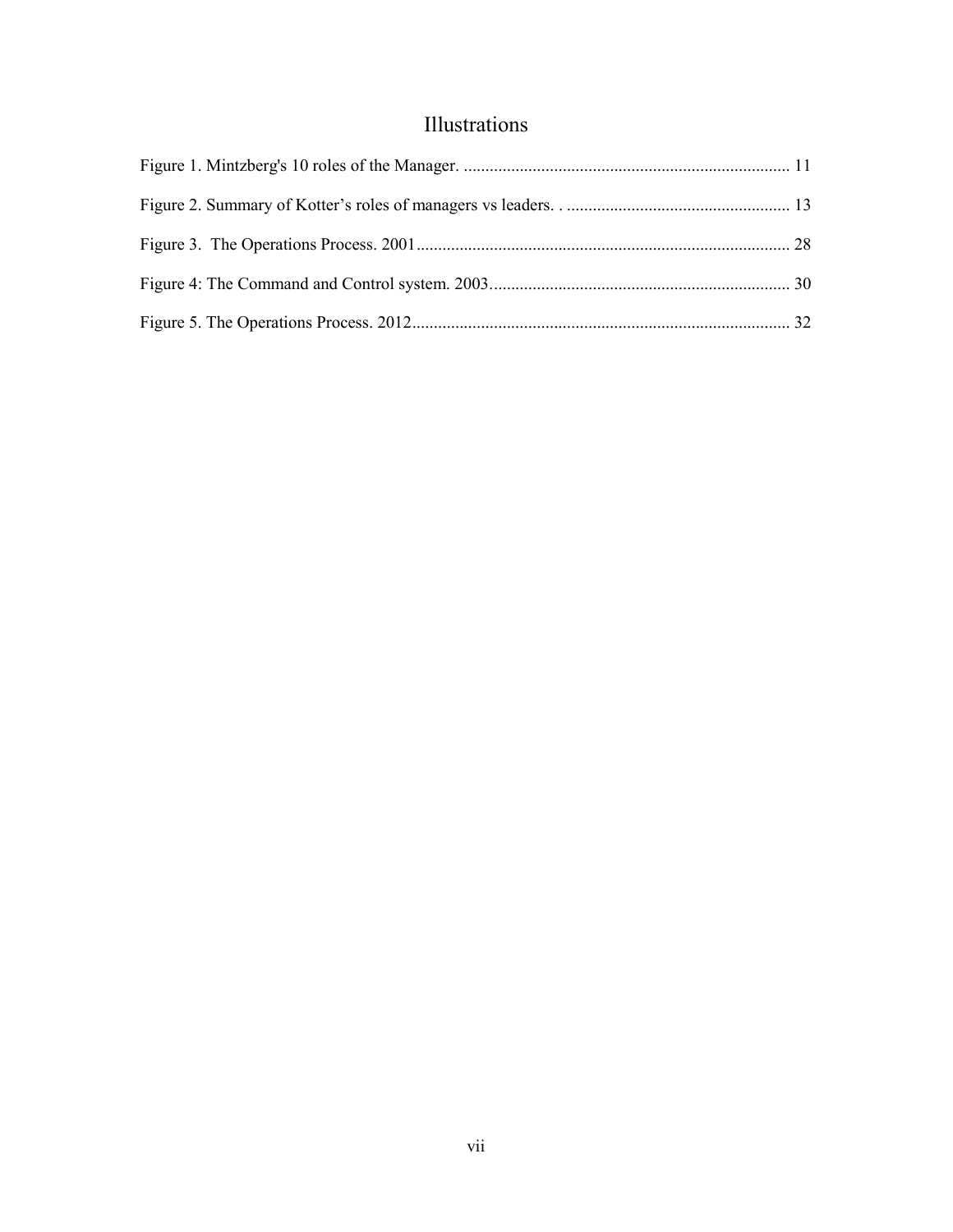#### Introduction

<span id="page-8-0"></span>Command and decision making must be executed successfully for the Army to succeed. For over 100 years, Army doctrine has described the ways the Army expects leaders to act and officers to command. In the Army system the commander possesses authority and stands at the center of an administrative support system that enables decision making. A manual from 1997, FM101-5, *Staff Organization and Operations*, expressly stated the purpose of this support system. The staff consolidates, analyzes, synthesizes and communicates large amount of information, from many sources and within many areas of expertise, to allow the commander to understand the task, purpose and environment in which the mission must be accomplished. The manual further states that with the understanding developed for him by the staff, the commander can then visualize the desired endstate, describe a method to the staff and then lead the unit through execution. It is, therefore, clear that the Army intends for a staff to support a commander, while the commander leads the organization and makes decisions. It is equally clear that if a staff cannot support the commander by controlling operations or by providing the information required for decisions then that staff has failed. Since 1986, the Army has updated the doctrine for the control of operations three times. In each case the justification for the update has been nearly identical; the need to empower commanders to make decisions in an increasingly complex and decentralized battlefield. In each iteration, the commander has been described as being the focus of the process and supporting the commander has been articulated as the purpose for the staff. None of the manuals, however, discuss the actions of the staff and none of them address the system required to support the execution of the commander's vision or intent. This leaves the staff with a clear task and a clear intent but no guidance on the methods or processes required to accomplish the task.

Trainers in the Mission Command Training Program (MCTP) and at the Combat Training Centers (CTC) have observed that Battalion/Task Force, Brigade Combat Team (BCT) and Division level staffs struggle to support the commander. The Center for Army Lessons Learned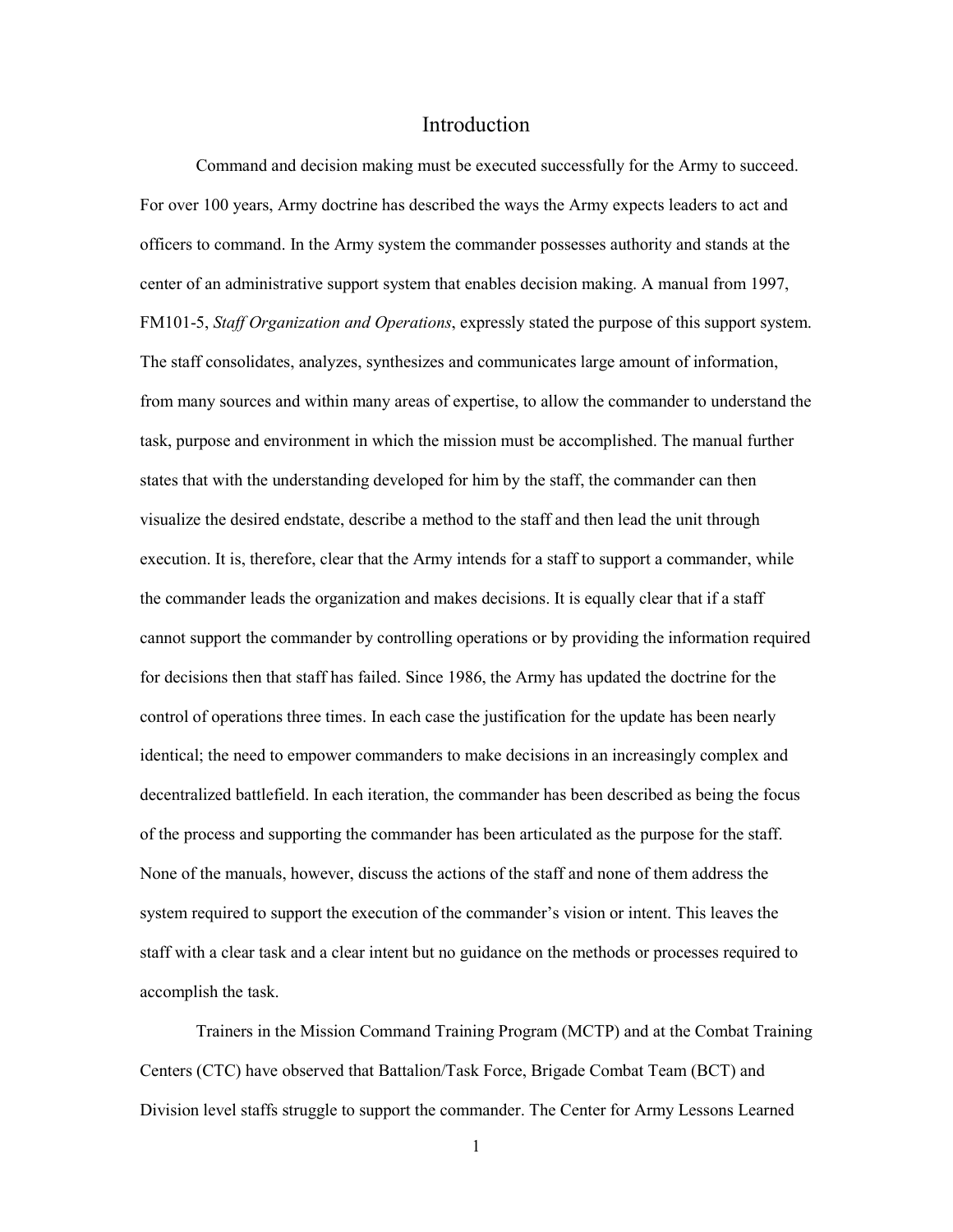(CALL) noted in their FY 16 CTC trends report that nearly one third of the total observations requiring improvement (98 out of 302) fell under the Army task: Conduct the Operations Process. Conduct the Operations Process is the broad term under which staffs support the commander and control operations.<sup>[1](#page-9-0)</sup> The Mission Command Training Program report for FY 16 noted fourteen different areas of concern within the Mission Command warfighting function. The staffs struggled to support the commander because they prepared poor staff estimates and neglected common operational inputs that limited the commander's ability to make decisions.<sup>[2](#page-9-1)</sup> The Joint Readiness Training Center (JRTC) trends document for the third and fourth quarters of FY 17 plainly states "A root cause of this observation is a lack of BCT and battalion staff proficiency and confidence in applying the military decision making process (MDMP) in a deliberate or hasty rapid decision making and synchronization process (RDSP) fashion."[3](#page-9-2) Despite the existence of several doctrinal manuals, home station and CTC training, and Army schools, battalion, BCT and division level staffs have failed to control operations and support the commander's ability to make decisions. Those facts indicate that something is lacking. Why are staffs unprepared to execute the functions necessary to control operations and support the commander's decision making processes?

Armies are not the only organizations in which leaders are supported by employees or a staff. Other fields can be examined to understand the staff requirements better. The education and business fields have similar relationships between leaders and staff personnel. Contemporary business leadership and management theories offer analogous models of the staff process. Those models address the difference between managers and leaders and the ways in which managers

<span id="page-9-0"></span><sup>&</sup>lt;sup>1</sup> US Army Center for Army Lessons Learned, "Conduct the Military Decision Making Process," *CTC Trends Fiscal Year 2016*, no 17-28, (Oct 2017): 10.

<span id="page-9-1"></span><sup>2</sup> US Army Mission Command Training Program, "Mission Command Training in Unified Land Operations," *FY 16 Key Observations*, no 17-05, (Feb 2017): 6.

<span id="page-9-2"></span><sup>3</sup> US Army Center for Army Lessons Learned, "Command Trends," *JRTC Trends 3rd and 4th Quarter Fiscal Year 2017*, (Dec 2017): 15.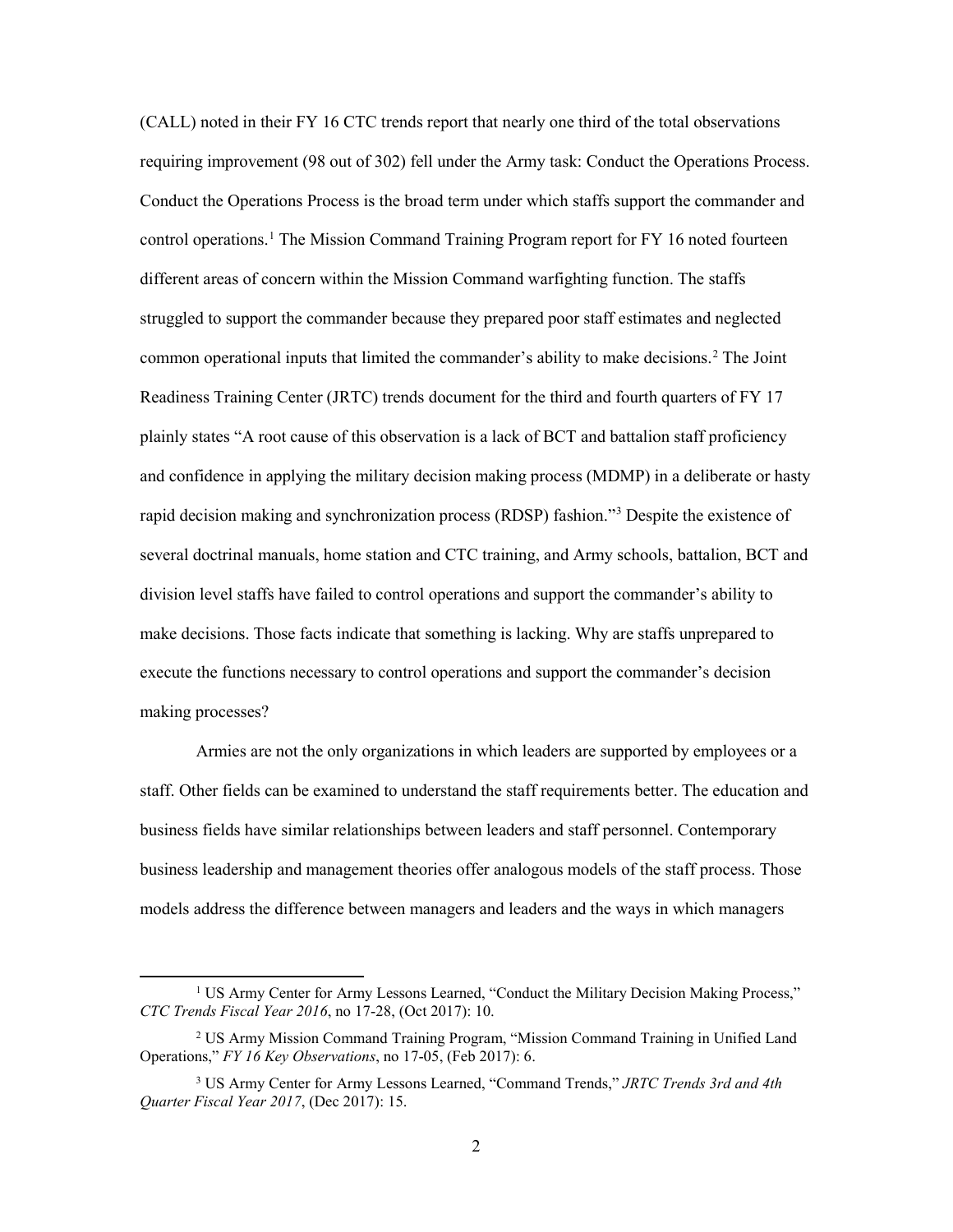and leaders interact. Throughout the late  $20<sup>th</sup>$  and early  $21<sup>st</sup>$  century, large multi-national corporations have operated in environments every bit as complex as those faced by the military and have used contemporary methods and theories to guide day to day execution. Like military commanders, corporate leaders too must describe and implement a vision of the future. Military staffs perform a function similar to that of a corporate manager in conducting daily operations and planning for the future. Thus, controlling operations, whether military or commercial, is an inherently managerial function.

To answer the question, why do staffs struggle to support the commander, it was important to review business management theory regarding the role of managers in support of leaders. Business theory provided other managerial models for the staff to consider when executing their tasks to support the commander. Next, it was necessary to evaluate the evolution of command and control doctrine, current doctrine, and the current curriculum of the Command and General Staff College to determine the Army organizational expectations, staff and commander roles and responsibilities, and how the commander and his staff are prepared to execute operations. A review of the history of operational control doctrine shows the evolution of the expectations for both the commander and the staff. Finally, by comparing the military system with business systems it was possible to identify places in military command and control doctrine where business theory could clarify the staff's role and the staff's requirements, filling the shortfalls in doctrine with proven techniques currently in practice in the corporate world.

In all, nearly thirty doctrinal manuals, dating from 1938 to 2017, were evaluated to determine the role of the staff relative to the commander and specific guidance to the staff officer on his routine responsibilities. This review revealed the Army's changing views of the staff. In the 1940s the staff was little more than an extension of the commander. The 1950s and 60s saw the first development of command and control doctrine with a distinct, separate role for the staff, but in support of the commander. From the 1970s to the present that trend reversed itself with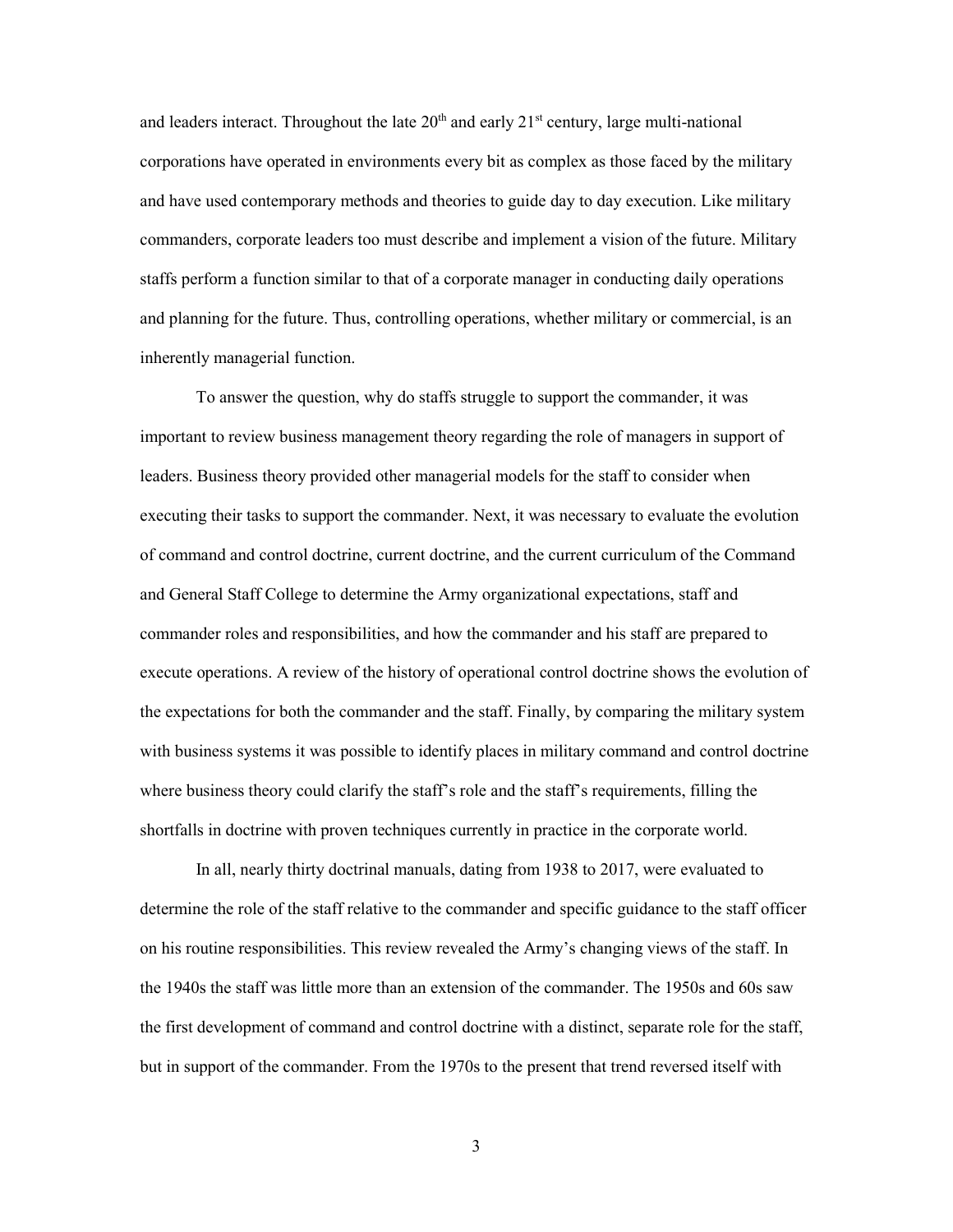each evolution of doctrine becoming ever more commander centric and no specific guidance on the duties of the staff.

As a result of the research it appears that staffs struggle to perform their tasks because control doctrine has become fractured and spread between several manuals and has not changed to account for changes to command doctrine. To a lesser extent, the role of the staff is unclear in doctrine, and new staff officers are not taught their specific role in Command and General Staff Course (CGSC). Simultaneously, business management theories have articulated a clear role for managers in the execution of the routine organizational operations and their duties in support of organizational leaders. The introduction of management theory into operational control and staff function doctrines would clarify the responsibilities and duties required to properly support the commander. To fully understand the scope of the staff's challenges the history of the Army's doctrine for the control of operations and the actions of the staff needed to be examined and compared to contemporary management theory. This examination will illuminate the Army's long challenge with clear definition of staff roles and responsibilities and provide some understanding of the cause of the current staff difficulties.

#### Business Management Theory

<span id="page-11-0"></span>The processes and procedures required to successfully lead and manage in the world of business are an extremely popular topic. Large multi-national corporations are every bit as complex and diverse as any military organization and share many characteristics. As in military organizations, large corporations typically have a Chairman, or CEO, who serves in a role very similar to that of a commander, and personnel who conduct the routine business of the organization, as does the staff in the military. There are dozens of contemporary business management and leadership theories to compare to military doctrine. For brevity, two will suffice to create a framework with which to compare the expectations and duties of managers to the doctrinal requirements of a staff in support of a commander. Military staffs are analogous to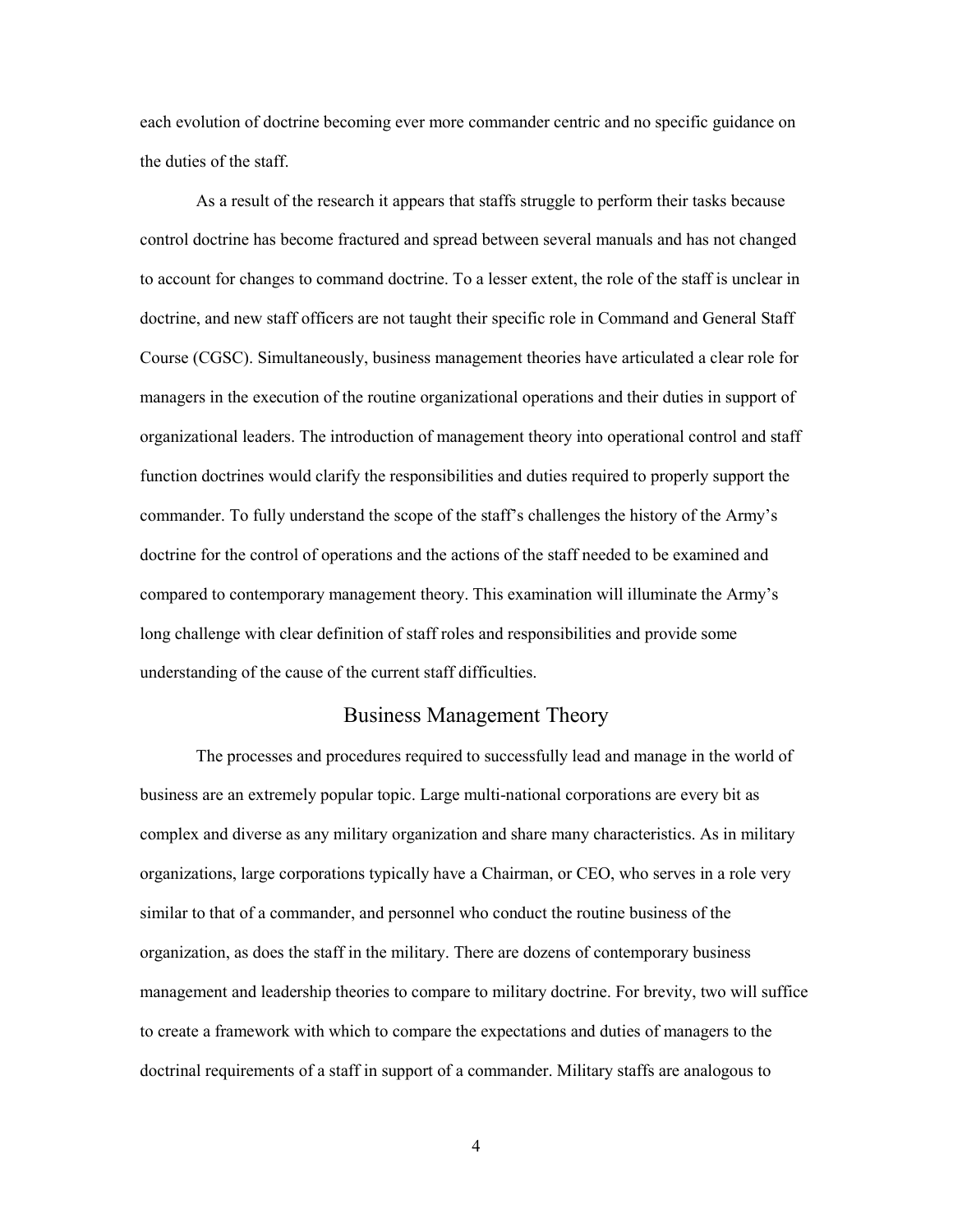corporate managers because staff officers are normally divided into sections according to their military specialty which is equivalent to being responsible for a specific commodity.

Henry Mintzberg is one of the most prominent scholars on the role and function of managers and what constitutes management. Mintzberg states on the very first page of his 1973 work, *The Nature of Managerial Work*, managers' plan organize, coordinate and control. [4](#page-12-0) This very closely resembles the role of the staff as laid out in the 1997 edition of FM101-5.

All staff organizations and procedures exist to make the organization, analysis, and presentation of vast amounts of information manageable for the commander... Once a decision is made, the commander depends on his staff to communicate the decision to subordinates…<sup>[5](#page-12-1)</sup>

Mintzberg further describes three categories and ten principal roles for every manager. While his definitions do not apply perfectly to the military staff officer, a short description of Mintzberg's definition of each role, and the functions of managers in general, provides a framework to compare to Army doctrine.

The first of Mintzberg's roles for managers is that of the figurehead. Figurehead is a largely symbolic role which allows the manager to take the place of the leader, or commander, at a public or social event where no decisions are expected. In this role, the manager can be the person employees can turn to when they need help or support. This role does not involve significant information processing or decision making. In the military, the CoS or a designated staff officer fulfills the figurehead role when he represents the commander. In that role the CoS has referred or implied authority, but does not have the ability to make a major change in direction without returning to the commander. In neither case is the figurehead role central to the duties of the manager or staff officer yet he is expected to perform this role by virtue of his position.

 <sup>4</sup> Henry Mintzberg, *The Nature of Managerial Work* (New York, NY: Harper and Row, 1973), 1.

<span id="page-12-1"></span><span id="page-12-0"></span><sup>&</sup>lt;sup>5</sup> US Department of the Army, Field Manual (FM) 101-5, Staff Organization and Operations (Washington, DC: Government Printing Office, 1997), 5.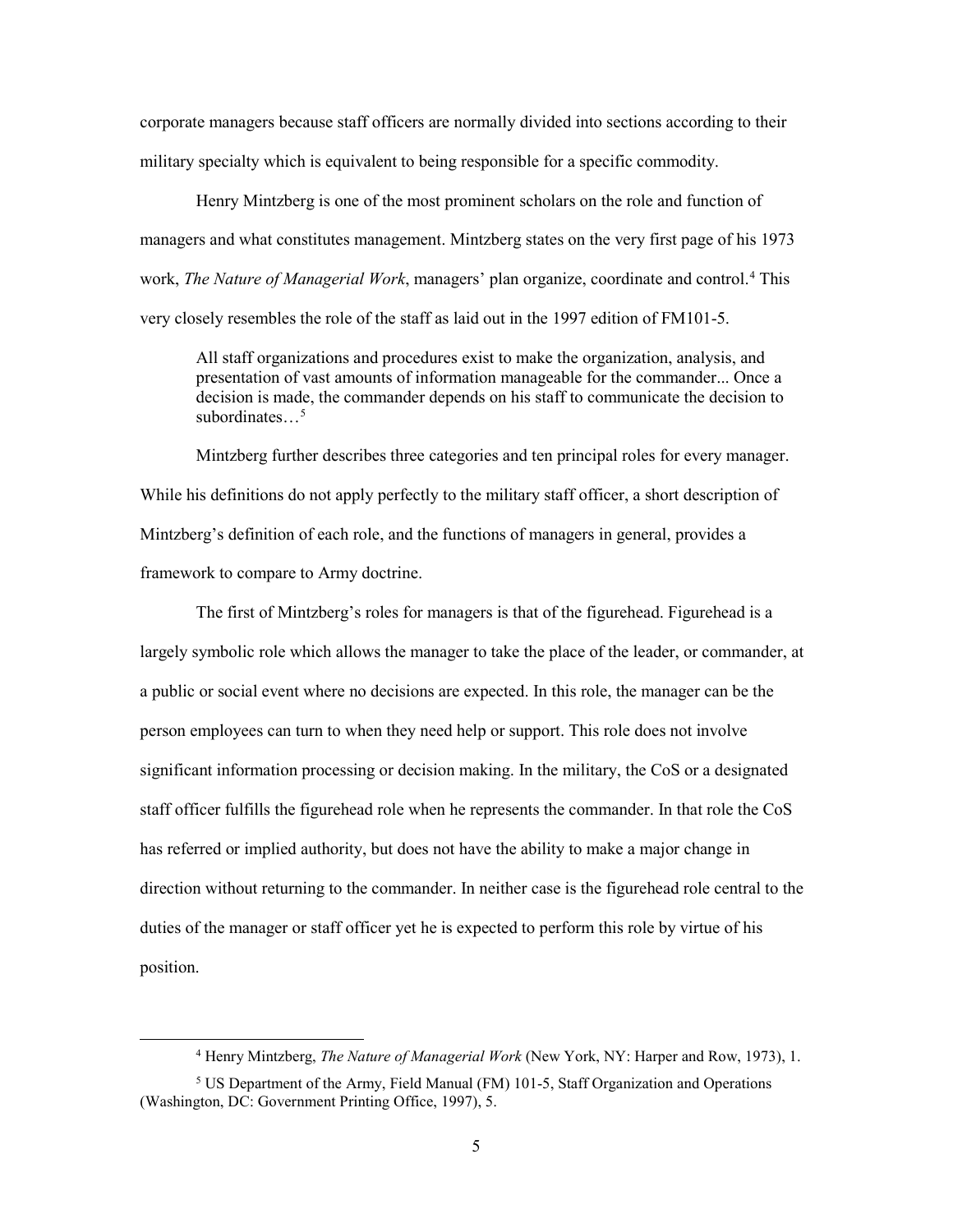Mintzberg's second role for the manager is that of the leader. The manager, as a leader, supervises the routine execution of operations looking for systems or employees who require additional supervision, guidance, encouragement or direction. The manager attempts to combine the needs of the individual with the goals and requirements of the organization and creates the balance between employees and management necessary to succeed. While leadership is an inherent part of the manager's duties, it should not be confused with the responsibilities and authority which reside with the decision makers. Here the military definition of leadership as an analogue for command must be disregarded. While the CoS or XO wields military authority over the staff, it is done as an extension of the commander. Similarly, where a staff officer is the leader of a staff section he is neither its commander nor the principal source of the direction, goals or requirements for the organization. In this role, the military manager must supervise that actions of their subordinates and ensure completion of tasks and conduct himself in a way so as to maintain moral authority to complement their coordinating authority. Mintzberg's leadership role emphasizes the supervisory nature of the manager's duties rather than setting the goals or vision for the organization.

Mintzberg believes every manager is also a liaison. This means that the manager must successfully interface with a variety of people both inside and outside the organization to keep things running smoothly. This role depends on effective communication, and it is one of the main things that determines the ultimate success or failure of a manager. Managers should be able to properly communicate with a range of people in such a way that the project remains on track. Mintzberg's use of the word liaison does not match the role played by the staff. A more appropriate military term would be to coordinate and communicate laterally. To execute Mintzberg's role of the liaison, the staff must maintain constant active dialogue with both peer and adjacent units as well as with both the higher and subordinate organizations. Effective lateral and vertical communication is necessary to ensure synchronization of actions and unity of efforts between units and with the higher headquarters.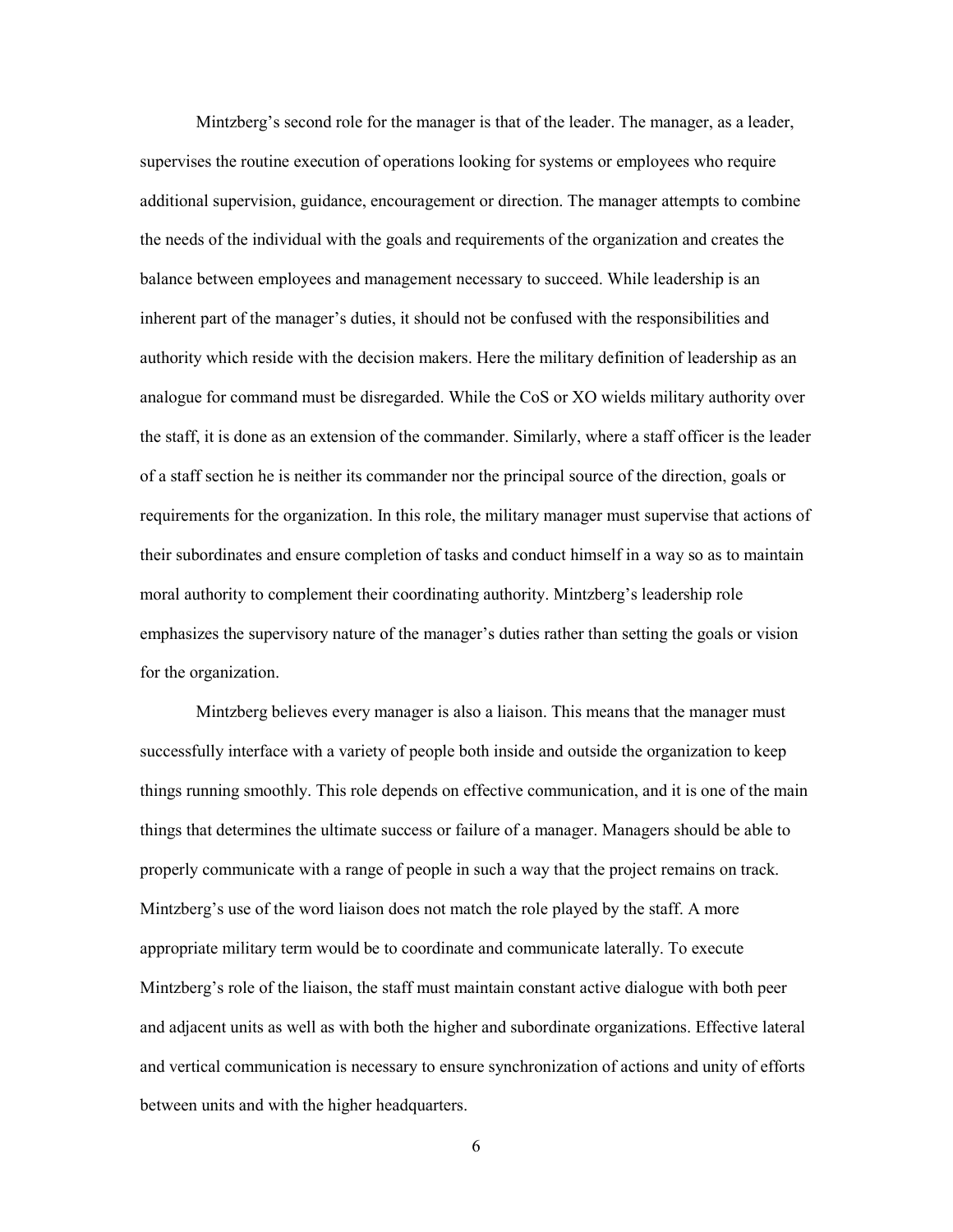In the monitoring role, managers constantly seek, receive and process information regarding the current status of operations within the organization. The manager is looking for changes, opportunities, problems both within and external to, the organization. The manager seeks this information from formal and informal sources alike and must sort the relevant from the irrelevant data before synthesizing a new understanding of the current situation and assessing the impact on the organization. Monitoring is the most critical role for the manager. The staff will receive large amounts of information and must have pre-established systems and processes to avoid being inundated. Monitoring involves tracking changes in the situation that affect the organization and progress within defined standards toward the vision articulated by the commander. The staff must be trained prior to execution of a task to understand its requirements so as to can monitor the situation. In this role the manager must understand the intent of the commander and look for critical information required for the commander to make a decision. The CoS or XO must ensure the staff completes tasks on time and to standard. He is on the alert for departures from the plan or changes to the timeline because that may affect the staff's ability to complete tasks assigned by the commander. While the terms monitor and supervisor seem similar, a monitor is different than a supervisor. A monitor collects information to use when recommending or implementing change, whereas a supervisor oversees a system or process but has neither a requirement nor the authority to make a change.

According to Mintzberg, managers will have access to more information than employees and they must distribute that information both internally and externally. Mintzberg defines this role as the disseminator. As the disseminator, the manager is more than just a distribution node, instead focusing, refining and clarifying for subordinates and doing so in a timely manner so that the information is of use for as long as possible. The manager frequently interacts with the leader, transmits updates and identifies new organizational requirements. On a military staff the CoS or XO fulfill this role. The CoS or XO provides updates, changes and requirements from the Commander to the staff and plays a vital role in the quick, clear and effective dissemination of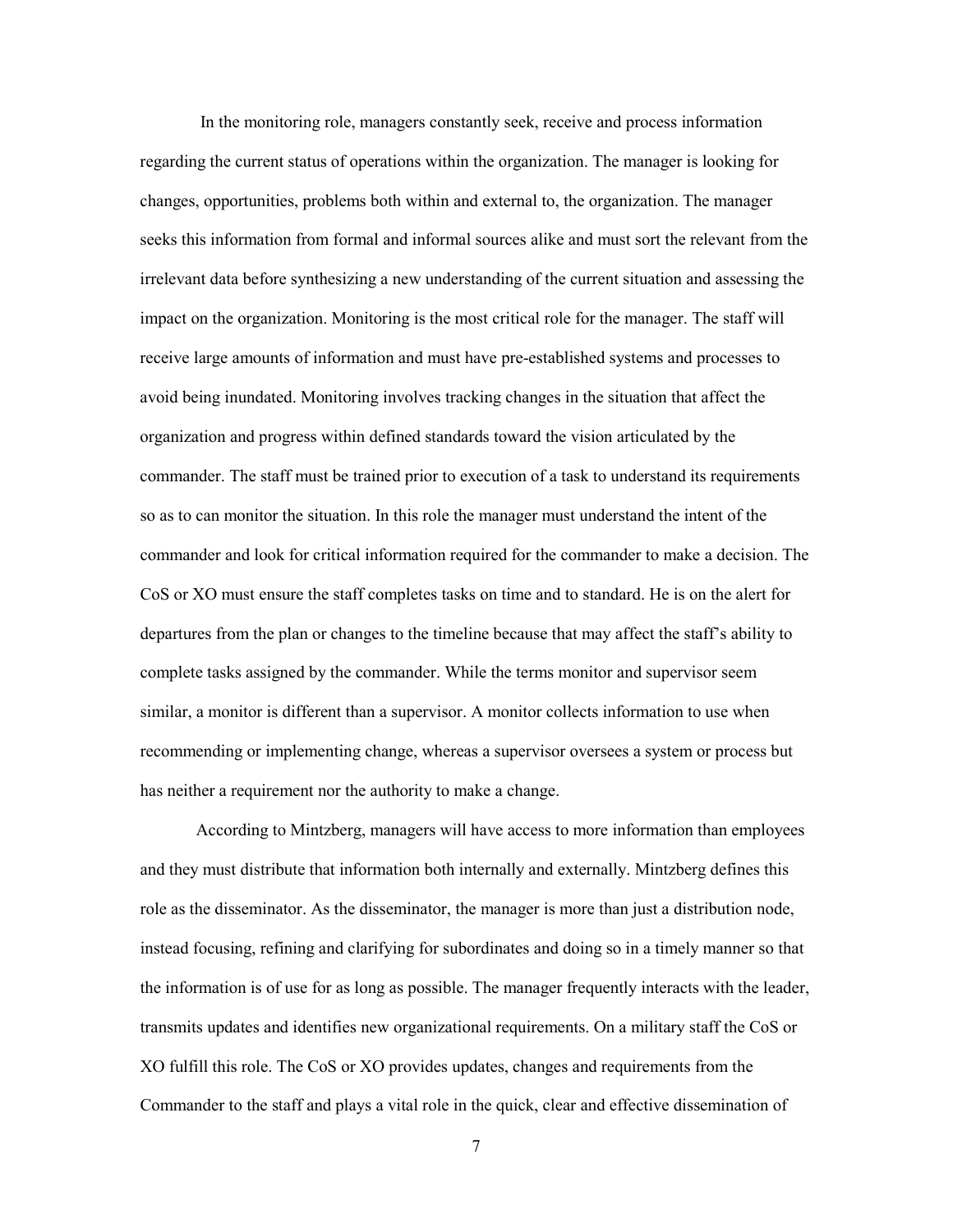information. Finally, the CoS or XO receives requests for additional information and items that require a decision from the commander. In each case, the military management system must act quickly to ensure clear understanding throughout the organization.

While the disseminator focuses inward on the organization, Mintzberg's spokesman focuses mostly on events and people outside the organization. The manager is qualified to speak on behalf of the organization by virtue of their experience but does so without the decision making authority the leader possesses. The manager ensures that leaders within the organization and the public outside the organization have a clear understanding of the organization's goals and progress. This is critical to ensuring that both the workforce and its leaders maintain confidence in the organization. Again, the specific military definition of a spokesman must be disregarded in lieu of a deeper meaning of the term. The CoS or XO is not a public affairs officer and does not perform that role. Rather, the CoS or XO speaks for the organization as the single voice, short of the commander, to higher and adjacent units. The staff also fills the disseminator role in their interactions with higher and adjacent staffs and actively seeks opportunities to reinforce the command's messages. The military staff differs from corporate organizations in this role because military units communicate with peer organizations freely while corporate staffs do not routinely interact with competitors.

Mintzberg's next role deals with the manager as a decision maker, the entrepreneur. In this role, the manager initiates and designs changes within the organization. As the person least directly connected to any single process or function, the manager must rise above the minutiae of the operation to evaluate the organization as a whole and to determine areas in need of improvement. The staffs perform Mintzberg's role of entrepreneur in a very similar way. The entrepreneur is focused on internal evaluation. In this role, the whole staff must be evaluated, without regard for specific department or specialty, to determine if the commander's or leader's needs are being met, and the organization's mission accomplished. If not, organizational or procedural changes are required. The entrepreneur role is vital for both military and corporate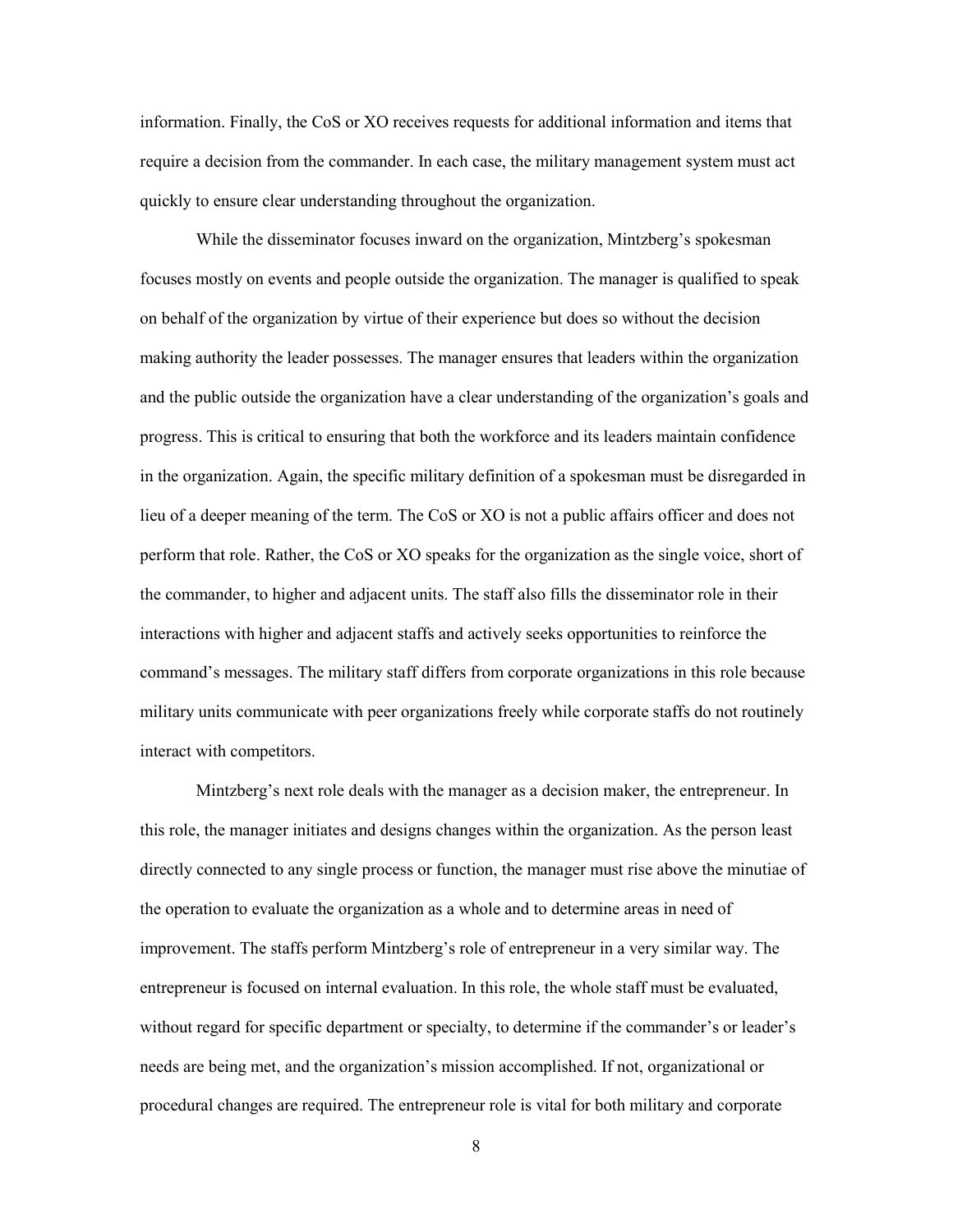staffs because internal evaluation processes and controls are the only way the staff to verify that the organizations' goals are met.

In Mintzberg's system, the converse of the entrepreneur is the disturbance handler. The entrepreneur focuses on identifying and making needed changes within the organization. The disturbance handler acts when changes are forced by decisions or events outside the organization. In short, the disturbance handler is the manager handling a crisis. How managers handle disturbances is often a product of precedent or the actions of previous managers. In the military, disturbances occur constantly. Among the principal duties of the staff is the requirement to handle the routine disturbances that happen within units. The routine disturbances can be the assignment of a mission on short notice or change to an existing task, or receipt of a piece of intelligence that creates an unexpected opportunity to be exploited. The military manager constantly faces disturbances to be handled and reconciled with the larger plan. Only when the disturbance is sufficient to change the original plan or prevent the staff from implementing the commander's vision must the CoS or XO seek additional guidance or direction from the commander. The staff's ability to account for and handle disturbances is essential to supporting the commander and accomplishing the mission.

One of Mintzberg's most important managerial roles is resource allocator. Combined with monitoring, resource allocation is the principal task of the manager. These resources are not limited to physical items, such as manpower, money, equipment and time, but could be conceptual, like the decision to pursue a particular avenue of research or temporal, like the decision to take a meeting with a particular subordinate. Each can be allocated either up or down. In each decision, the manager must consider the direction of the organization and the impact on the workforce to ensure that sufficient resources exist to accomplish the task and further the vision of the leader. In an era of constantly constrained and decreasing resources, the allocator role is especially critical for the military manager. The staff must be constantly aware of the status of the unit's resources, and the level of risk that the shortages create for the commander.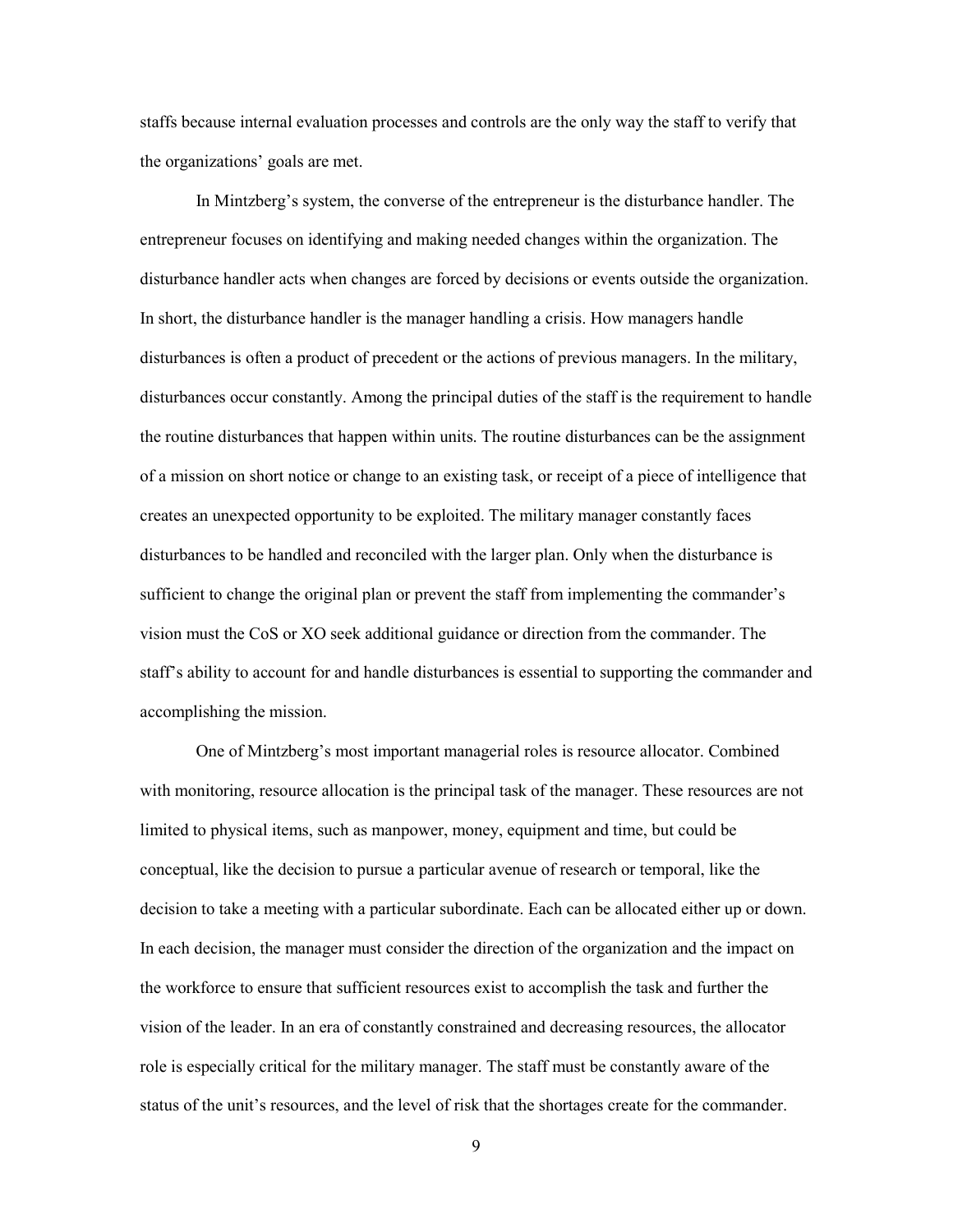They must also understand what constitutes a resource in the organization, which will depend on the nature of the task, the environment and even the composition of the friendly and adversary organizations. The resources managed by the staff will likely exist in all three traditional domains, the physical, cognitive and emotional. For example, the CoS or XO can use the presence or absence of the commander, or his time, as a resource. Additionally, the military manager must be certain to act within the intent and guidance of the commander when reallocating resources. Again, the staff must allocate and manage resources to ensure the success of the mission and notify the commander when resource shortfalls increase risk.

Lastly, Mintzberg identifies the manager as a negotiator. In this context, negotiating is not just limited to transactions between organizations or the implementation of a deal, but also the communications within an organization designed to create a shared vision or goal. Creating buy in to the overall goal and vision will likely mean negotiating with individuals or small groups. For the military manager, the negotiator role is much less transactional and much more about building consensus. In joint or multi-national operations, the negotiator's role is especially important because there is seldom a single overriding authority, especially within the staff. In such organizations, the military manager must create a shared vision within the staff and obtain the staff's commitment to accomplishing the mission. It is also important that the CoS or XO take the time necessary to solicit and consider as many viewpoints as possible before recommending a solution to the commander.

Mintzberg's ten roles describe the framework in which managers operate. Despite the similarity between business and military organizations, Army doctrine does not assign any management tasks to the staff, only the requirement to support the commander. Mintzberg's roles of the manager could be applied throughout a staff to clarify individual actions and requirements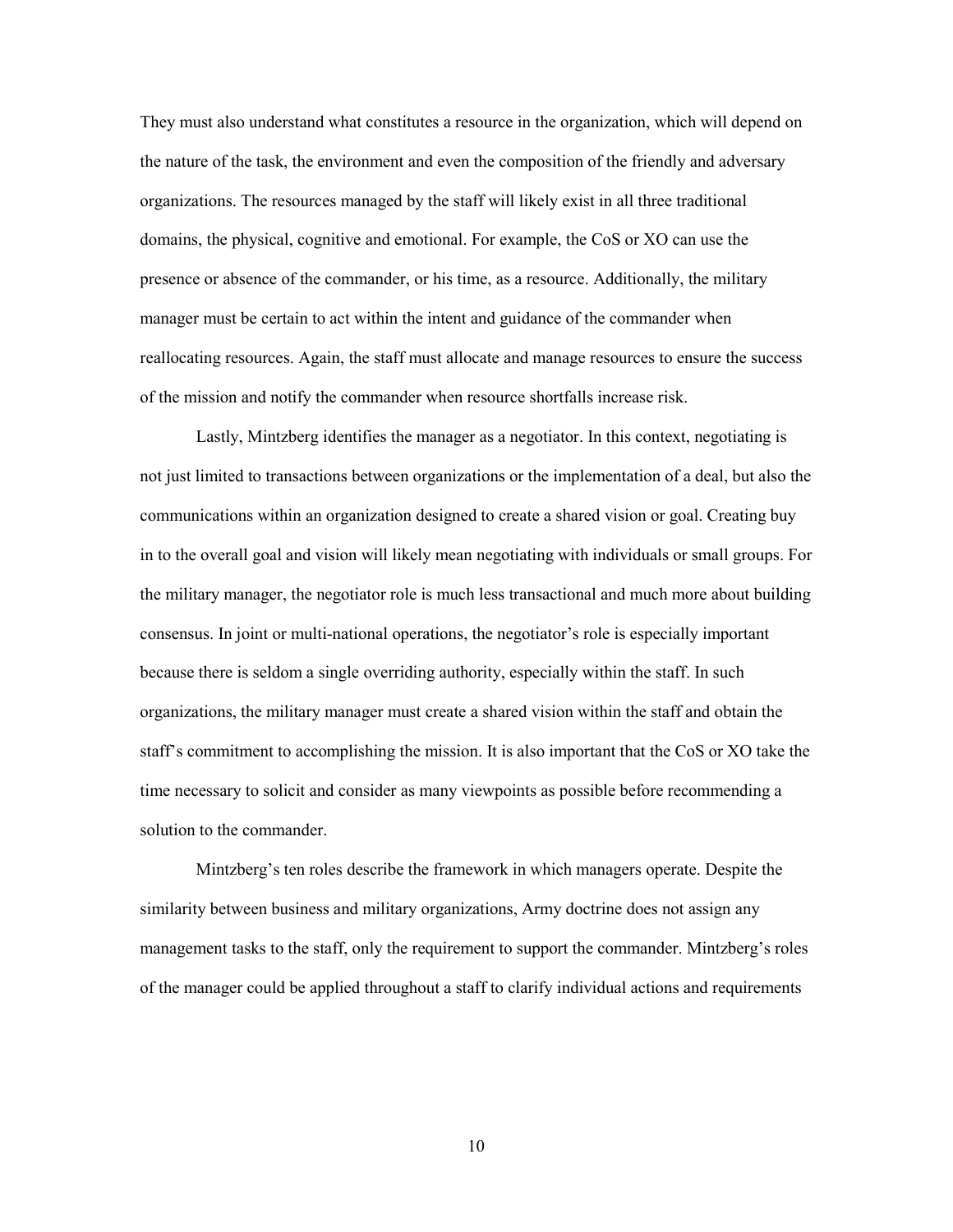| Mintzberg's 10 Roles of the Manager |                                                    |                                  |  |  |
|-------------------------------------|----------------------------------------------------|----------------------------------|--|--|
| Figurehead                          | Interpersonal Roles Informational Roles<br>Monitor | Decisional Roles<br>Entrepreneur |  |  |
| Leader                              | Disseminator                                       | Disturbance Handler              |  |  |
| Liasion                             | Spokesman                                          | Resource Allocator<br>Negotiator |  |  |

for both the individual staff officer and the organization.

<span id="page-18-1"></span>Figure 1. Mintzberg's 10 roles of the Manager. Henry Mintzberg, *The Nature of Managerial Work* (New York, NY: Harper and Row, 1973).

#### <span id="page-18-0"></span>The Leader versus the Manager

A frequent topic in business books and articles is the need to distinguish between a leader and a manager. Put simply, the principal difference between a manager and a leader boils down to a difference in daily focus. Most business texts claim that management is about coping with complexity, largely in response to the emergence of large trans-national corporations throughout the twentieth century. Good management ensures order, consistency and adherence to established standards. Managers ensure the organization moves in the direction established by the leader by controlling processes and personnel, by solving unexpected deviations from the plan and by coping with complex variations of the plan $\delta$  Managers produce consistent results in measurable areas to meet the expectations of key stakeholders such as stockholders and board members. Leadership, on the other hand, involves creating a vision, setting a direction and coping with change. This definition differs significantly from the Army definition of leadership. The Army asserts that leadership manifests itself in every action taken or not taken by an organization. The business definition takes the approach that the leader focuses on the abnormal or emergent requirement, leaving the routine operation of the organization to management.

<span id="page-18-2"></span> <sup>6</sup> John P. Kotter, "What Leaders Really Do," *Harvard Business Review* 68, no. 3 (May-June 1990): 104-107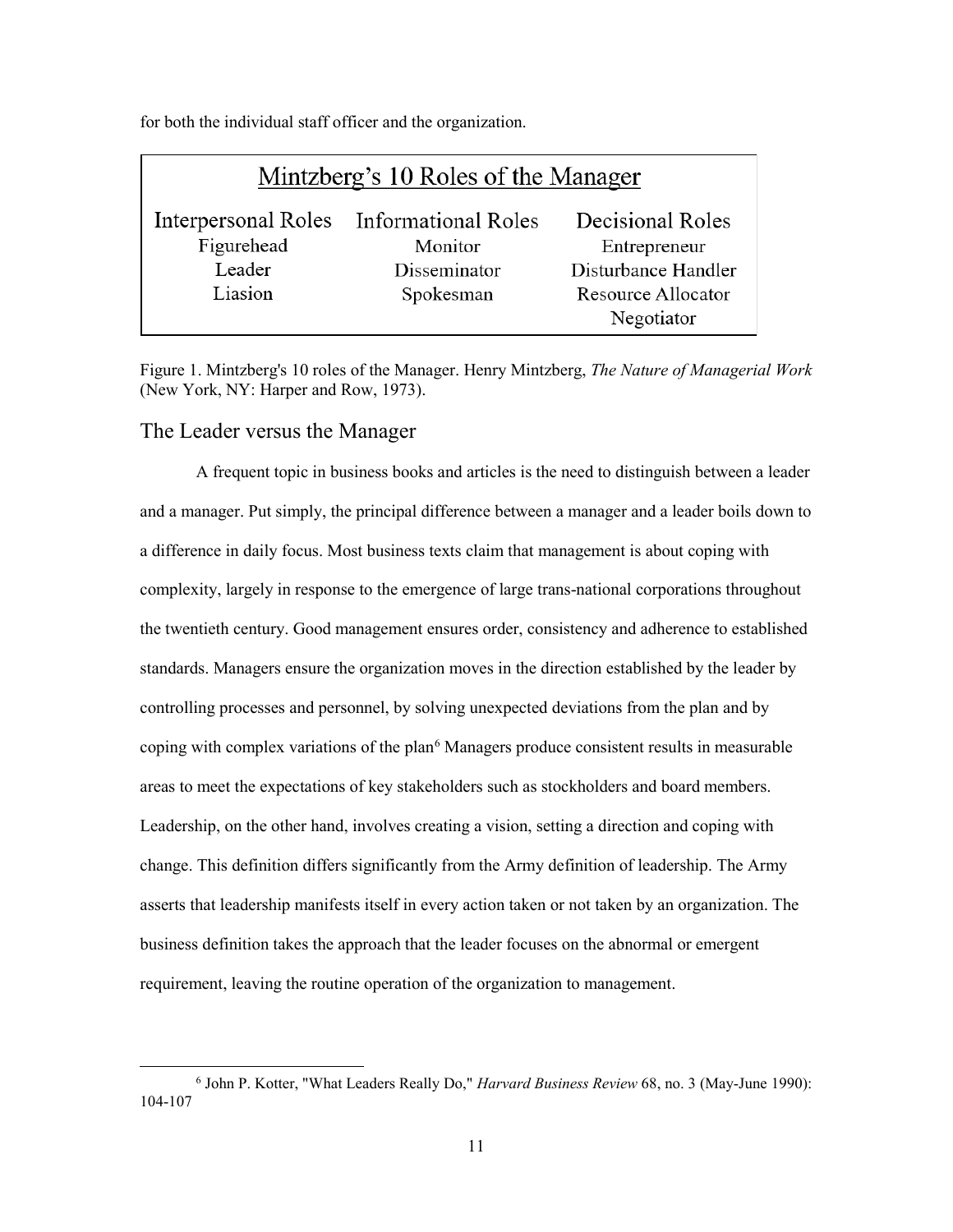John Kotter, a prominent professor and writer in the field of business leadership, finds the separate roles of manager and leader complimentary. Whereas the leader sets the direction, vision, strategy and long term goals for the organization, the manager executes a system of planning, budgeting and resource allocation to achieve those priorities. In business, planning is seen principally as a management function designed to produce the documents, checklists and tools needed to operate the organization, not as a method to articulate a vision or drive change. The role of the military staff officer is essentially the same as in business. Commander provides the vision and direction for the unit and the staff establishes a system of plans, allocates resources, and implements. The manager organizes people for the task, the leader communicates the requirements and end state to the workforce.

Kotter states that during implementation the manager controls action and solves problems that arise while executing the previously developed plan. During execution, the manager monitors results and compares the results with the plan's expectation. He identifies deviations, shortfalls or unexpected results and then takes action or constructs plans to correct the errors. During execution, the leader transitions to motivating and inspiring the workforce. He focuses on keeping people moving in the right overall direction. The leader seeks to satisfy basic emotional needs for recognition and belonging to create a sense of shared purpose and commitment to the task and organization.[7](#page-19-0) Kotter's vision clearly describes different roles for the manager and the leader and how the actions they take in their roles support achievement of the organization's goals.

<span id="page-19-0"></span> <sup>7</sup> John P. Kotter, *<sup>A</sup> Force for Change* (New York, NY: The Free Press, 1990), 4-5.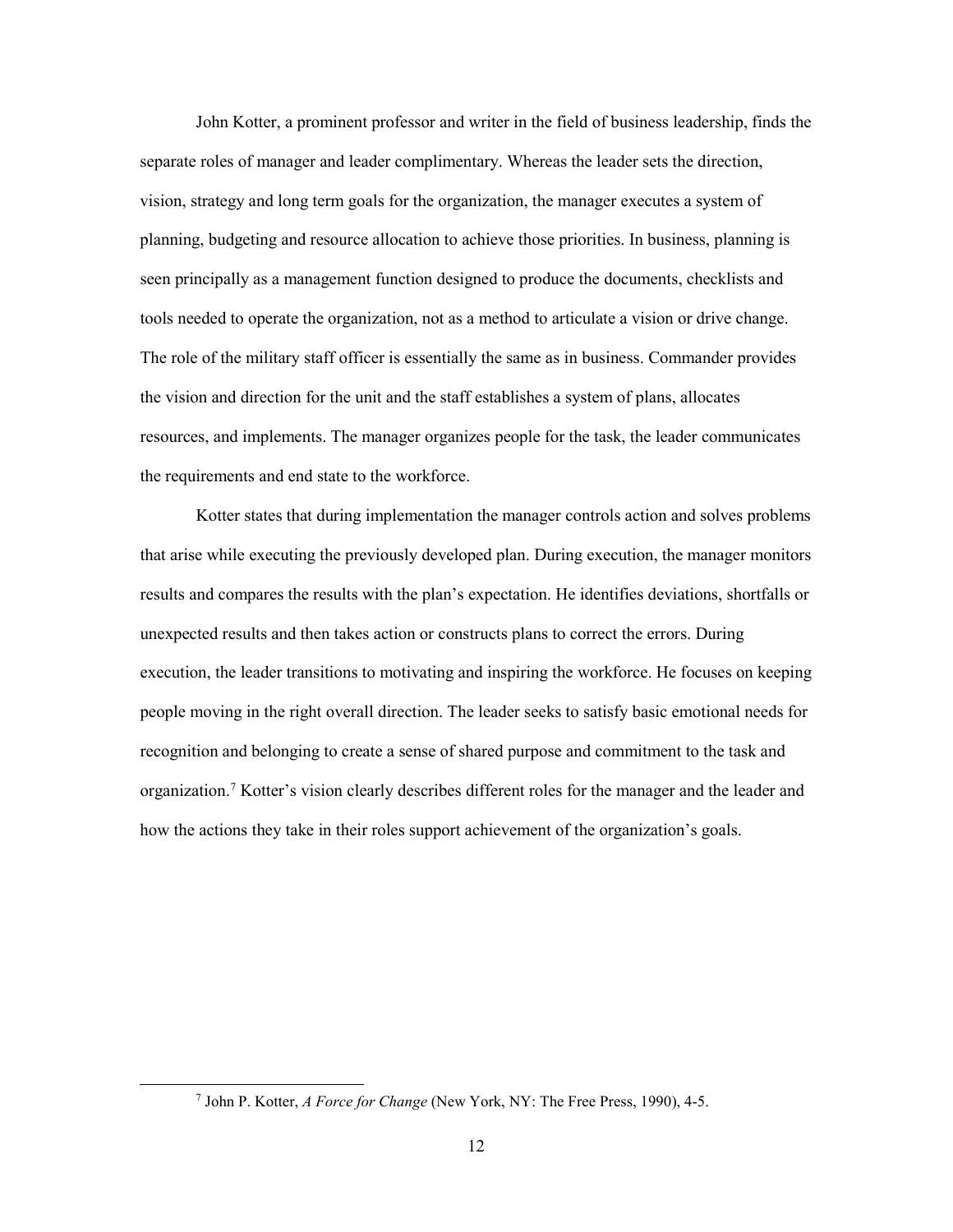| Kotter's Managers vs. Leaders |                          |  |  |  |
|-------------------------------|--------------------------|--|--|--|
| Manager                       | Leader                   |  |  |  |
| Planning and budgeting        | Establishing direction   |  |  |  |
| Organizing and staffing       | Aligning people          |  |  |  |
| Controlling and problem       | Motivating and inspiring |  |  |  |
| solving                       |                          |  |  |  |

<span id="page-20-1"></span>Figure 2. Summary of Kotter's roles of managers' vs leaders. John P. Kotter, *A Force for Change* (New York, NY: The Free Press, 1990).

Contemporary business management theory describes several roles for the manager and the leader. While less detailed, Kotter's principles mesh with Mintzberg's in that both Mintzberg and Kotter have clear visions for the role of the manager and how it differs from that of the leader. Both Mintzberg and Kotter provide a staff planning and execution considerations in the staff's efforts to support a leader or commander. These considerations could be of great value to a Chief of Staff or Executive Officer by helping him determine how to focus the efforts of a staff to achieve the commanders end state. Contemporary military staffs require this kind of framework because the staff's managerial responsibilities have been poorly described in Army doctrine for at least 80 years.

### Army Operations and Staff Doctrine History

<span id="page-20-0"></span>Dating back as far as the Field Service Regulations of 1905, the Army has written doctrine for controlling operations and exercising command. <sup>[8](#page-20-2)</sup> The names and designations of these manuals have changed over time but the manuals have usually been divided into two groups, manuals governing the conduct of operations and manuals governing the actions of the staff in support of the commander. The responsibilities and authorities of the commander must be clear to understand the roles of the staff. In the current version of the Army's capstone leadership manual, Army Doctrine Publication (ADP) 6-22, *Leadership*, the Army defines leadership as "the

<span id="page-20-2"></span> <sup>8</sup> Clinton J. Ancker, "The Evolution of Mission Command in U.S. Army Doctrine, 1905 to the Present," *Military Review* (March-April 2013): 43.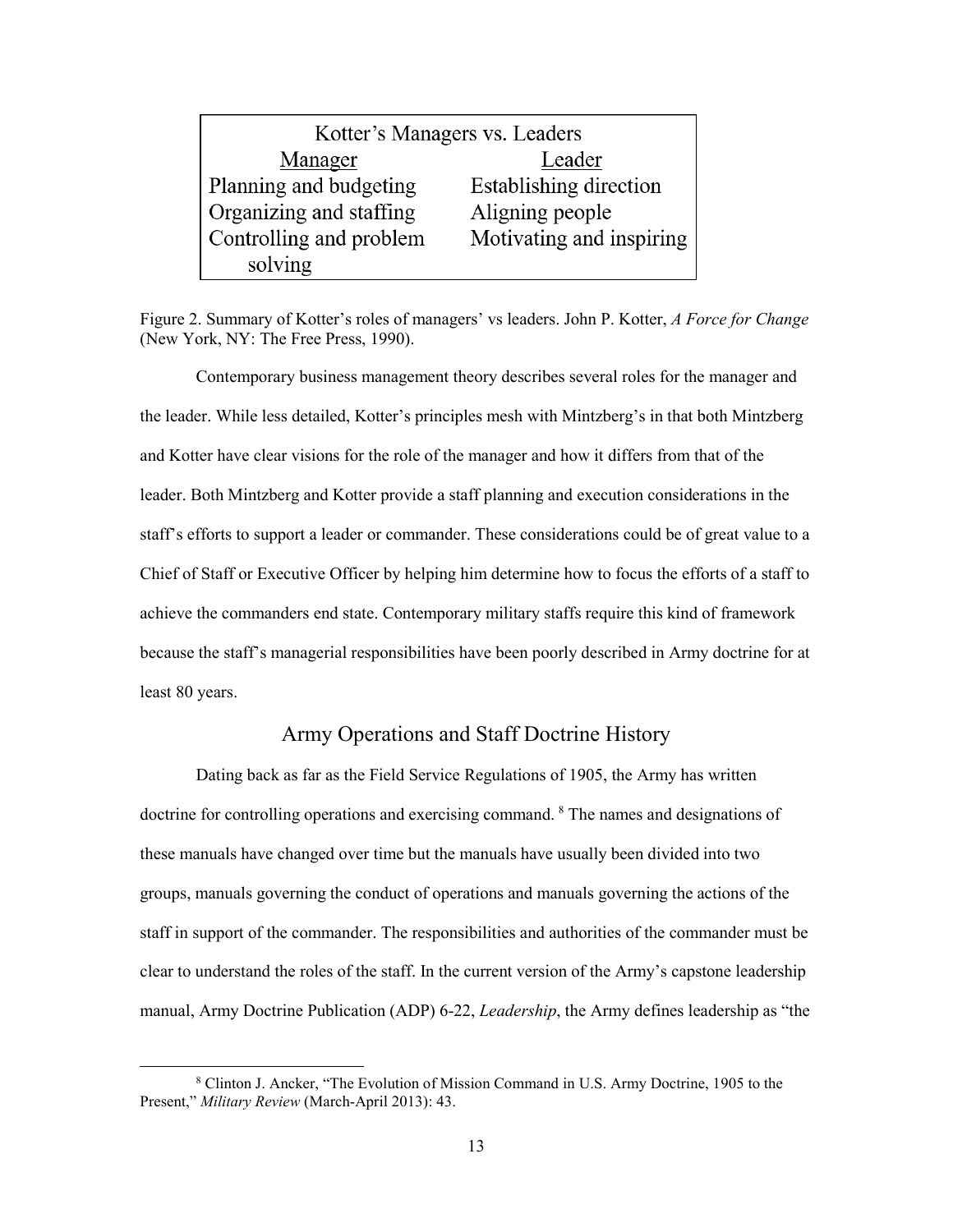process of influencing people by providing purpose, direction, and motivation to accomplish the mission and improve the organization. As an element of combat power, leadership unifies the other elements of combat power (information, mission command, movement and maneuver, intelligence, fires, sustainment and protection)." [9](#page-21-0) Within this construct, the commander's leadership is the action that unifies other elements. Mission command is the method used by the commander, the staff supports the commander. Mission Command is the element of combat power most influenced by the staff, especially in the planning of an operation. ADP 6-0, *Mission Command*, defines Mission Command as "the exercise of authority and direction by the commander using mission orders to enable disciplined initiative within the commander's intent to empower agile and adaptive leaders in the conduct of unified land operations."<sup>[10](#page-21-1)</sup> There is no need for a role for the staff in this definition. Commanders are then expected to use this system to complete their missions by "balancing the art of command with the science of control."[11](#page-21-2) The commander's role is clear. He influences people to use initiative within his commander's intent to accomplish tasks in the conduct of operations. However, the doctrine fails to articulate the role or actions of the staff in support of the commander using the science of control. ADP 6-0 defines control as "the regulation of forces and warfighting functions to accomplish the mission in accordance with the commander's intent." and the "systems and procedures used to improve the commander's understanding and support accomplishing missions."[12](#page-21-3) This definition lacks clarity and provides no guidance for the staff because the word "regulation" has no doctrinal definition in ADRP 1-02, *Terms and Military Symbols* and is not sufficient to guide the actions of a staff in the execution of operations. The staff cannot use the process of control to support the commander

<span id="page-21-0"></span> <sup>9</sup> US Department of the Army, Army Doctrine Publication (ADP) 6-22, Leadership (Washington, DC: Government Printing Office, 2012), 1-1.

<span id="page-21-3"></span><span id="page-21-2"></span><span id="page-21-1"></span><sup>&</sup>lt;sup>10</sup> US Department of the Army, Army Doctrine Publication (ADP) 6-0, Mission Command (Washington, DC: Government Printing Office, 2012), 1.

 $11$  Ibid., 5.

<sup>12</sup> Ibid., 7,8.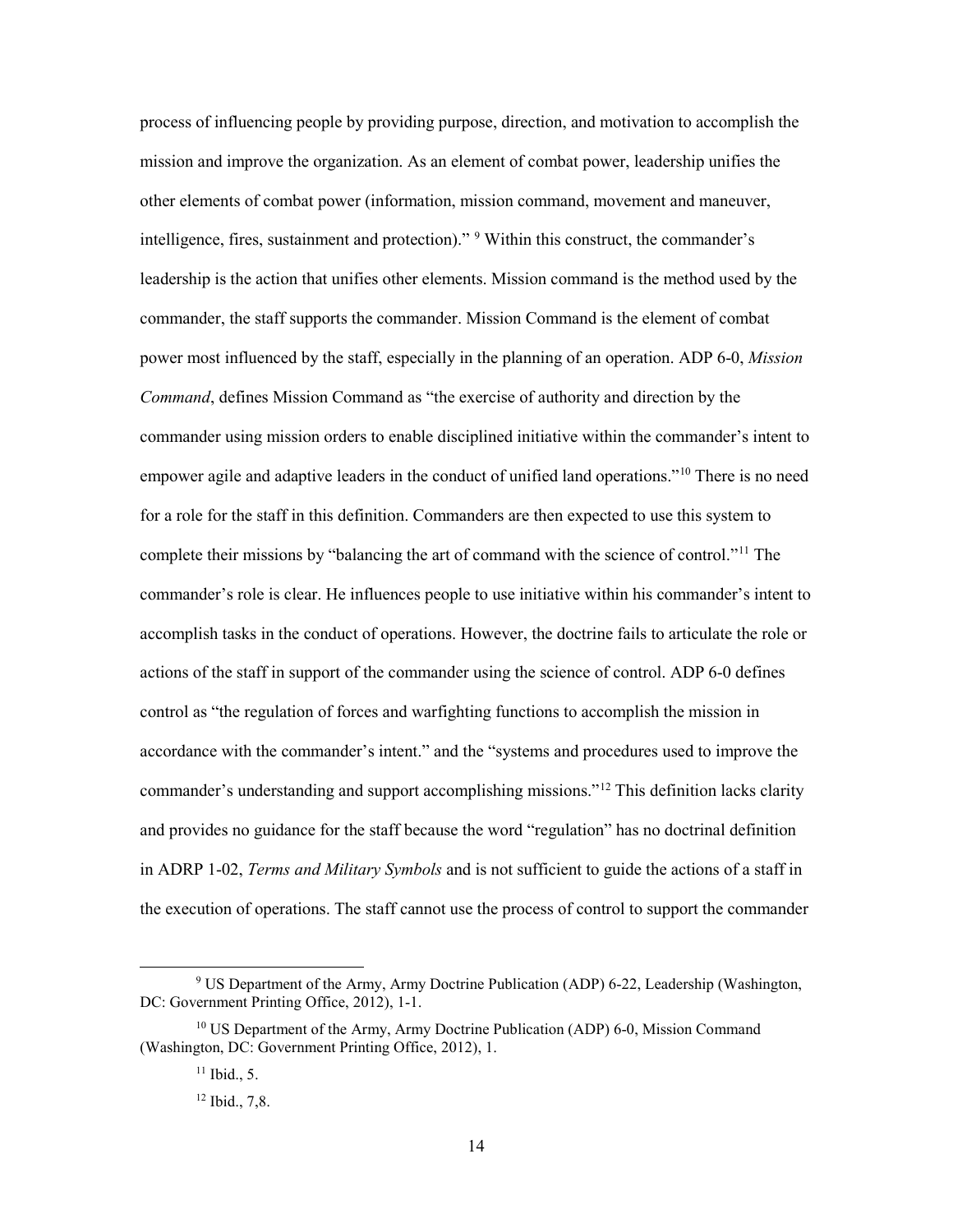without a clear definition of what is meant by the term control. This clearly demonstrates some of the challenges facing the staff in execution of operations and begins to show why staffs struggle to succeed. The lack of a clear role or tasks for the staff is not a new phenomenon and dates back to one of the first attempts to codify the duties of a staff officer.

The 1940 version of FM100-5, *Operations*, contains just four paragraphs on the responsibilities of the staff but refers the reader to the 1940 version of FM101-5, the Staff Officers' Field Manual, in dozens of places. On page 1 of FM101-5, the commander is designated the center of the process. The manual states, "The commander alone is responsible to his superior for all that his unit does or fails to do. He cannot shift this responsibility to his staff or to subordinate commanders."<sup>13</sup> On the next page, the role of the staff is established as "the officers" who assist the commander in his exercise of command."[14](#page-22-1) From the earliest versions of operational control doctrine, the staff is described as the commander's supporting element. Even the definition of what competencies a staff officer should possess revolves around the commander.

The staff secures and furnishes such information as maybe required by the commander, prepares the details of his plan, translates his decision and plan into orders, and causes such orders to be transmitted to the troops. It brings to the commander's attention matters which require his action or about which he should be informed, makes a continuous study of the situation, and prepares tentative plans for possible future contingencies for the consideration of the commander. [15](#page-22-2)

This definition of the role of the staff is significant because it shows that in 1940, there is no identity for the staff separate from that of the commander. The staff exists primarily as an extension of the commander with few responsibilities and authorities other than the commander's immediate needs. The information and duty requirements for a 1940s staff officer rest solely on the personal preferences of the commander, not the requirements of the unit, mission, or staff

<span id="page-22-2"></span><span id="page-22-1"></span><span id="page-22-0"></span><sup>&</sup>lt;sup>13</sup> US Department of the Army, Field Manual (FM) 101-5, Staff Officers Field Manual The Staff and Combat Orders (Washington, DC: Government Printing Office, 1940), 1.

 $14$  Ibid., 2.

 $15$  Ibid.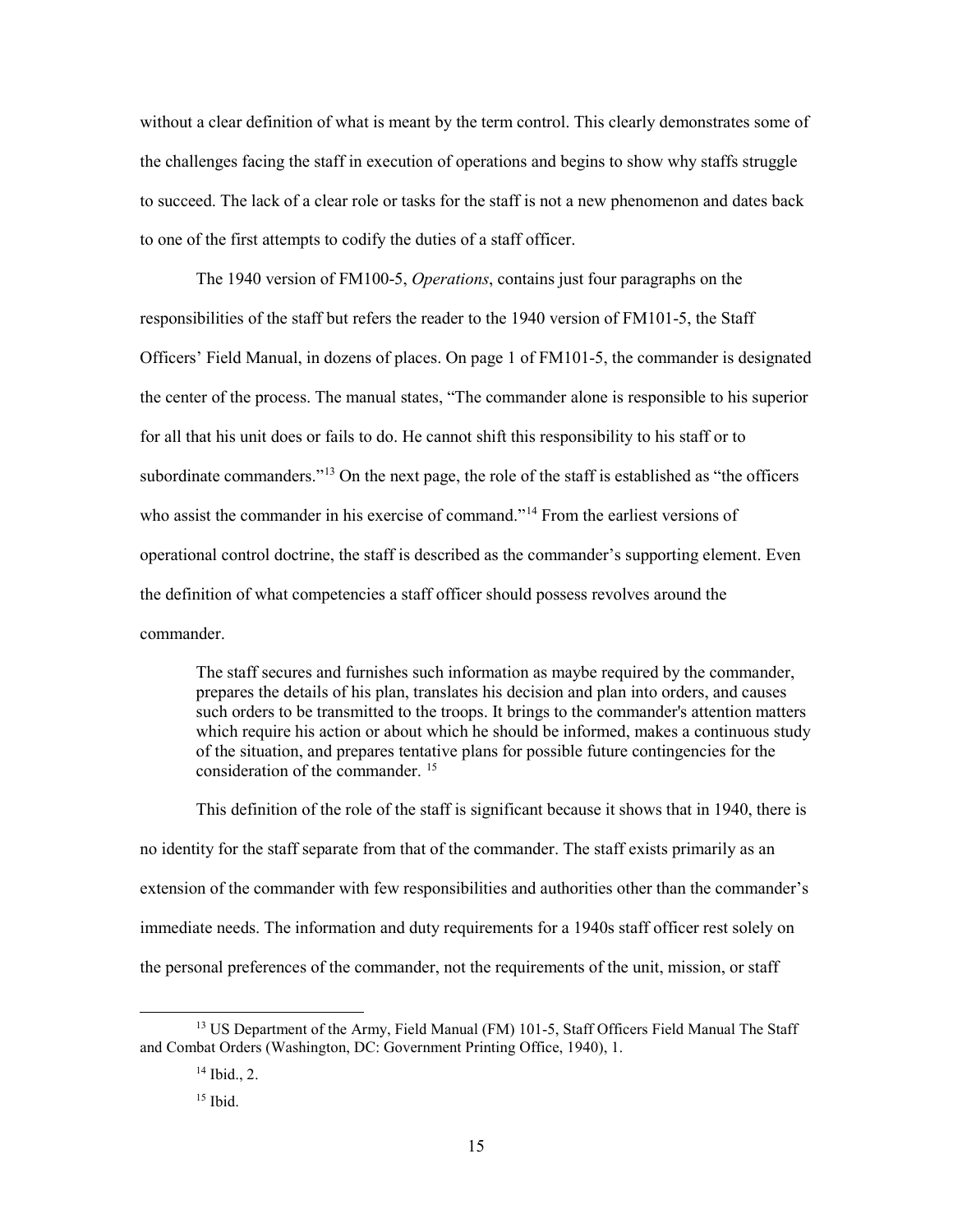section. The definition of the general functions of the staff closes with a clear summation of the expectations of a staff officer; "A staff officer should be an active, well-informed assistant to the commander and a helpful adviser to subordinate commanders." This seems to have more in common with an Army of the  $19<sup>th</sup>$  century than the  $20<sup>th</sup>$  where the staff existed to ensure the orders of the King were followed, not to allow independent operations or initiative.<sup>16</sup> While this vision for the staff reflected the state of technology and Army operations at the time, neither Mintzberg nor Kotter would approve of this model as it leaves no independent role for the staff to control or manage operations and no specific duties for the individual staff officer like Mintzberg's management roles.

The next version of FM100-5 was published in 1944 and was only incrementally different than the 1940 version except that the guidance for employment of the staff shrank to a single paragraph, reinforcing the idea that there is no independent role for the staff:

The staff assists the commander to the extent that he may require, by providing, information, data, and advice; by preparing detailed plans and orders in accordance with his directions; and by exercising such supervision over the execution of his orders as he may prescribe.<sup>[17](#page-23-1)</sup>

The 1944 and 1949 versions of FM 100-5 referred to the 1940 version of FM 101-5 for all matters pertaining to the staff and, thus, continued to limit the staff to supporting the commander. The next version of FM 101-5 was published in 1950.

The 1950 version of FM 101-5 was significantly different from the 1940 version. While the 1950 version maintained attention on the commander as the center of the process and described the staff as his assistants, the manual contained considerably more detail and was nearly twice as long as its predecessor, 270 vs 140 pages. The 1950 version of FM101-5 was the first manual to provide guidance on the role of the staff separate from its role as the assistant to

<span id="page-23-0"></span><sup>&</sup>lt;sup>16</sup> Jim Dunnigan, "Frederick the Great and the Art of Battle Management during the Seven Years War, 1756-63," *Strategy and Tactics* (Mar/Apr 2004): 1.

<span id="page-23-1"></span><sup>&</sup>lt;sup>17</sup> US Department of the Army, Field Manual (FM) 100-5, Operations (Washington, DC: Government Printing Office, 1944), 39.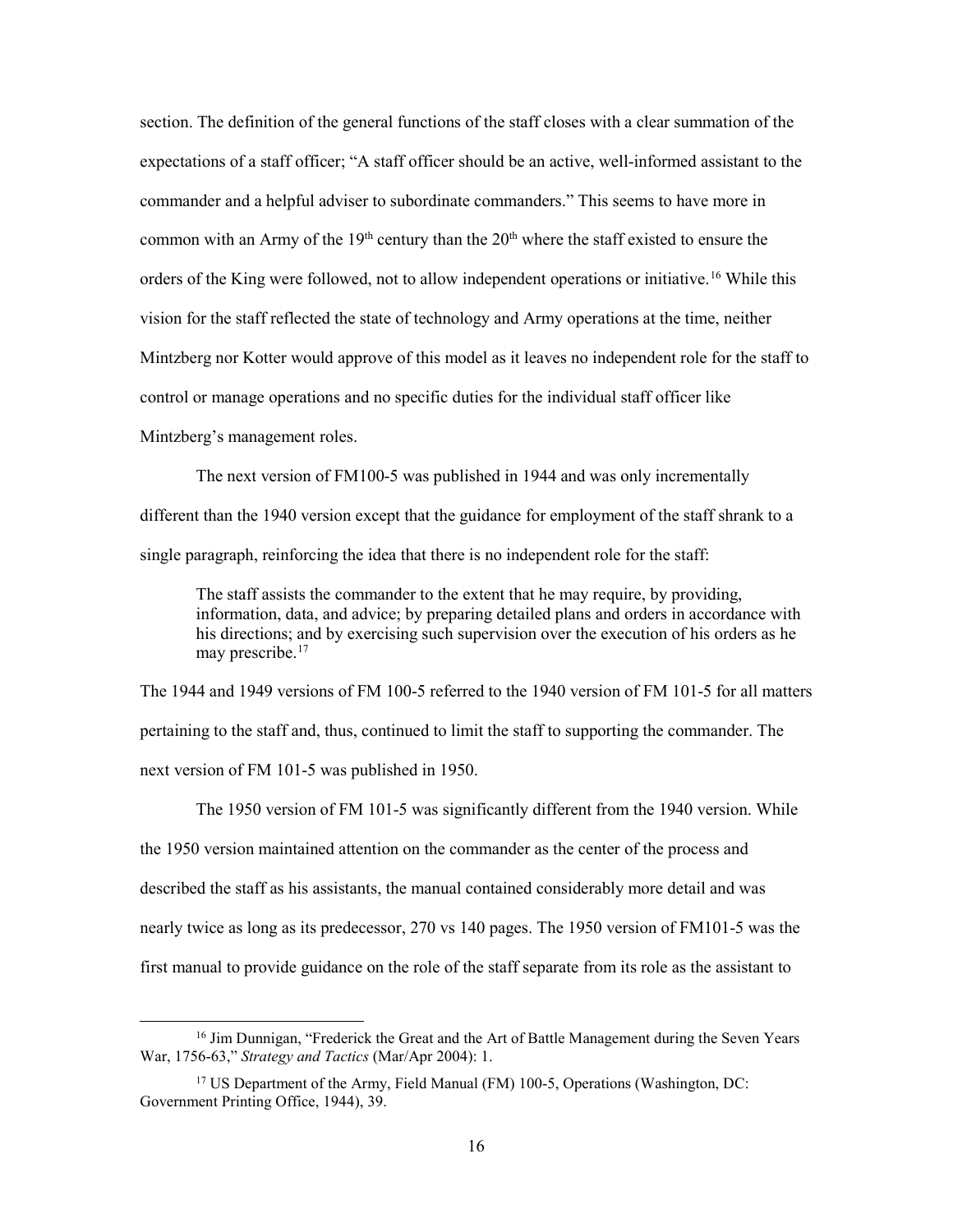the commander. Hence, it is the first manual that could be reasonably called modern. The 1950 version also contained very detailed descriptions of the staff organization and defined the duties of each primary staff section. The manual also added several sections on the necessity for planning and described the steps the staff uses in executing unit planning prior to missions. The 1950 version also recognized the difference between hasty and deliberate planning and described the staff's actions in both cases. As proof of the growing staff-centric nature of the manual, the five page section on the planning process only contains the word commander three times.

The 1950 version of FM101-5 also contains the first section regarding staff officers' qualifications and actions. This is important because the manual showed that the idea of a staff as an extension of the commander had developed into the staff as an organization with specific duties and responsibilities. Although the qualifications of a staff officer stated in the 1950 version of FM101-5 were general this manual, nevertheless, that permits a comparison with a contemporary description of the duties of the manager. FM101-5 states:

All staff officers should have a thorough knowledge of organization, operations, administration, and staff techniques, and should be familiar with the commander's policies. They should be active, well-informed assistants to the commander, since they must act as his agents in harmonizing the plans, duties, and operations of all elements of the command.[18](#page-24-0)

This is the first place where Mintzberg might recognize that the 1950 edition begins to envision a role for the staff similar to the roles of a manager he described in 1973.

The 1954 update to FM100-5 changed very little in terms of the operational doctrine of the Army and the role of the staff. The corresponding update to FM101-5, however, added nearly 100 pages of instructions on specific formats for the production of field orders and provided detailed examples. Unlike previous versions of the manual that opened with a statement about the authority of the commander, the 1954 version defined a staff-centric purpose for the manual.

<span id="page-24-0"></span><sup>&</sup>lt;sup>18</sup> US Department of the Army, Field Manual (FM) 101-5, Staff Officers Field Manual Staff Organization and Procedure (Washington, DC: Government Printing Office, 1950), 2.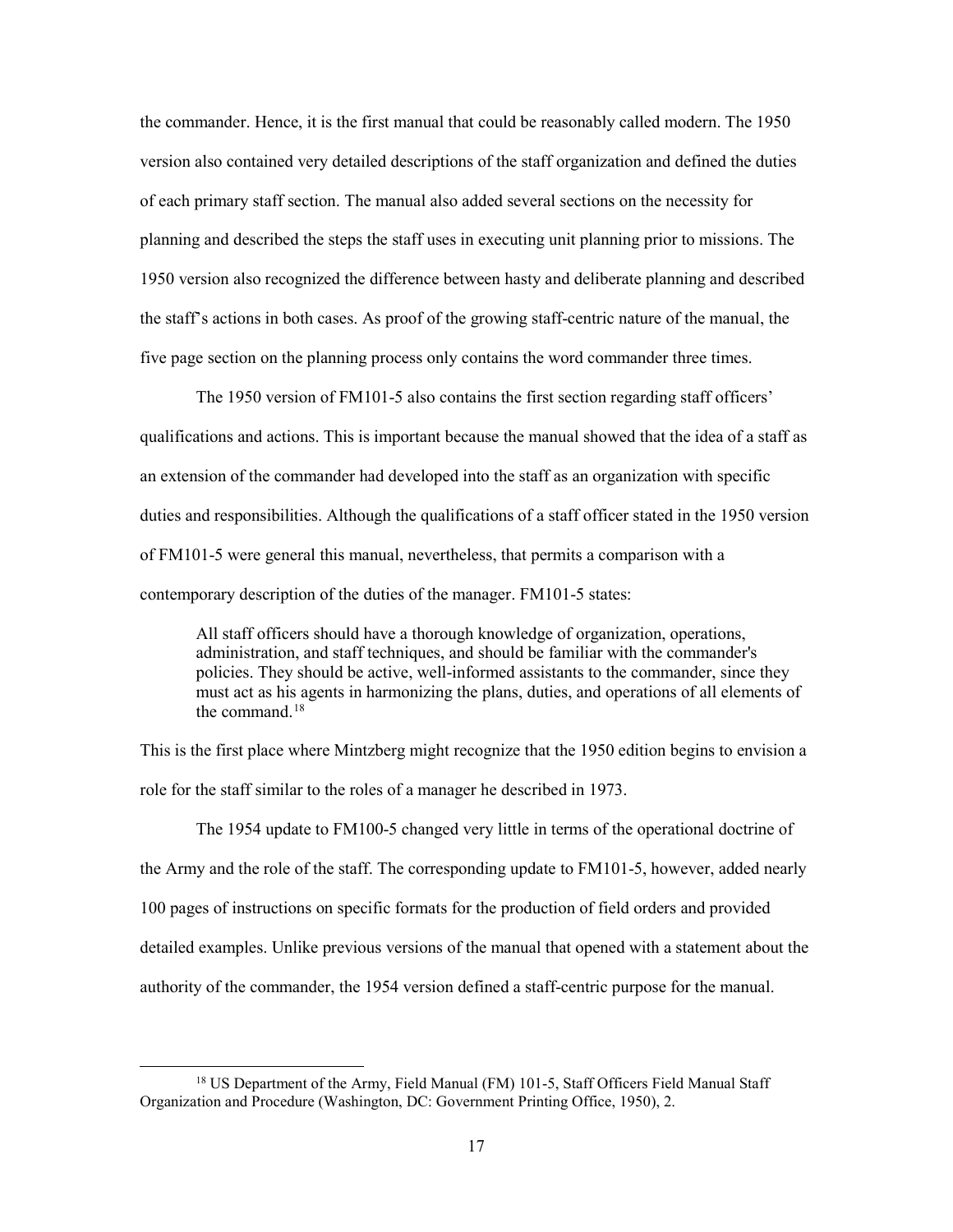This Staff Officers' Field Manual is a compilation of principles, procedures, and information to be used as a *guide* for commanders and their staffs. Included herein are guides for staff organization and functions, estimates, plans, orders, records, reports, and staff studies, with selected examples of each.<sup>19</sup>

This was a very important change in the manual's tone and purpose because the doctrine acknowledged the change in the role of the staff from an organization that exists solely to support the commander, to one that has its own requirements and processes. As further proof, the 1954 version expanded the planning section by a page and only referred to the commander three times. The section on the qualifications of the staff officer was, however, basically unchanged. The 1954 expansion of the role of the staff represented a significant change in the Army's vision of a staff officer's responsibilities and moved the manual closer towards the modern requirements for management. This modification of the role of the staff officer also begins to fit the Kotter model. In Kotter's model, a manager has distinct duties that support the larger vision and direction established by the leader or commander.

The 1960s saw considerable changes to both FM100-5 and FM101-5 with regard to the roles and functions of the staff. While the 1950s version of FM100-5 dedicated only a single paragraph to the roles of the staff, the 1962 version of FM100-5 devoted an entire page to defining the purpose of the staff, the functions of the staff and the relationship between the commander and the staff. This represented a significant improvement toward describing the Army's expectations for a staff officer and his specific requirements. The 1962 version also described the difference in the responsibilities between the staff and commander.

The larger an organization, the greater the requirement for staff advisors to assist the commander in the accomplishment of his responsibilities. Details belong to the staff. The commander addresses his attention to the broad essentials critical to the problem at hand. He must rely on his staff for development of the detailed considerations required for his estimates, plans, and orders.<sup>[20](#page-25-1)</sup>

<span id="page-25-0"></span><sup>&</sup>lt;sup>19</sup> US Department of the Army, Field Manual (FM) 101-5, Staff Officers Field Manual Staff Organization and Procedure (Washington, DC: Government Printing Office, 1954), 4.

<span id="page-25-1"></span><sup>&</sup>lt;sup>20</sup> US Department of the Army, Field Manual (FM) 100-5, Operations (Washington, DC: Government Printing Office, 1962), 2.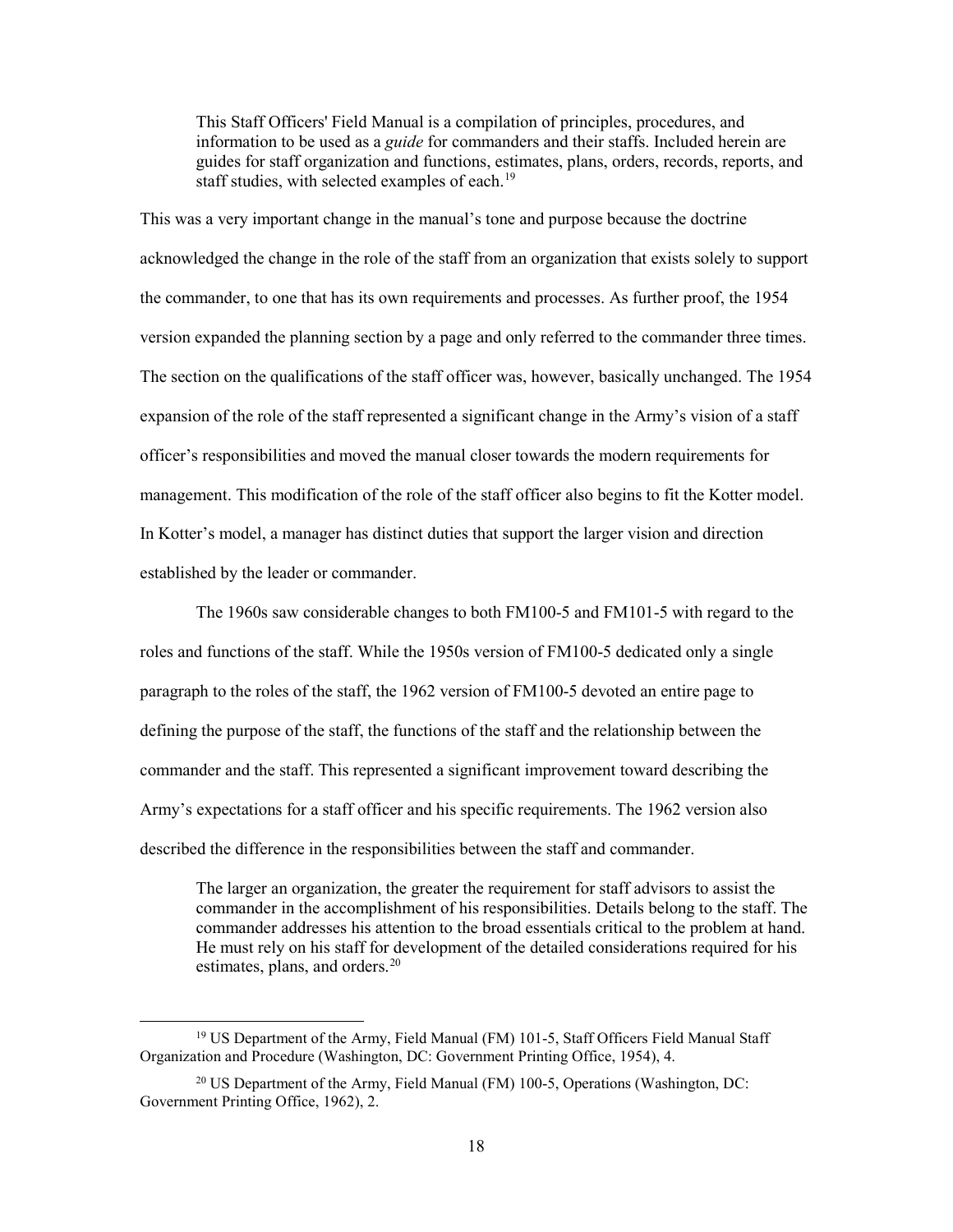Through the 1940s the staff was little more than an execution arm of the commander's directives but in this version of FM100-5 there is a role and requirement for the staff that is separate and distinct from the commander.

The 1960 version of FM101-5 had evolved considerably from the 1954 version. Most significantly, the manual paid attention to the idea that staffs perform management functions. The very first section, that had been labelled Command Responsibilities in previous versions, was renamed Command and Management. This is important because it represents a fundamental change in the organizational expectations of a staff officer, the staff actions that support a commander, and the acceptance of the staff officer as a type of manager. Interestingly, the text on the basic requirements of the staff to support the commander and fundamentally unchanged from the 1950s versions. It is the addition of an entire page dedicated to the principles of management and the staff's role in executing those principles that makes the section stand out. This version of FM101-5 defined management as:

[the staff is] . . . the means by which a commander insures the proper conduct of those continuing actions of planning, organizing, directing, coordinating, and controlling the use of personnel, money, materials, time, and facilities required for the accomplishment of administrative missions and tasks. The object of good management is the most effective use of resources.  $21$ 

The 1960 version of FM101-5 continued to differentiate between the role of the commander and staff and to articulate specific roles for the staff in support of the commander. Acknowledging the increasingly technological nature of war and the increase in the amount of information available to the commander, the manual stated a discrete purpose for the staff relative to the commander. Of note, this section is the first instance of the manual suggesting that the commander required fewer products.

Good staff organization assists a commander by decreasing the number of items requiring command decisions. Effective staff procedures speed up the processing of information

<span id="page-26-0"></span><sup>&</sup>lt;sup>21</sup> US Department of the Army, Field Manual (FM) 101-5, Staff Officers Field Manual Staff Organization and Procedure (Washington, DC: Government Printing Office, 1960), 5.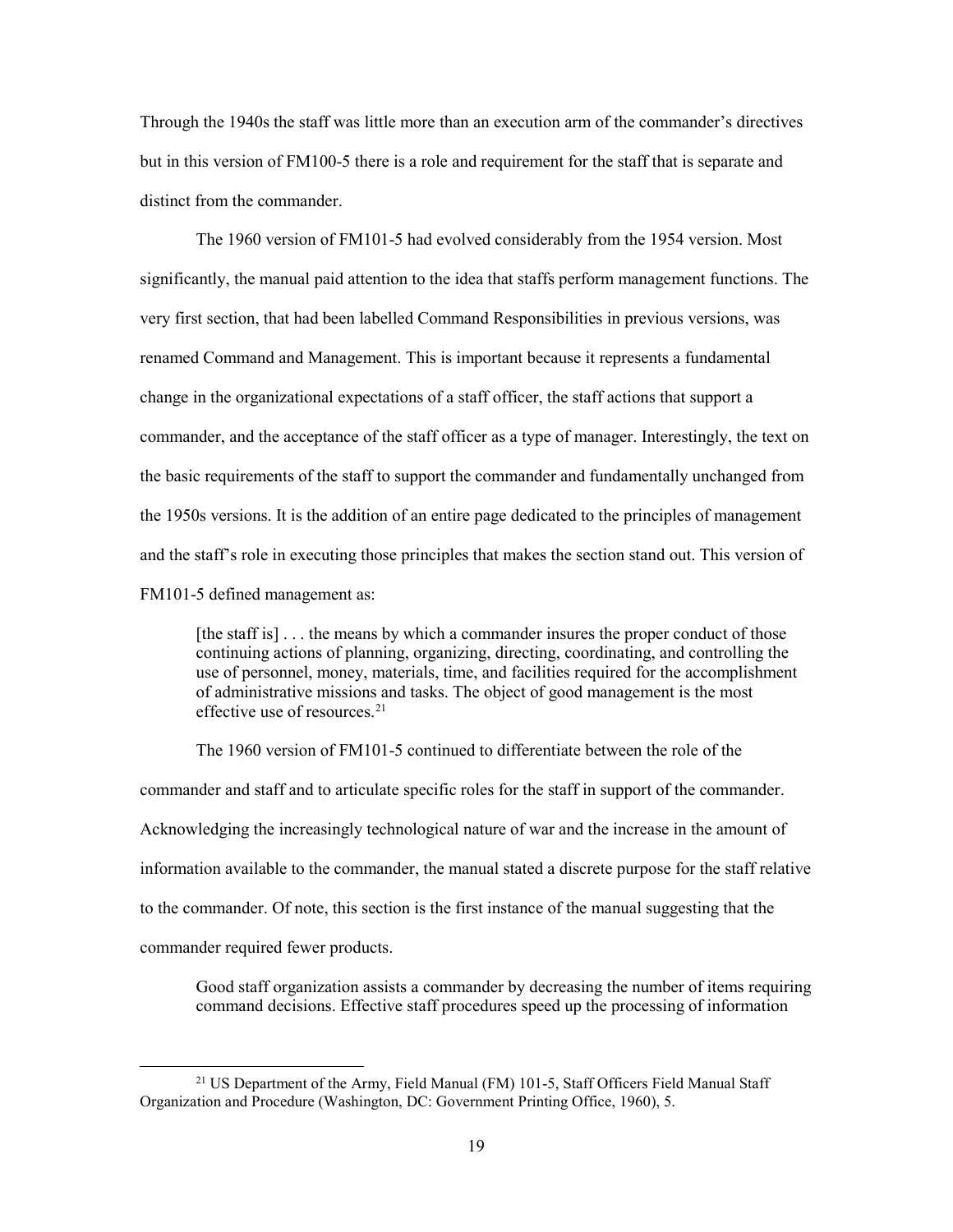into material useful to the commander and improve the quality of the product presented to him<sup>[22](#page-27-0)</sup>

The staff's role in this system is clear. Perform the routine actions of the organization and reduce the number of decisions required from the commander. This will allow the commander to focus on the vision and direction for the unit. This formulation is extremely similar to Kotter's definitions of leaders and managers. FM 101-5, for the first time, provided a clear set of roles for the staff that could be translated into tasks or requirements.

The 1960 version also expanded the section on qualifications and expectations of a staff officer into an entire chapter, titled Staff Activities. There the manual laid out five common functions of a staff: Derivation, Providing Information, Making Estimates, Making Recommendations and Preparing Plans and Orders. The 1960 edition of FM101-5 also has a section detailing the process and products of the planning process that differs greatly from previous versions. The plans section introduces the first version of what would become the Army's Military Decision Making Process (MDMP) as a series of steps that result in an operations order. Many terms in current use, such as mission analysis, are first seen here. The 1968 versions of FM100-5 and FM101-5 are similar to their predecessors in terms of organization, length and scope. The 1968 version of FM101-5 has a definition of the specific role and function of the staff that is more detailed than its predecessors. The manual states:

Objective of Staff Organization: A military staff is a single, cohesive unit organized to help the commander accomplish his mission. The staff is organized and operates to:

- a. Respond immediately to the needs of the commander and subordinate units.
- b. Keep informed of the situation.
- c. Reduce the time needed to control, integrate, and coordinate operations.
- d. Reduce chances for error.
- e. Relieve the commander of supervisory details in routine matters.

These five functions correspond to several of Mintzberg's roles. Mintzberg's monitor role corresponds with the manual's requirement to keep informed of the situation and reduce chances

<span id="page-27-0"></span><sup>&</sup>lt;sup>22</sup> US Department of the Army, Field Manual (FM) 101-5, Staff Officers Field Manual Staff Organization and Procedure (Washington, DC: Government Printing Office, 1960), 6.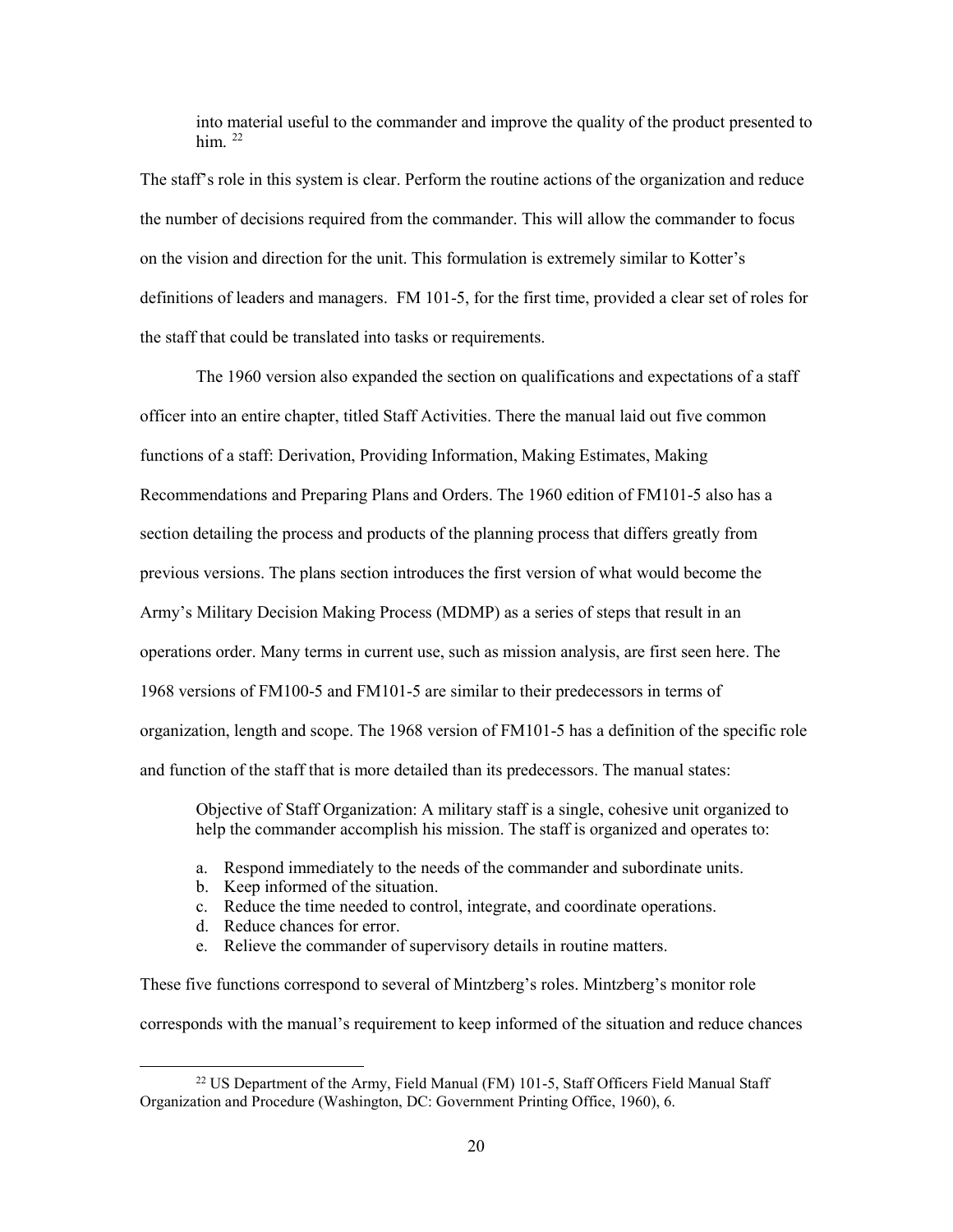for error. The disturbance handler role is addressed in the requirement to respond immediately to the commanders needs. Reducing the time needed to control operations represents the process improvements of the entrepreneur. Finally, the responsibility to relieve the commander from routine details is an example of Mintzberg's resource allocator in that the staff has clearly defined responsibilities to manage their commodities on behalf of the commander and to report back as needed. The late 1960s versions of FMs FM100-5 and FM101-5 displayed the Army's clear intention to integrate management principles and models into the execution of military staff work.

The 1976 edition of FM100-5 departed significantly from its predecessors and ignored the separate organizational role of the staff. The 1972 edition of FM101-5 slightly modified the five core functions of the staff but stayed within the intent of the 1968 edition. It stated: "Five functions are common to all staff officers: providing information, making estimates, making recommendations, preparing plans and orders, and supervising the execution of plans and orders."[23](#page-28-0) The text cited above supported the role of the staff officer as a commodity manager consistent with the concepts provided by Mintzberg and Kotter where the staff manages resources, information, and operations. The 1972 edition also added a section titled staff-to-staff contacts that listed the duties of staff officers and reaffirmed the need to frequently contact counterparts at higher, adjacent, and subordinate headquarters. Staff-to-staff contacts correspond directly with Mintzberg's description of the liaison. The 1970s editions of FM100-5 and FM101- 5 did little to embellish the idea of the staff's role in support of a commander. The attention paid to staff management in the 1970s, however, was destined to be eclipsed. The 1980s editions of these two manual would bring significant changes to the way the Army envisioned fighting, and commensurately, how Army defined the role of the staff.

<span id="page-28-0"></span><sup>&</sup>lt;sup>23</sup> US Department of the Army, Field Manual (FM) 101-5, Staff Officers Field Manual Staff Organization and Procedure (Washington, DC: Government Printing Office, 1972), 1-2.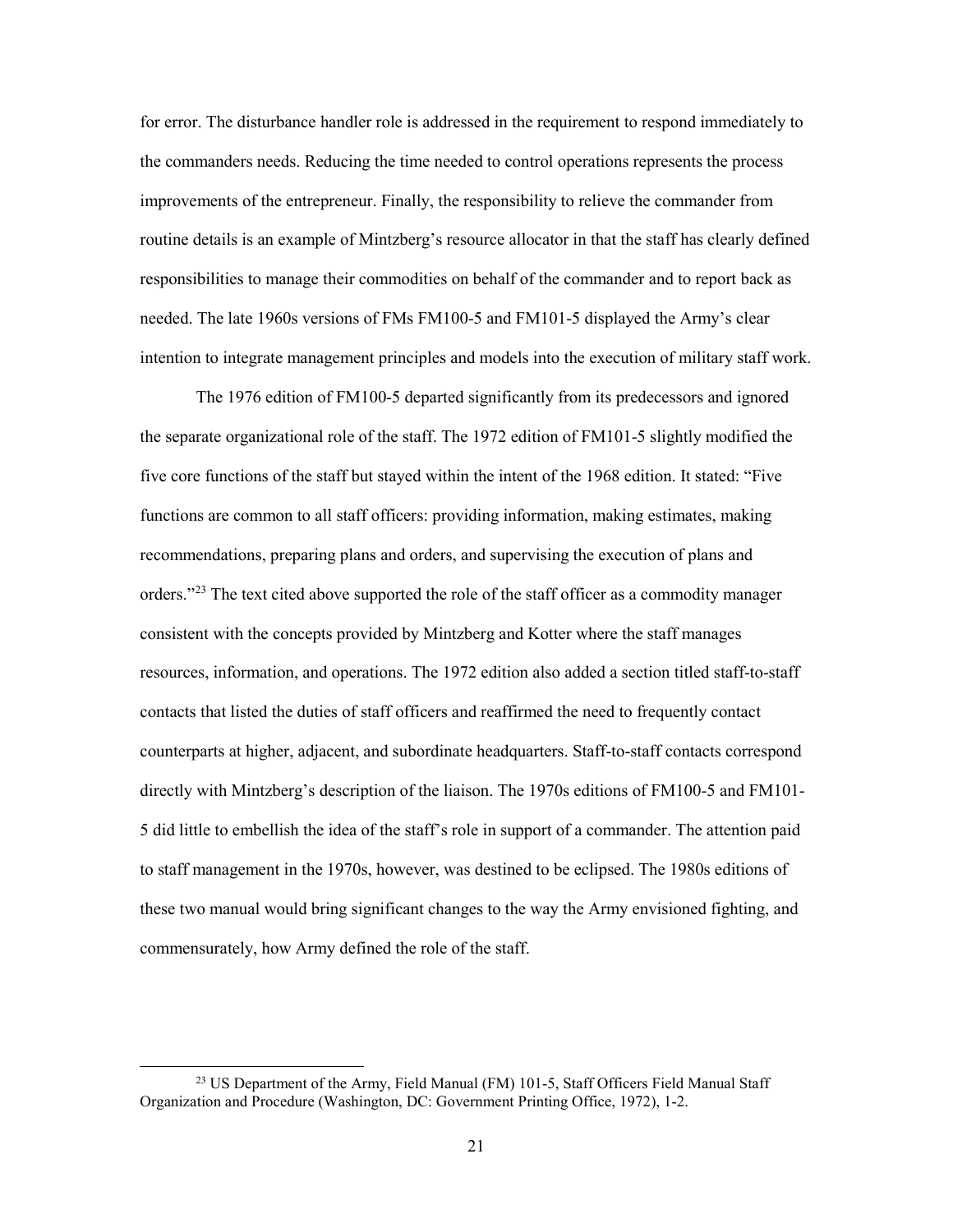The 1982 edition of FM100-5 was significant for many reasons. It introduced AirLand Battle as the Army's operational doctrine and started the drift away from recognizing the separate role of the staff in support of the commander. It also introduced the term Command and Control as the method for conducting operations and planning, and which encompassed the actions of the staff. In a conflation of The separate roles of the commander and staff found in previous editions of FM100-5 were conflated in the 1982 version. The 1982 version stated that Command and control is the exercise of command, the means of planning and directing campaigns and battles. Its essence lies in applying leadership, making decisions, issuing orders, and supervising operations.[24](#page-29-0) The section went on to state that the only purpose of the command and control system is to implement the commander's will in pursuit of the unit's objective.<sup>[25](#page-29-1)</sup> The text assigns responsibility to the commander alone and leaves the role of the staff unclear. Clearly, the 1982 version of FM 100-55 retreated from the contemporary delineation of separate duties for the management staff in support of the leader's vision and instead gave the staff a singular, vague, role - support to the commander.

The 1984 version of FM101-5 reinforced the vision for the role of the staff as an organization that only serves the needs of the commander. The manual made no specific reference to staff duties or requirements. "The staff assists the commander in decision making by acquiring, analyzing, and coordinating information, and, most importantly, presenting essential information to the commander with a recommendation so he will be able to make the best decision."[26](#page-29-2) While this vision and intent for the staff could be linked to the monitor role defined Mintzberg, it leaves no room for any of the higher staff functions, such as Mintzbergs'

<span id="page-29-0"></span><sup>&</sup>lt;sup>24</sup> US Department of the Army, Field Manual (FM) 100-5, Operations (Washington, DC: Government Printing Office, 1982), 7-3.

<span id="page-29-1"></span><sup>&</sup>lt;sup>25</sup> US Department of the Army, Field Manual (FM) 101-5, Staff Officers Field Manual Staff Organization and Procedure (Washington, DC: Government Printing Office, 1982), 7-3.

<span id="page-29-2"></span><sup>&</sup>lt;sup>26</sup> US Department of the Army, Field Manual (FM) 101-5, Staff Organization and Operations (Washington, DC: Government Printing Office, 1984), 1-4.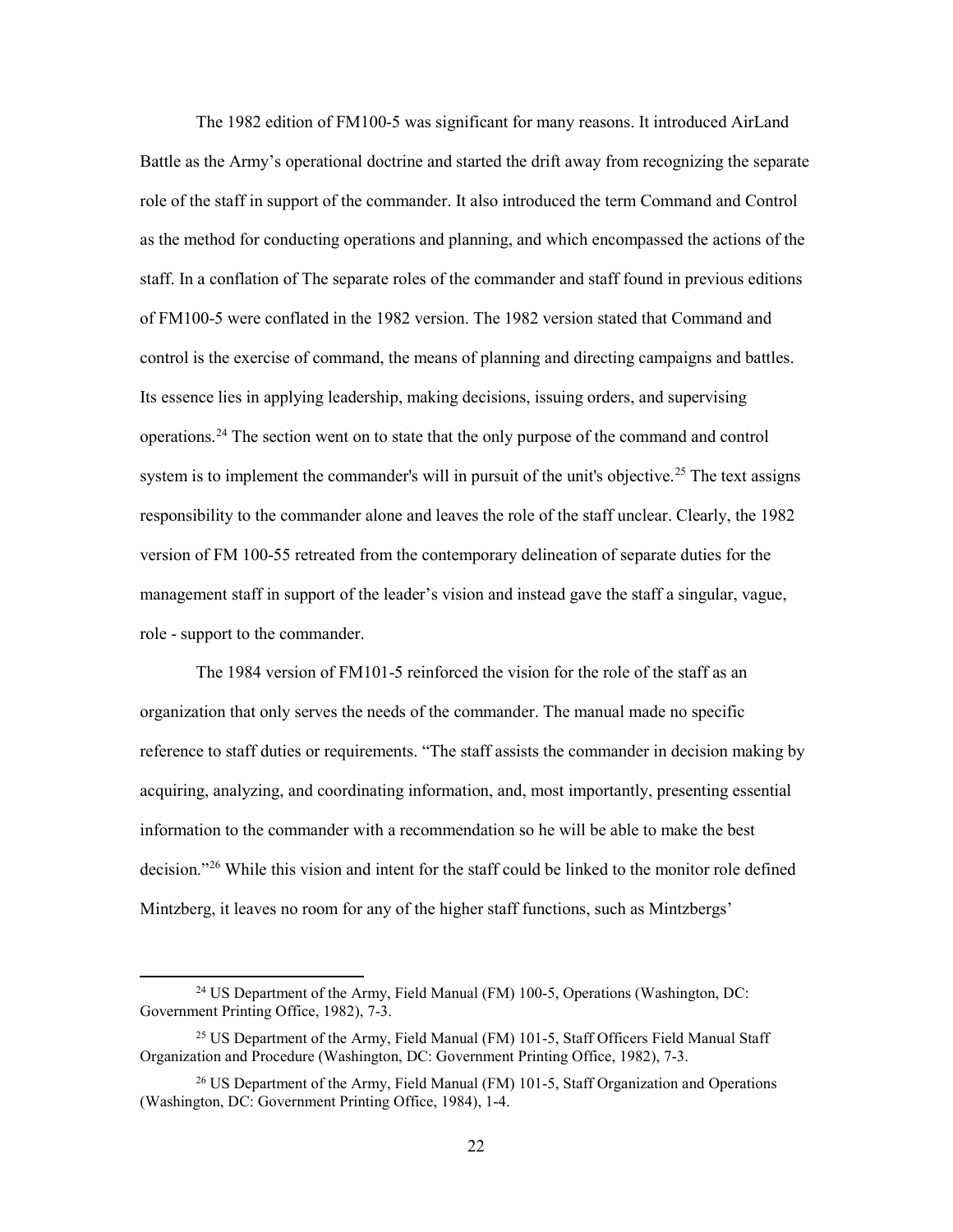entrepreneur and disturbance handler. This definition could also be interpreted to mean that the staff only collects and presents information, and does not analyze or assess it. Such an interpretation would directly contradict Kotter's key tasks for the staff: planning, organizing and controlling operations. Without a clear set of roles and responsibilities, the staff has no guide for its action in daily unit operations and not free the commander from routine tasks.

In the 1986 version of FM100-5, the Army maintained Command and Control as a system that emphasized decentralized leadership and initiative at all levels. The doctrine of the active defense envisioned that subordinate commanders would fight on very fluid battlefield, isolated from their higher headquarters, operating without specific guidance, within the intent of their Commander, seizing opportunities as they were presented. The manual described the conditions under which operations would be conducted, "The fluid, compartmented nature of war will place a premium on sound leadership, competent and courageous soldiers, and cohesive, well trained units. The conditions of combat on the next battlefield will be unforgiving of errors and will demand great skill, imagination, and flexibility of leaders."<sup>[27](#page-30-0)</sup> This commander centric description of the anticipated operating environment makes the role of the staff very unclear. While the purpose of the staff support system stated in the 1982 version, "to implement the commander's will in pursuit of the unit's objective<sup>"[28](#page-30-1)</sup> remained unchanged, nothing addressed how the staff accomplishes this task. The command and control system requires solid staff work and strongly developed skills but the manual omits any discussion of how those skills combine to support the commander. Interestingly, the publication of the 1986 version of FM100-5 did not result in a new edition of FM101-5, which had been the practice. The 1984 version would last over a decade until it was replaced in conjunction with a subsequent revision to FM100-5. The 1991 ejection of Iraq from Kuwait was viewed by many as the ultimate validation of the 1986

<span id="page-30-1"></span><span id="page-30-0"></span><sup>&</sup>lt;sup>27</sup> US Department of the Army, Field Manual (FM) 100-5, Operations (Washington, DC: Government Printing Office, 1986), 5.

<sup>28</sup> Ibid., 22.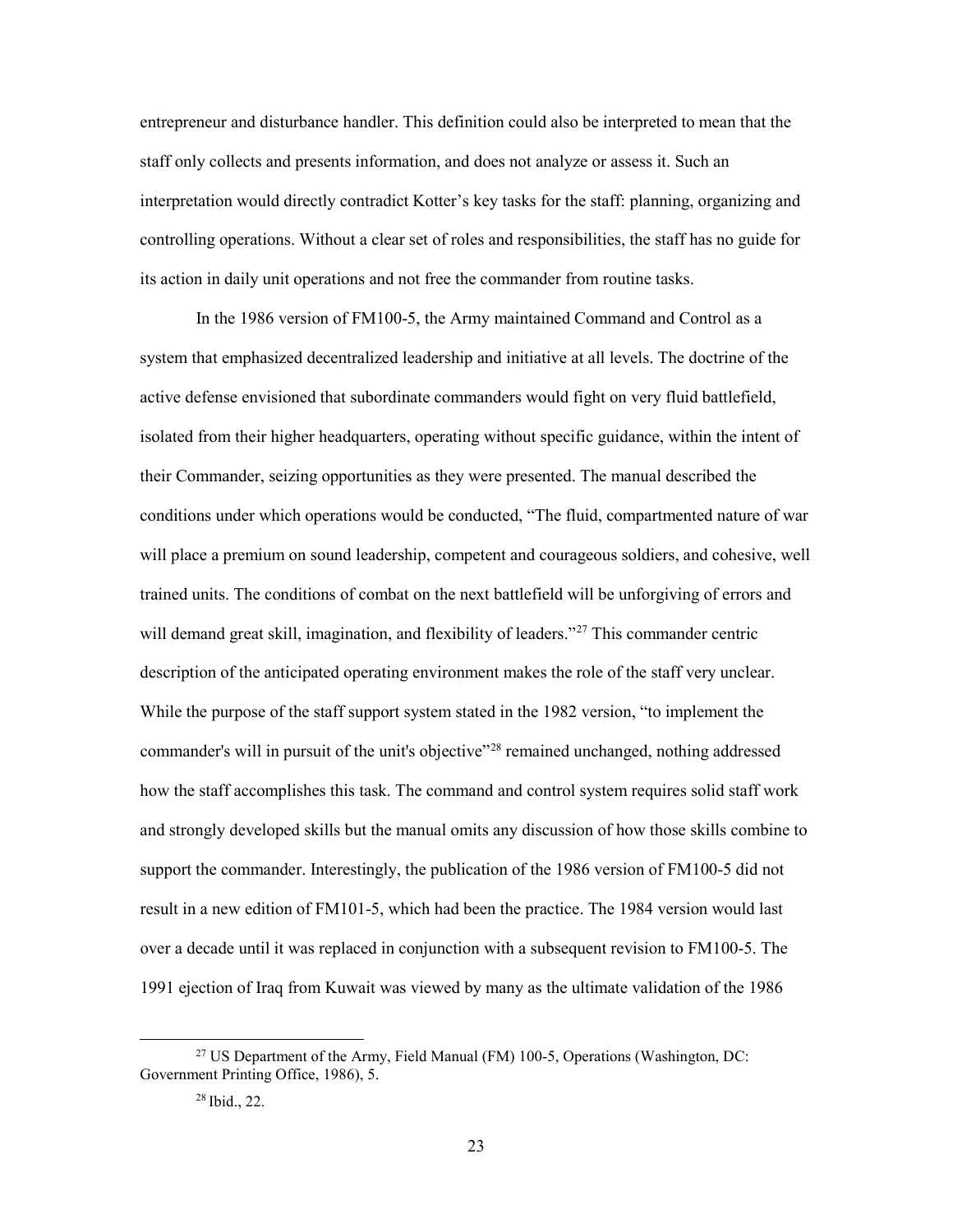version of FM100-5, the principles of AirLand Battle and the command and control doctrine. Others saw the wide-ranging fight against the Iraqi Army as a repudiation of the system and felt the system required review and possibly revision. This led to an evaluation of operations and command and control doctrine.

In late summer of 1992, following an extensive After Action Review (AAR) and experimentation process, TRADOC began to use the term Battle Command (BC) as a replacement for Command and Control (C2). Battle Command was defined as "the art of motivating and directing soldiers and their leaders into action to accomplish missions. Includes visualizing the current and future state [sic]."[29](#page-31-0) The Battle Command concept was codified in the 1993 version of FM100-5. The change from C2 to BC was driven by the perception that warfare had become more complex and, thus, the system of control in operations had to be more decentralized and commander-centric to allow for changing conditions on the battlefield. GEN Frederick Franks was the TRADOC Commander during this change and described the need for a change:

There was not much wrong with command and control (C2), other than that it came with many Cold War-associated thoughts. Like it or not, C2 brought to mind images of staff processes, command post (CP) arrangements, communication architecture, wiring diagrams and a relatively "set–piece," predictable battlefield. Skill in all those is necessary; however, we wanted to get beyond that and focus on command vice staff processes. We wanted to focus on the art of command and battle leadership $30$ 

Supporting Franks' claim that C2 had become too mechanical was the fact that by 1996 the original C2 concept had been expanded to include twice as many elements. Known in 1996 as C4I (Command, Control, Communications, Computers and Intelligence) the concept of command and control soon was expanded to C4 ISR (C4 plus Intelligence, Surveillance and

<span id="page-31-1"></span><span id="page-31-0"></span> <sup>29</sup> Frederick M. Franks, "Battle Command: A Commanders Perspective," *Military Review* (May-June 1996): 4.

<sup>30</sup> Ibid., 5.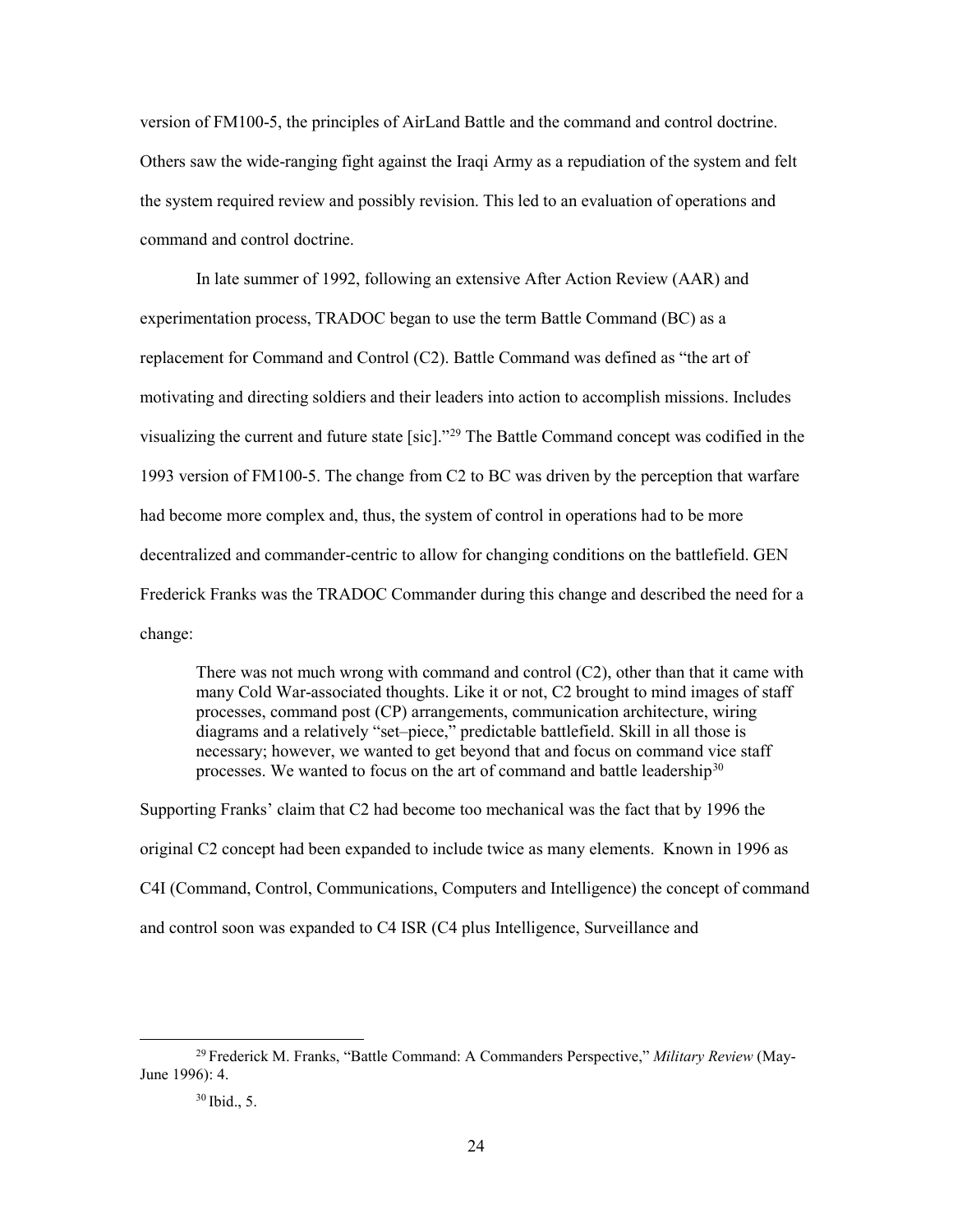Reconnaissance).<sup>[31](#page-32-0)</sup> Despite the emphasis in C2 on decentralized leadership and initiative by the commander, Army leadership felt that future battlefields would be even more uncertain. It is clear that the doctrine writers, guided by the vision of the TRADOC Commander, felt that C2 had not accomplished its original purpose and had become inflexible and too prescriptive. What is unclear is what role the doctrine writers envisioned for the staff in the shift from Command and Control to Battle Command. GEN Franks described the future requirements of a battlefield commander using terms like 'read' to emphasize the qualitative versus quantitative character of operations

"Battle commanders were being required to "read" new battlefields, put together new tactical teams where they had to determine the right mix of units and "read" new enemies…On the modern battlefield, battle commanders are being required to arrange their command teams to move rapidly, so they can personally be out on today's different, unpredictable battlefield where they belong, with their soldiers, seeing it firsthand."<sup>[32](#page-32-1)</sup>

Battle Command asserted that operations are more art than science and that command in battle is an essentially qualitative endeavor. This concept greatly increased the centrality of the commander and further relegated the staff to an ill-defined role in support of the commander's vision. In a 2017 visit to the US Army School of Advanced Military Studies, GEN Franks repeatedly emphasized that Battle Command was about the Art of Command<sup>[33](#page-32-2)</sup> and made no mention of the systems and processes required to support the commander. He explicitly stated that the emphasis was on "art, not apparatus."[34](#page-32-3) In a June 2013 article on Mission Command, retired Colonels Greg Fontenot and Kevin Benson asserted that GEN Franks did not intend to displace control from the doctrine or reduce the importance of staffs, but they focused on the individual in command from the outset. In a few pithy pages, they made the person of the

<span id="page-32-0"></span> <sup>31</sup> Gregory Fontenot and Kevin C. M. Benson, "The Conundrum of Mission Command" *Army* (June 2013): 31.

<span id="page-32-3"></span><span id="page-32-2"></span><span id="page-32-1"></span><sup>32</sup> Frederick M. Franks, "Battle Command: A Commanders Perspective," *Military Review* (May-June 1996): 5.

<sup>&</sup>lt;sup>33</sup> Frederick Franks, comments on visit to SAMS, Ft Leavenworth, 20 November, 2017

<sup>34</sup> Frederick Franks, comments on visit to SAMS, Ft Leavenworth, 20 November, 2017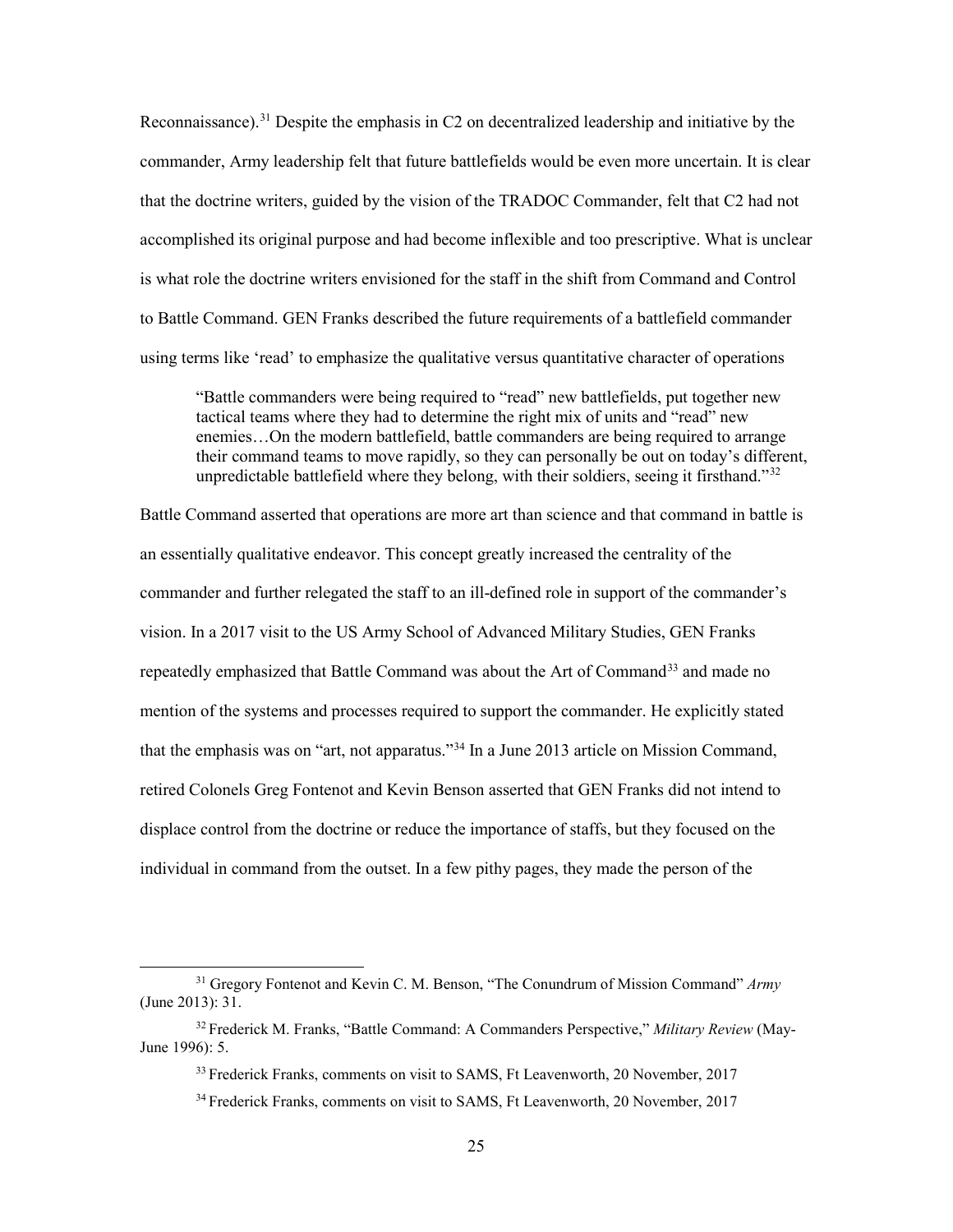commander the essential component of Battle Command. [35](#page-33-0) Whatever Frank's intention, it is clear that the commander took on a singularly important role in Battle Command that had been present, but not central, to its predecessor, command and control. The commander centric nature of battle command can be found in the description of the commander's actions on the battlefield:

Commanders command while the headquarters and staff coordinate and make necessary control adjustments consistent with the commander's intent…Commanders influence the outcome of battles, campaigns, and engagements by assigning missions; prioritizing and allocating resources; assessing and taking risks; deciding when and how to make adjustments; committing reserves; seeing, hearing, and understanding the needs of subordinates and seniors; and guiding and motivating the organization toward the desired end.[36](#page-33-1)

In this section nearly all of the managerial roles described by Mintzberg and assigned to the staff in previous versions of doctrine became the province of the commander. The great shortcoming of Battle Command was that it articulated a need for commanders to act in a decentralized manner, but provided no definition or vision what duties the staff was perform as it supported the implementation of the commander's vision.

In 1997, after thirteen years and two revisions to FM100-5, a new edition of FM101-5 was finally published. The 1997 version supported Army operations as envisioned in FM100-5. It addressed many of the gaps in the staff officer requirements created by the Battle Command operational doctrine. In describing the roles of the staff, FM101-5 used a model very similar to Kotter in stating that the staff officer, "relieves the commander of routine and detailed work and raises to the commander those things that only the commander can act on."<sup>[37](#page-33-2)</sup> However, the 1997 version was an odd mix of clear statements from previous versions and vague platitudes.

<span id="page-33-0"></span> <sup>35</sup> Gregory Fontenot and Kevin C. M. Benson, "The Conundrum of Mission Command," *Army* (June 2013): 31.

<span id="page-33-1"></span><sup>36</sup> US Department of the Army, Field Manual (FM) 100-5, Operations (Washington, DC: Government Printing Office, 1993), 2-14.

<span id="page-33-2"></span><sup>&</sup>lt;sup>37</sup> US Department of the Army, Field Manual (FM) 101-5, Staff Organization and Operations (Washington, DC: Government Printing Office, 1997), 3-1.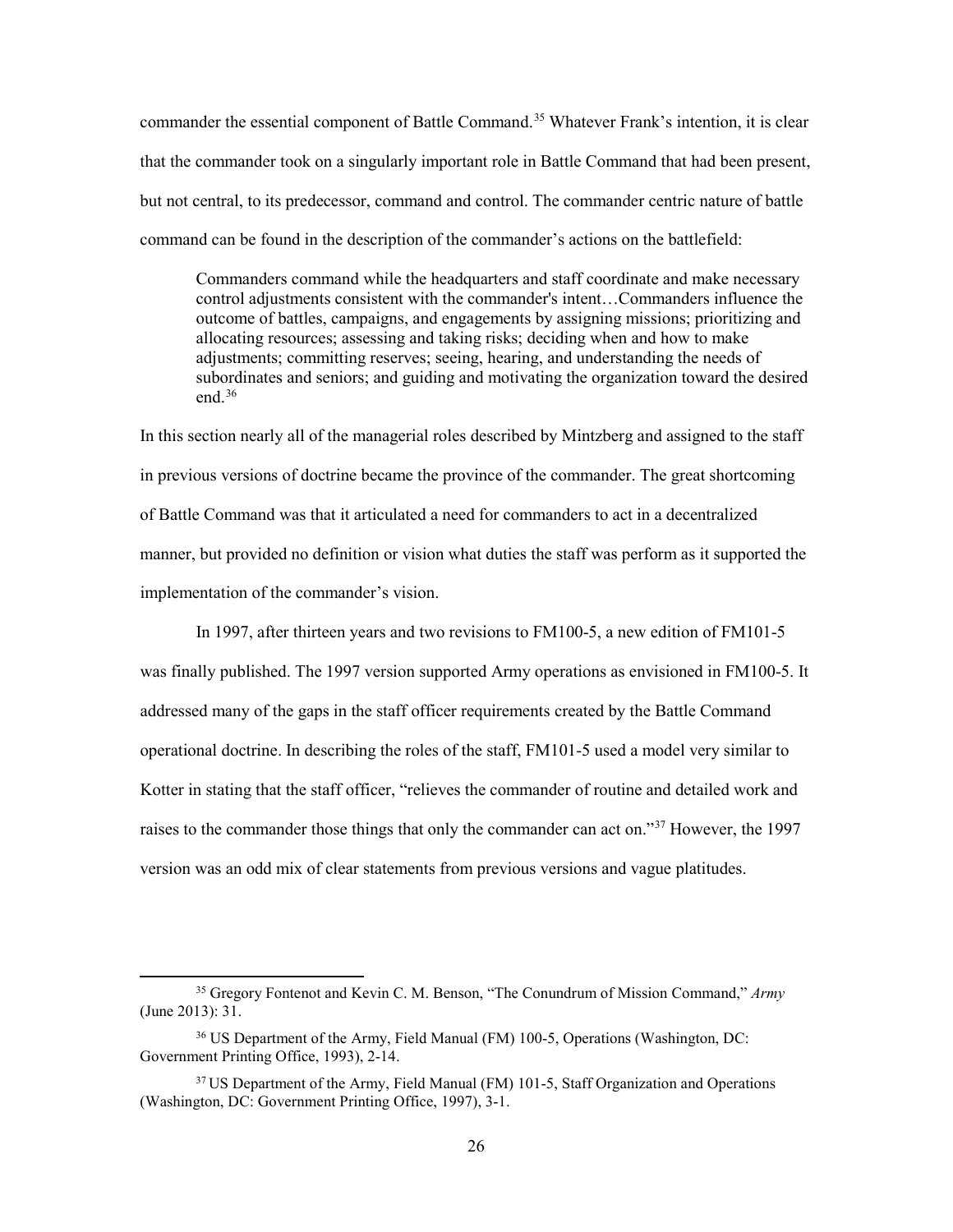Compare the following from adjacent paragraphs on the same page. The first statement is taken directly from a previous edition and is clear.

The staff must establish and maintain a high degree of coordination and cooperation, both internally and with staffs of higher, lower, and adjacent units. The staff supports the commander by providing better, more relevant, timely, and accurate information; making estimates and recommendations; preparing plans and orders; and monitoring execution.<sup>[38](#page-34-0)</sup>

Contained on the same page is a vague assertion of the staff's role in supporting the commander without identifying requirements or processes.

The staff's efforts must always focus on supporting the commander and on helping him support his subordinate units. Commanders can minimize risks by increasing certainty.<sup>[39](#page-34-1)</sup> This discontinuity is a result of the combination of the previous editions' focus on the responsibilities of the staff and the emerging focus on the commander as the center of the efforts of the staff. In places where new ideas had been introduced, there is no tie to any kind of contemporary management theory. Thus, the staff's role remained unclear. This edition of FM101-5 was the guide for staff actions in operations in Bosnia and Kosovo and remained the doctrine through the initial invasions of Iraq and Afghanistan.

In 2001, the Army released an updated version of FM100-5. In keeping with the Joint publication numbering system, the manual was renamed FM 3.0 but contained all of the same elements as its predecessors. Maintaining the Battle Command model, the commander was the center of the process and the staff supported the commander's vision. FM 3.0 introduced the elements of operational design as a part of commanders' visualization and the notion of an operations process that is an expression of the ways the different elements of Battle Command are executed continuously by both the commander and the staff. In it, all actions of planning,

<span id="page-34-1"></span><span id="page-34-0"></span><sup>&</sup>lt;sup>38</sup> US Department of the Army, Field Manual (FM) 101-5, Staff Organization and Operations (Washington, DC: Government Printing Office, 1997), 4-1.

<sup>39</sup> Ibid.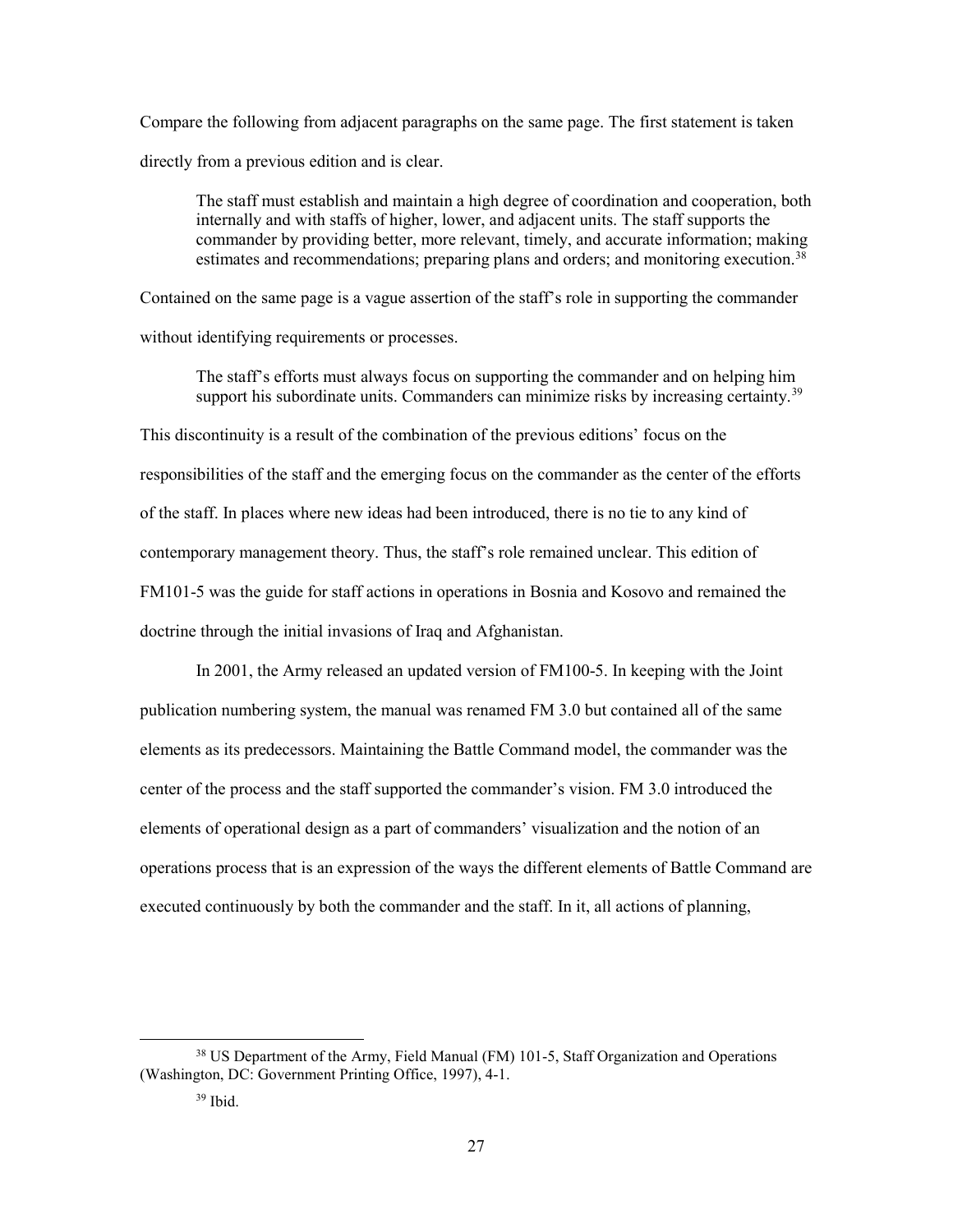preparation and execution occur continuously, within the commander's vision and while being constantly assessed. Figure 3 is the graphical depiction of the operations process.

Despite the inclusion of new ways of visualizing and describing the battlefield in FM 3.0 the staff remained little more than a tool for the commander, having no specific duties outside of



Figure 3. The Operations Process, 2001. US Department of the Army, Field Manual (FM) 3.0, Operations (Washington, DC: Government Printing Office, 2001)

his personal requirements. The section on planning describes the relationship between the commander and the staff as "The commander's intent and planning guidance direct the activities of the staff and subordinate commanders. The staff assists the commander with the coordination and detailed analysis necessary to convert the planning guidance and commander's intent into a plan. The plan becomes a common reference point for operations."[40](#page-35-0) This is noteworthy because the Operations Process requires constant development and assessment, yet the staff has no specific role in executing these functions. The commander is the only person who is actually assigned any tasks as part of the process and he must execute them all. The integration of Mintzberg's roles for the manager into the operations process would immediately clarify and define the requirements for the CoS or XO and the staff.

In 2003 the Army made a significant change to the doctrine and split FM101-5 into FMs 5.0, *Army Planning and Orders Production*, and 6.0, *Mission Command: Command and Control of Army Forces*. In doing so, the doctrine writers essentially put the roles and responsibilities of

<span id="page-35-0"></span> $40$  US Department of the Army, Field Manual (FM) 3.0, Operations (Washington, DC: Government Printing Office, 2001), 6-2.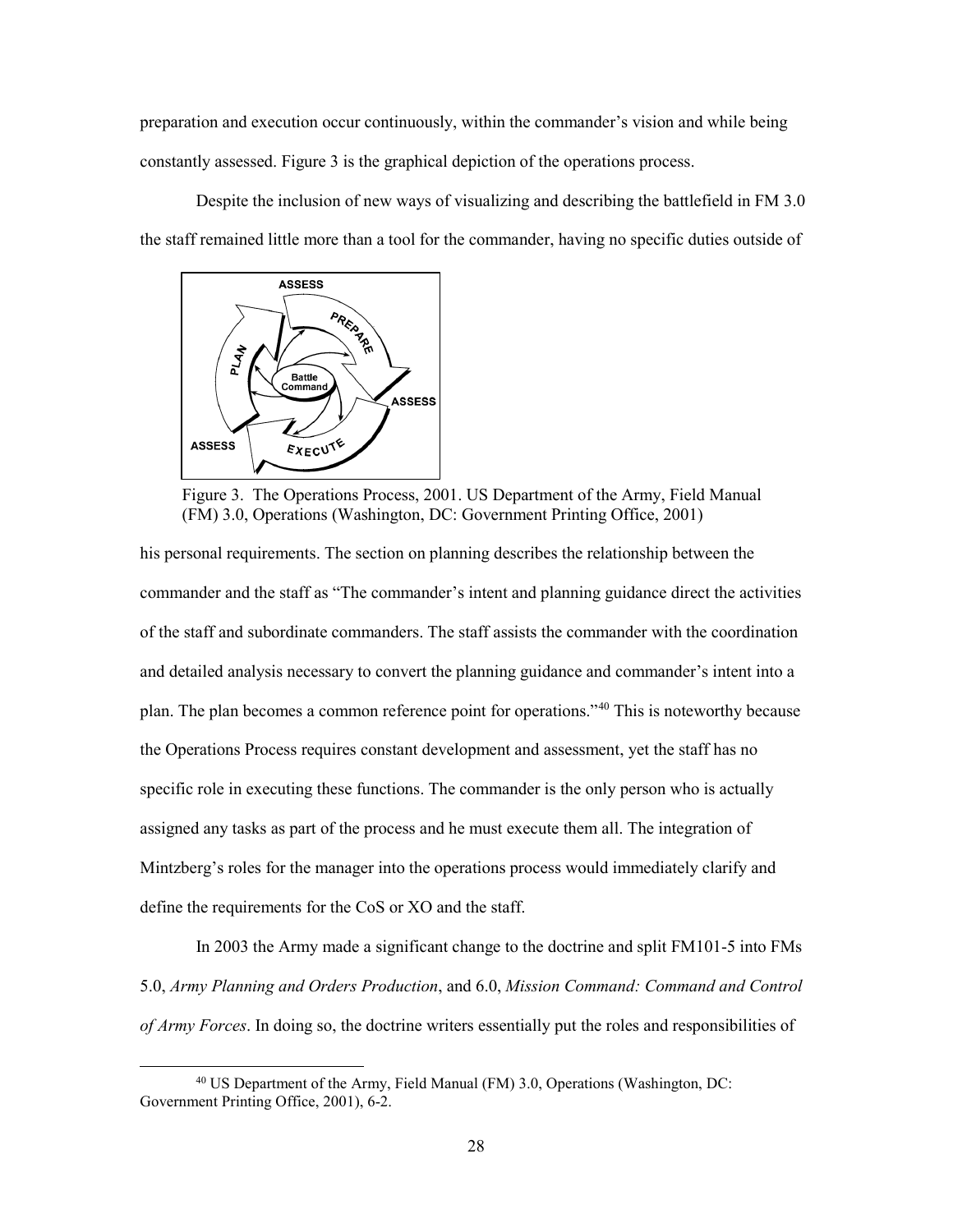the staff in support of the commander in one manual and the methods and processes used by the staff to plan operations in another. Mr. Mike Flynn of the Ft Leavenworth Combined Arms Doctrine Directorate was the author of the 2005 edition of FM 5.0. He stated that there were several reasons for the split.

The reason the 1997 edition of FM 101-5 was split into FM 5-0 and FM 6-0 was twofold. First, the Army did not have a manual dedicated to command and control. The 2003 edition of FM 6-0 became that manual. It included the fundamentals of C2 and mission command, along with the duties of the staff, the operations process, preparation and rehearsals, and liaison. Second, we wanted to match the Army doctrine numbering construct with the joint numbering construct. FM 5-0 took the planning aspects of FM 101-5 to make a manual dedicated to planning and orders production that matched the joint numbering series.<sup>41</sup>

This explanation is problematic for several reasons, both practical and conceptual. Splitting the act and process of planning from the other duties and expectations of the staff adds tremendous ambiguity to the daily expectations of an individual staff officer. Neither Kotter nor Mintzberg would approve of splitting the reference for the duties of the staff from the techniques used to fulfill those duties because both the role of staffs and managers are closely tied to their processes. The decision to split FM 101-5 into FMs 5.0 and 6.0 eliminated 65 years of history, during which a single reference existed regarding all the actions of a staff. It created a schism between responsibilities and procedures that is one of the principal reasons staffs struggle to fully support commanders today.

The 2003 edition of FM 6.0 also replaced the term Battle Command with the term Mission Command. Army leadership had determined that the change to Mission Command (MC) was necessary because the existing doctrine did not adequately address the increasing need for the commander to frequently frame and reframe an environment of ill-structured problems. [42](#page-36-1) For the third time in less than twenty five years, the Army used the same requirement, an increasingly decentralized and complex battlefield, as a reason to modify the doctrine for the control of

<span id="page-36-0"></span><sup>&</sup>lt;sup>41</sup> Mike Flynn, interview with author, Feb 13, 2018.

<span id="page-36-1"></span><sup>42</sup> Robert L. Caslen, "The Way the Army Fights Today," *Military Review* (March-April 2011): 85.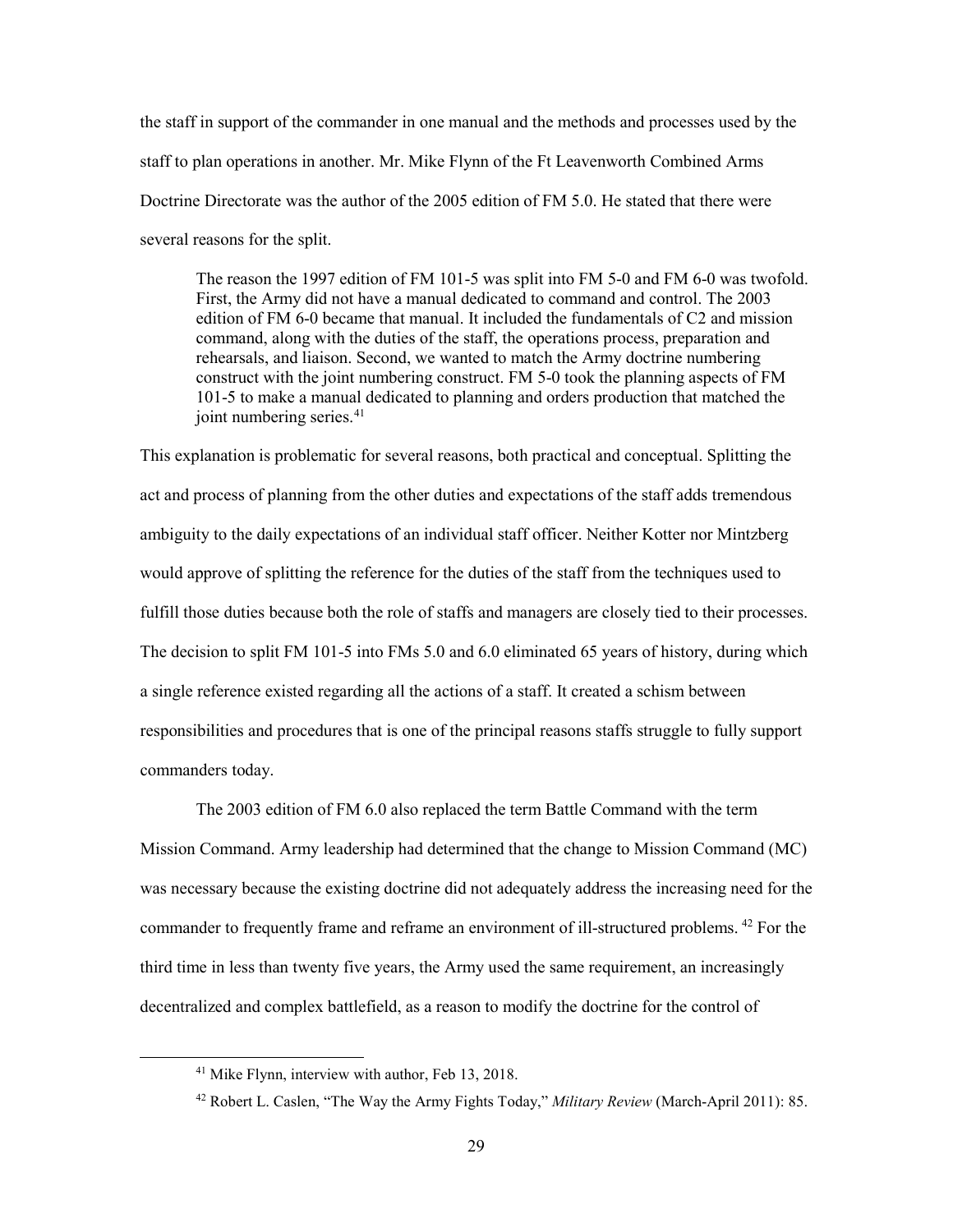operations. Interestingly, FM 3.0 retained the term Battle Command until 2011. FM 6.0 2003 presents command and control as a very complicated system focused entirely on the commander with no specified role for the staff. Figure 4 shows the 2003 model.



<span id="page-37-0"></span>Figure 4: The Command and Control system, 2003. US Department of the Army, Field Manual (FM) 6.0, Mission Command (Washington, DC: Government Printing Office, 2003), 1-2.

The manual makes it clear that the commander executes the command function and implies, but never explicitly states, that control is provided by the staff. The definition of control is illustrative.

Within command and control, *control* is the regulation of forces and battlefield operating systems to accomplish the mission in accordance with the commander's intent. It includes collecting, processing, displaying, storing, and disseminating relevant information for creating the common operational picture, and using information, primarily by the staff, during the operations process.[43](#page-37-1)

Even in the section dedicated to the functions necessary to support the commander's execution of command, the staff is treated as an afterthought. The roles and responsibilities of the staff that were prominently featured in previous editions of FM101-5 are now presented in one of six appendices. When the only manual dedicated to the roles of the staff has five chapters dedicated to commanders or command functions and only one dedicated to the staff then the challenges facing staffs today become clear. Further, this organization relegates the staff to a supporting

<span id="page-37-1"></span><sup>&</sup>lt;sup>43</sup> US Department of the Army, Field Manual (FM) 6.0, Mission Command (Washington, DC: Government Printing Office, 2003), 3-1.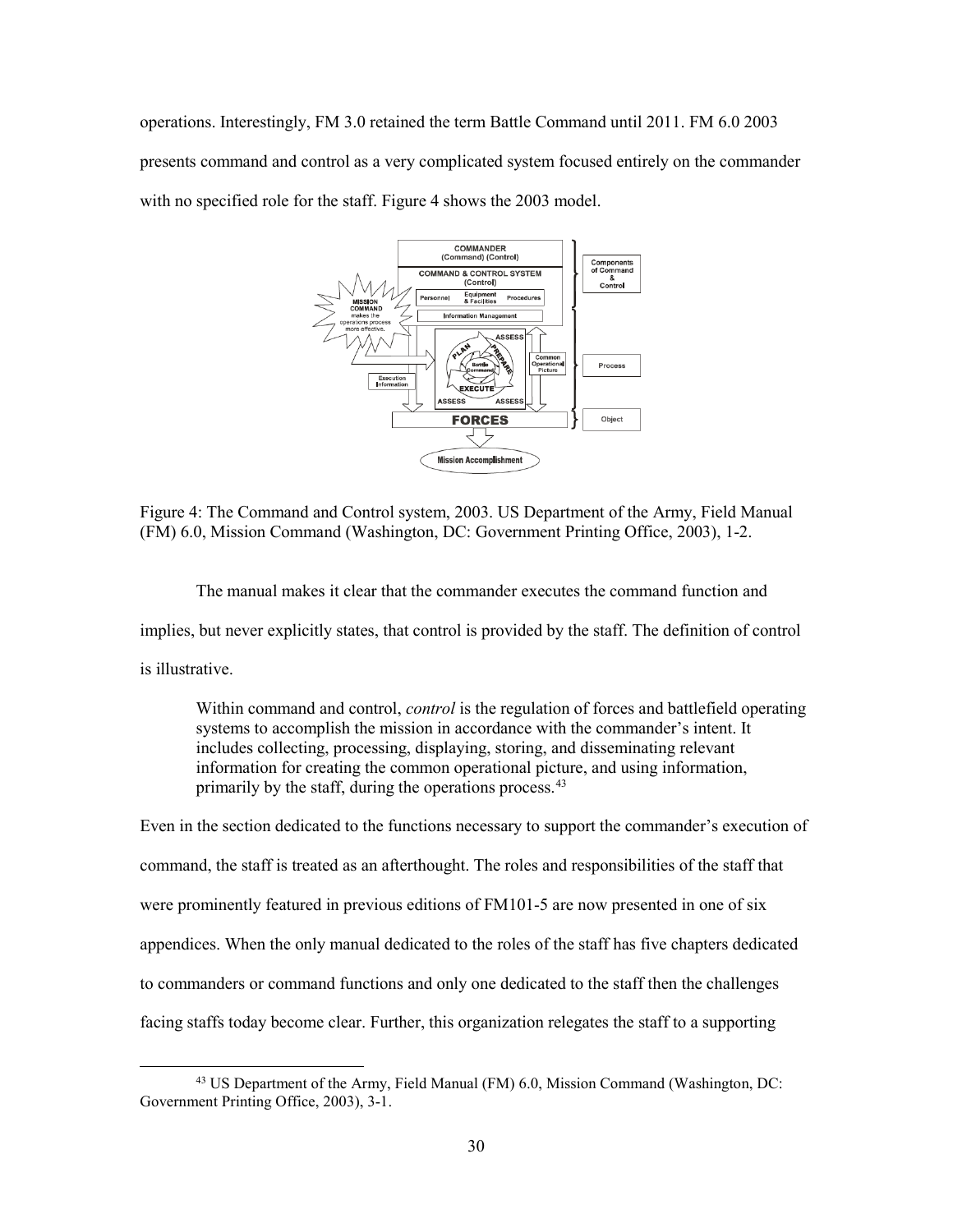function similar to the 1940 version of FM101-5 wherein the staff exists simply to meet the needs of the commander. This is in contrast to a more modern approach where the staff and commander have individual portfolios or responsibilities that work in concert to accomplish the mission as is laid out in Kotter. The 2008 update to FM 3.0 changed little in terms of the roles of the commander and staff. While it retained the term Battle Command, the roles of the commander and staff within the command and control system remained vague and very commander-centric.

#### <span id="page-38-0"></span>Current Doctrine

In 2011, the Army implemented the Joint Doctrine 2015 program that divided two top level doctrinal manuals into an Army Doctrine Publication (ADP) and Army Doctrine Reference Publication (ADRP) and lower level FMs. The ADP was intended as a high level summary for senior leaders with additional details included in the ADRP. FMs were retained for specialty topics, like Urban Operations or specific logistics processes. This division had the effect of further fracturing staff doctrine. In the 2012 edition of ADRP 6-0, the doctrine makes a significant differentiation between the Art of Command executed by the commander and the Science of Control used by the staff to support the commander's visualization.

supports the commander and subordinate commanders in understanding situations, decision making, and implementing decisions throughout the conduct of operations. The staff does this through the four staff tasks—

- Conduct the operations process: plan, prepare, execute, and assess.
- Conduct knowledge management and information management.
- Synchronize information-related capabilities.
- Conduct cyber electromagnetic activities.<sup>[44](#page-38-1)</sup>

The first of these tasks 'conduct the operations process' exemplifies the problem regarding the role of the staff in support of the commander. The conduct of the operations process is listed as the first, and presumably most important task for the staff but the diagram below in

<span id="page-38-1"></span> <sup>44</sup> US Department of the Army, Army Doctrine Publication (ADP) 6.0, Mission Command (Washington, DC: Government Printing Office, 2012), 3-5.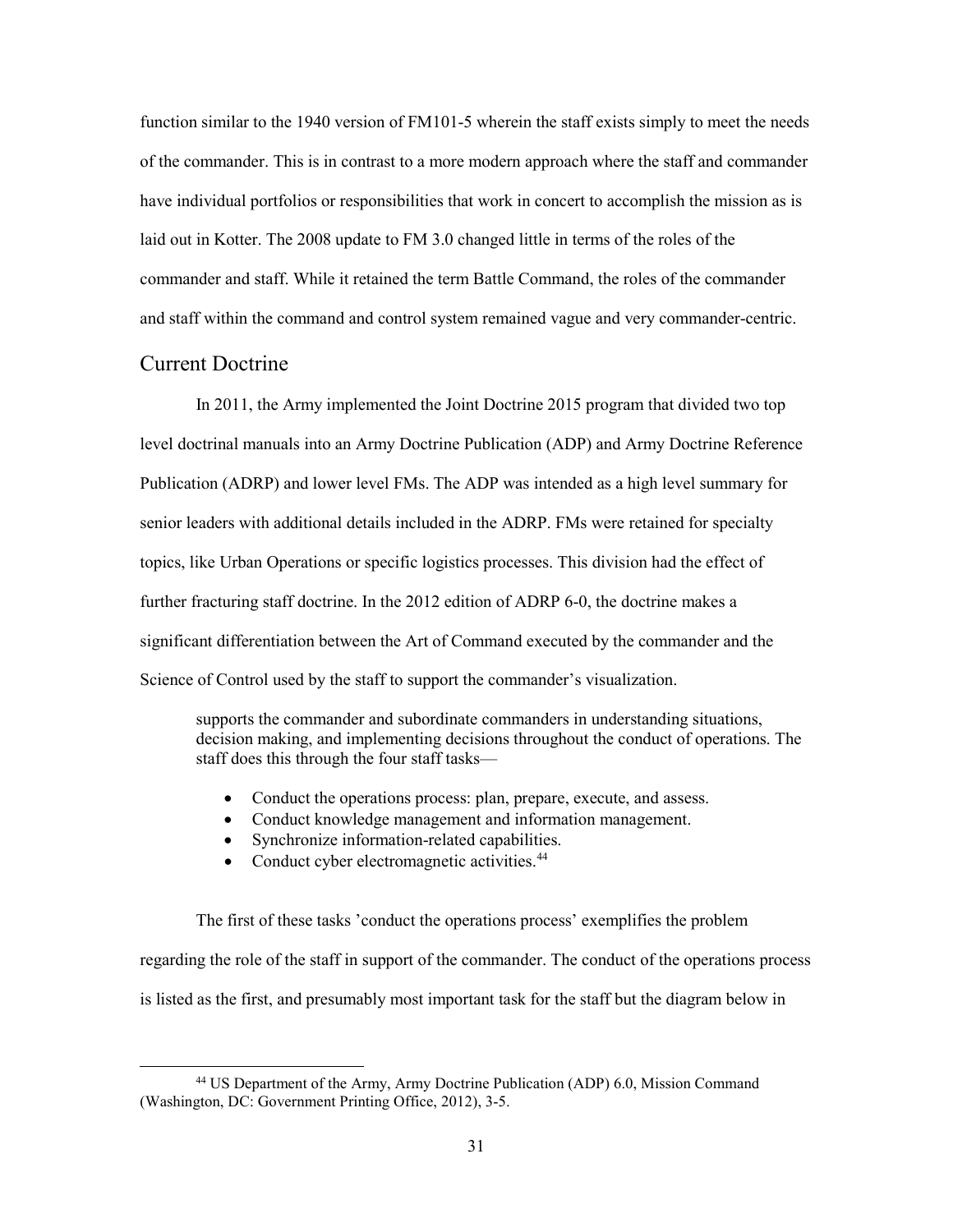figure five does not even use the word staff, let alone depict the role of the staff in supporting the commander.



Figure 5. The Operations Process, 2012. US Department of the Army, Field Manual (FM) 6.0, Mission Command (Washington, DC: Government Printing Office, 2012), 3-5.

<span id="page-39-0"></span>Even the description of the operations process fails to articulate the duties of the staff. It states "Commanders drive the operations process, while remaining focused on the major aspects of operations. Staffs conduct the operations process; they assist commanders in the details of planning, preparing, executing, and assessing."[45](#page-39-1) The subtle differences between driving the process and conducting the process are never made clear. By 2014, there were four different manuals with varying levels of detail regarding staff work. None of them contained specific tasks outside the requirement to support the commander.

In the ADP/ADRP scheme, the FM still exists to provide more detailed information or a reference. It is unknown whether the doctrine writers discovered or became aware of the lack of guidance for the staff in but in 2014, the Army released FM 6.0, Commander and Staff Organization and Operations. This title is remarkably similar to the last version of FM101-5, Staff Organizations and Operations, published in 1997. A comparison between the two manuals shows that they are nearly identical. While this could serve as a solution to some of the problems facing staffs, only a few officers and staffs are aware this field manual exists.

<span id="page-39-1"></span> <sup>45</sup> US Department of the Army, Field Manual (FM) 6.0, Mission Command (Washington, DC: Government Printing Office, 2012), 3-5.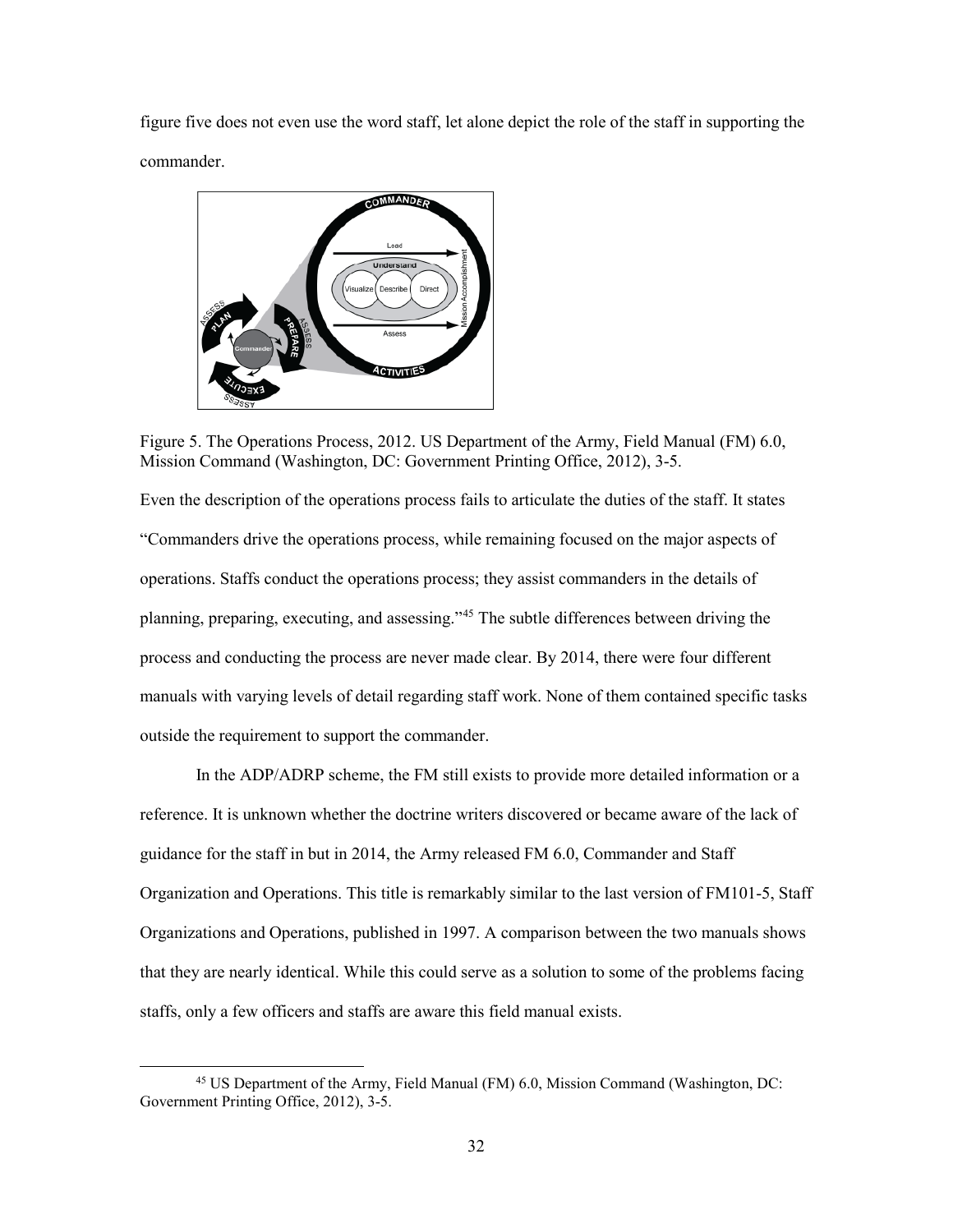#### <span id="page-40-0"></span>Staff Officer Education at CGSC

In addition to doctrine, officer education must be briefly evaluated to determine the causes for staff ineffectiveness. The Army's Command and General Staff College (CGSC) has several schools and courses. The Command and General Staff Officers Course historically has prepared mid-career field grade officers to serve as general staff officers. The principal doctrinal block of instruction in the Army's Command and General Staff Officer Course (CGSOC) core curriculum is in the C400, Army Doctrine and Planning. During the 64 hours of instruction, eight hours are spent on FM 3.0 and ADP 6.0, four hours on the operations process in ADP 5.0, and 34 hours are spent on the Military Decision Making Process out of FM 6.0, for a total of 46 hours. This block of instruction has been shortened by six hours from previous years. While it is good that over half the C400 instructional period , 46 of 64 hours, is spent on FM 6.0, there are 329 total instructional hours in the CGSC core curriculum, meaning that only ten percent of student officer's time is spent on the responsibilities and actions of the staff in planning and only another four percent on other doctrine.<sup>[46](#page-40-1)</sup> The dearth of instruction directly contributes to the lack of awareness and understanding demonstrated by officers serving on battalion, brigade and division level staffs.

The second half of the CGSC year is the Advanced Operations Course (AOC), which professionally develops graduates to serve as staff officers and commanders with the ability to build, lead formations, and integrate unified land operations. [47](#page-40-2) Even in the course designed to prepare officers to serve on or lead a staff only 124 of 304 hours, or about 41%, are dedicated to planning and staff actions. Further, when staff procedures are taught, the student serves as a unit commander, as opposed to a staff officer. The course description from the Advanced Operations Course O300 demonstrates the commander-centric trend, even in staff training:

<span id="page-40-2"></span><span id="page-40-1"></span> <sup>46</sup> US Army Command and General Staff College, *CGSC Circular 350-1* (Fort Leavenworth, KS, 2016), 7-3.

<sup>47</sup> Ibid., 7-11.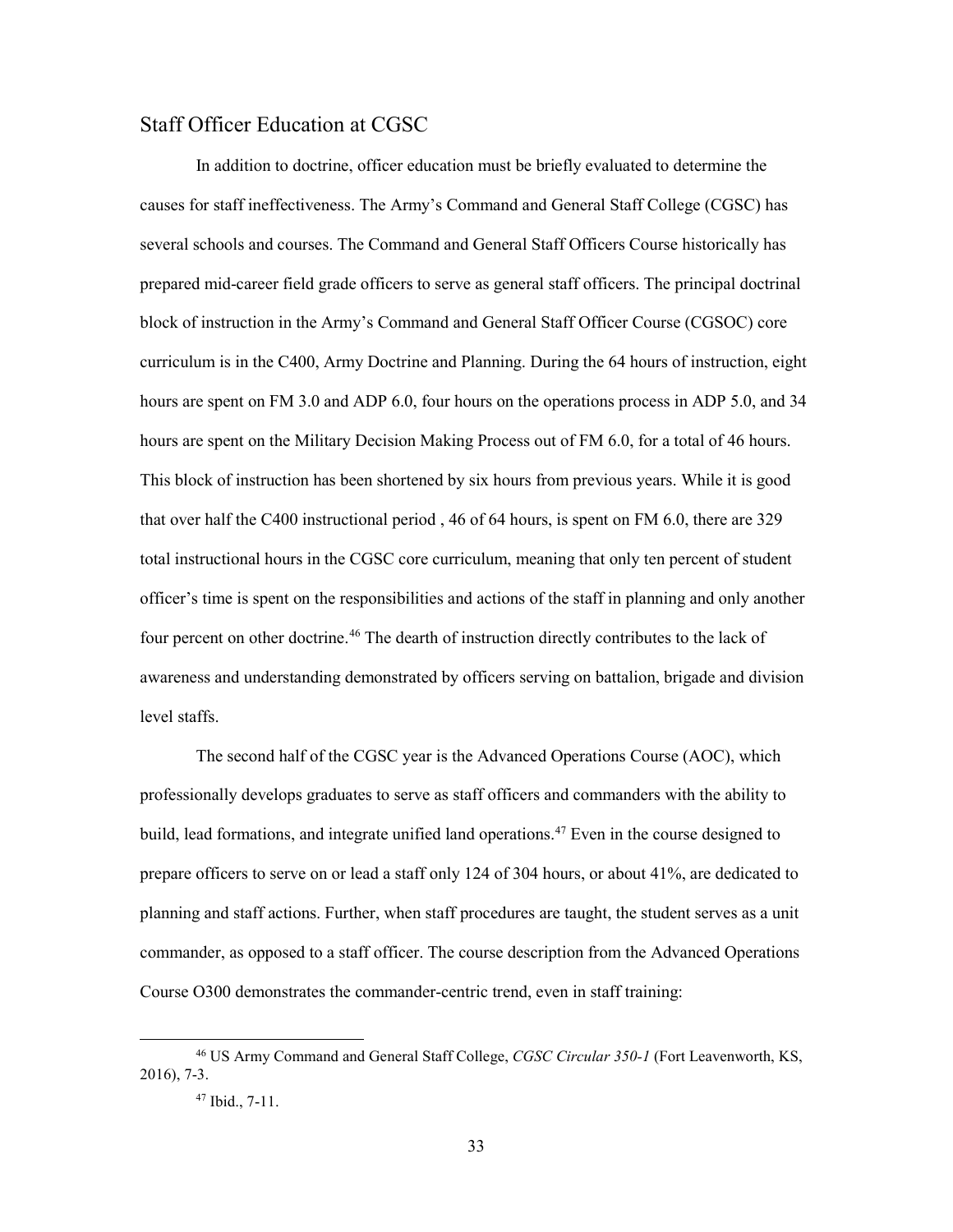This…block will prepare students, as leaders, to develop training and deployment plans and execute missions in extended campaigns and to anticipate change, create opportunities, and manage transitions. It will increase students' ability to understand, visualize, and describe the operational environment; frame complex problems; and direct staffs during planning, preparation, execution, and assessment of tactical plans to achieve a desired end state.

Throughout the CGSC curriculum, nearly every learning objective focuses on preparing an officer to command. The specific references to anticipating change and managing transitions mirror Kotter's observations concerning the duties of a leader, not those of a manager, which is backwards given the stated purpose of the instruction. Although the Command and General Staff Officer Course once provided the primary staff education for field grade Officers. However, with the shift toward Battle Command and then Mission Command the course no longer adequately covers Army staff doctrine and provides insufficient practice in staff procedures. Given the changes in Army command and control doctrine, the lack of attention to staff managerial requirements, and the absence of schooling in staff procedures, it is no wonder that training evaluations of battalion and brigade sized units have noted that the staffs cannot adequately fulfill their role.

#### Conclusion

<span id="page-41-0"></span>Modern military staffs struggle to perform the tasks necessary to support the requirements of the commander. A study of the evolution of the Army doctrine for the control of operations reveals several trends and a possible explanation. Since 1940, the Army has modified staff doctrine at basically the same pace as operational doctrine. While operational doctrine has changed to account for battlefield conditions, staff doctrine has lagged behind in defining the requirements and actions necessary to control operations and support the commander. This has caused a desynchronization between the Army's expectations and requirements for commanders and its definition of the roles and responsibilities of the staff. Since the 1980s, the staff doctrine has also become increasingly commander-centric. While supporting the commander's intent and vision is the staff's purpose, the Commander centric nature of doctrine has led to a "Cult of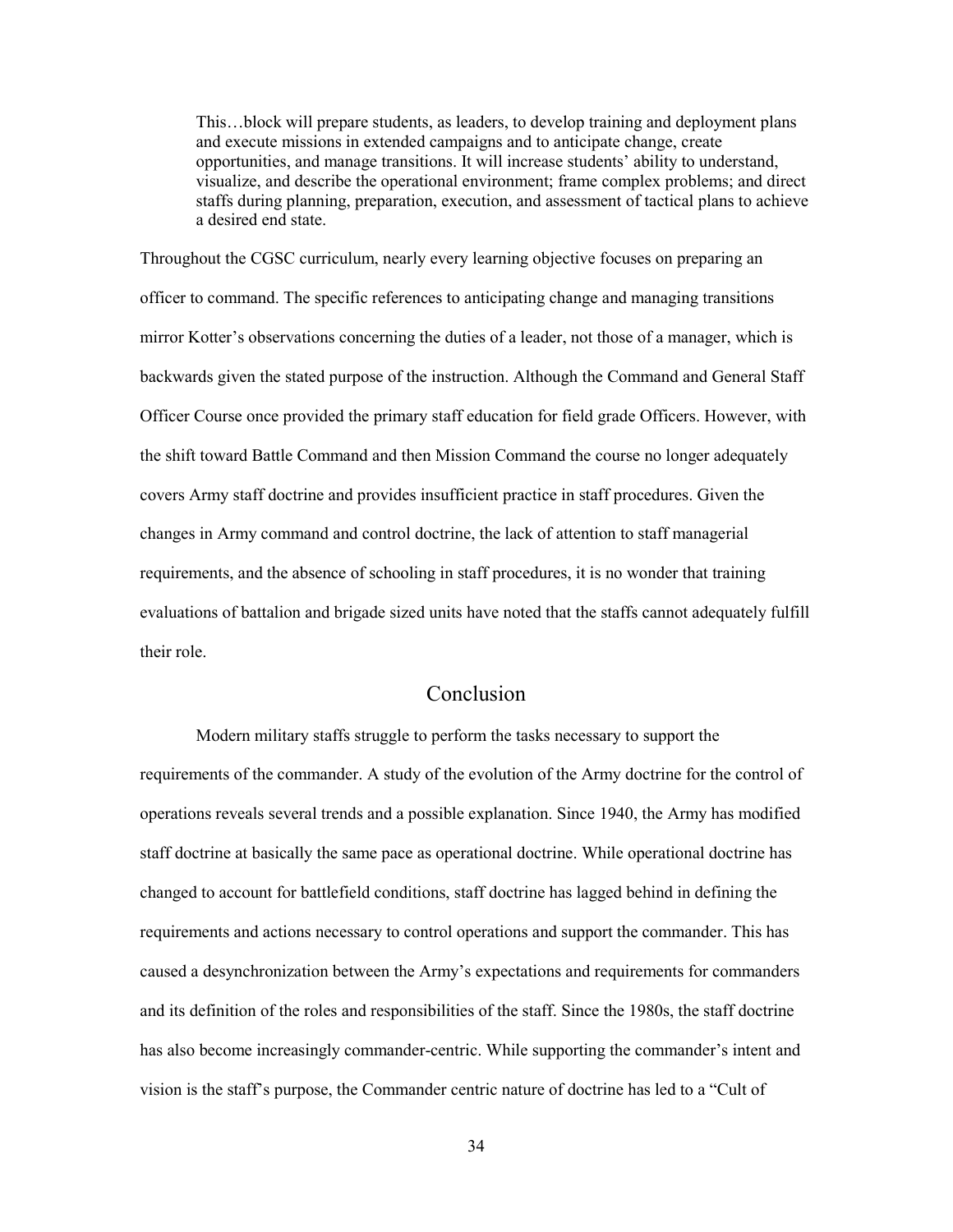Command" where staff actions are relegated to an afterthought or vague notion. [48](#page-42-0) Since 2003, the doctrine for control of operations and the roles of the staff have been split between no less than two, and currently five, different references. The split of FM 101-5 into FMs 5.0 and 6.0 degraded the quality of staff doctrine and confused the role of the commander with the requirements of the staff. The subsequent introduction of Army Doctrine 2015 and the ADP/ ADRP series of manuals have exacerbated this problem significantly.

Further complicating the challenges facing staffs, Majors receive little more than exposure, as opposed to in-depth education, to the doctrine for planning and controlling operations. Those students then only have a few opportunities to practice or exercise those skills and roles in school, prior to joining a unit. What training Majors receive is framed from the perspective of a commander instead of a staff officer. As a result, the officers principally responsible for supervising and executing staff functions at the battalion and brigade level cannot reconcile the fractured nature of the doctrine and their training with their requirements in execution.

Simultaneously, the business world embraces the idea of managers and leaders having different roles and functions. Two influential theorists and academics have described their versions of what those roles would entail but more value lies in the idea that the roles of the manager and leader are distinct, separate and complementary. The staff must represent the Commander to others without benefit of command authority. The staff constantly communicates the vision of the Commander both within the organization and to the higher level. The staff also maintains communications with peer organizations or departments to ensure synchronization with other organizational priorities and operations. The staff serves as the central clearinghouse for information and identifies opportunities for growth or the requirement for change within the organization. While the Commander sets the vision and goals for the organization, the staff

<span id="page-42-0"></span> <sup>48</sup> Gregory Fontenot and Kevin C. M. Benson, "The Conundrum of Mission Command" *Army* (June 2013): 28.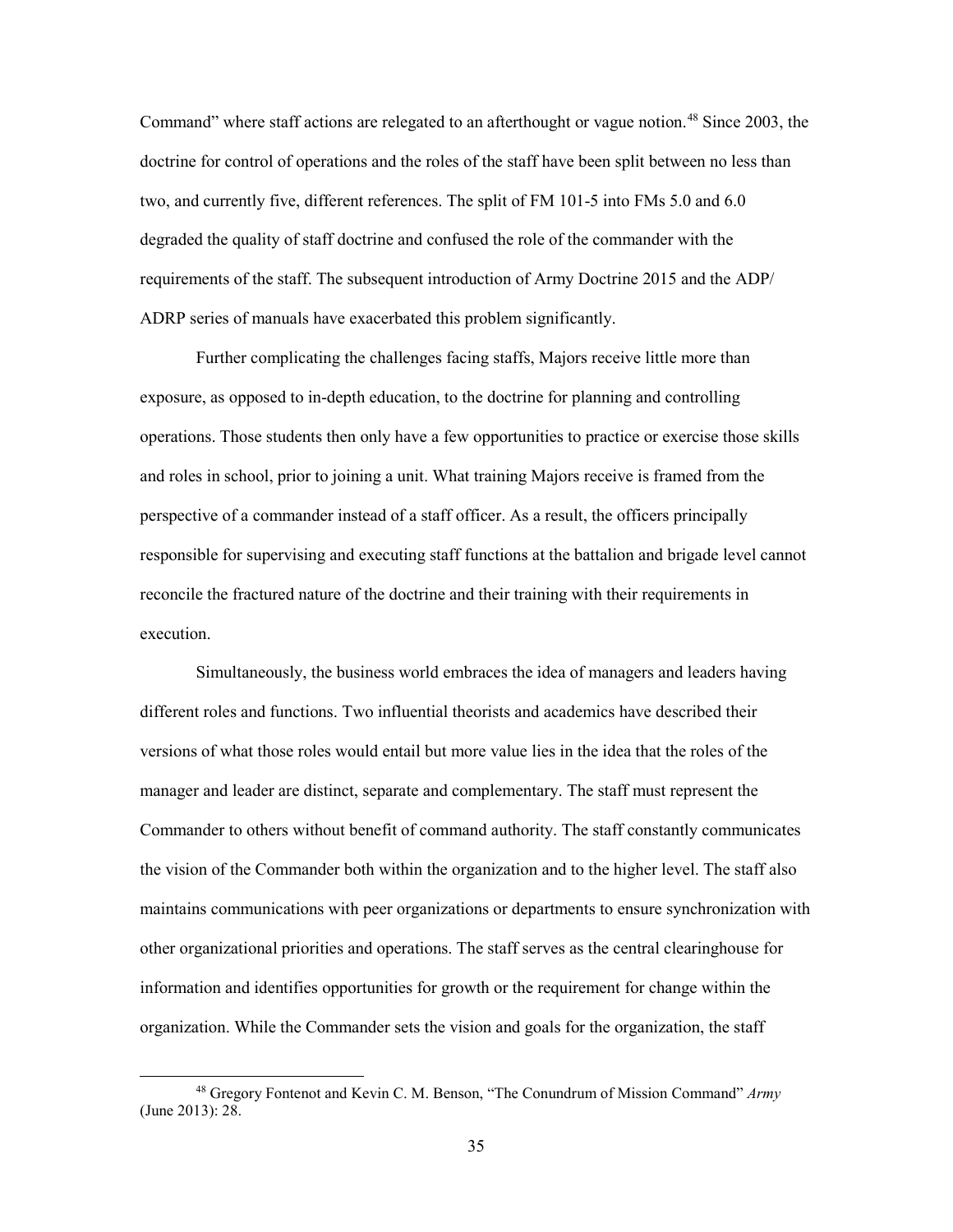creates the structure the organization will use to achieve that goal. The staff operates within the established structure to monitor progress and account for difficulties, both anticipated and unanticipated. The use of either Mintzberg or Kotter or any other well-informed set of observations could provide a clear framework for the role of the CoS/ XO and the staff.

Army staffs struggle to succeed because doctrine does not fully define the role or requirements of the staff and does not fully educate officers to execute their duties. To address this shortcoming, contemporary business theories and models should be included in doctrine.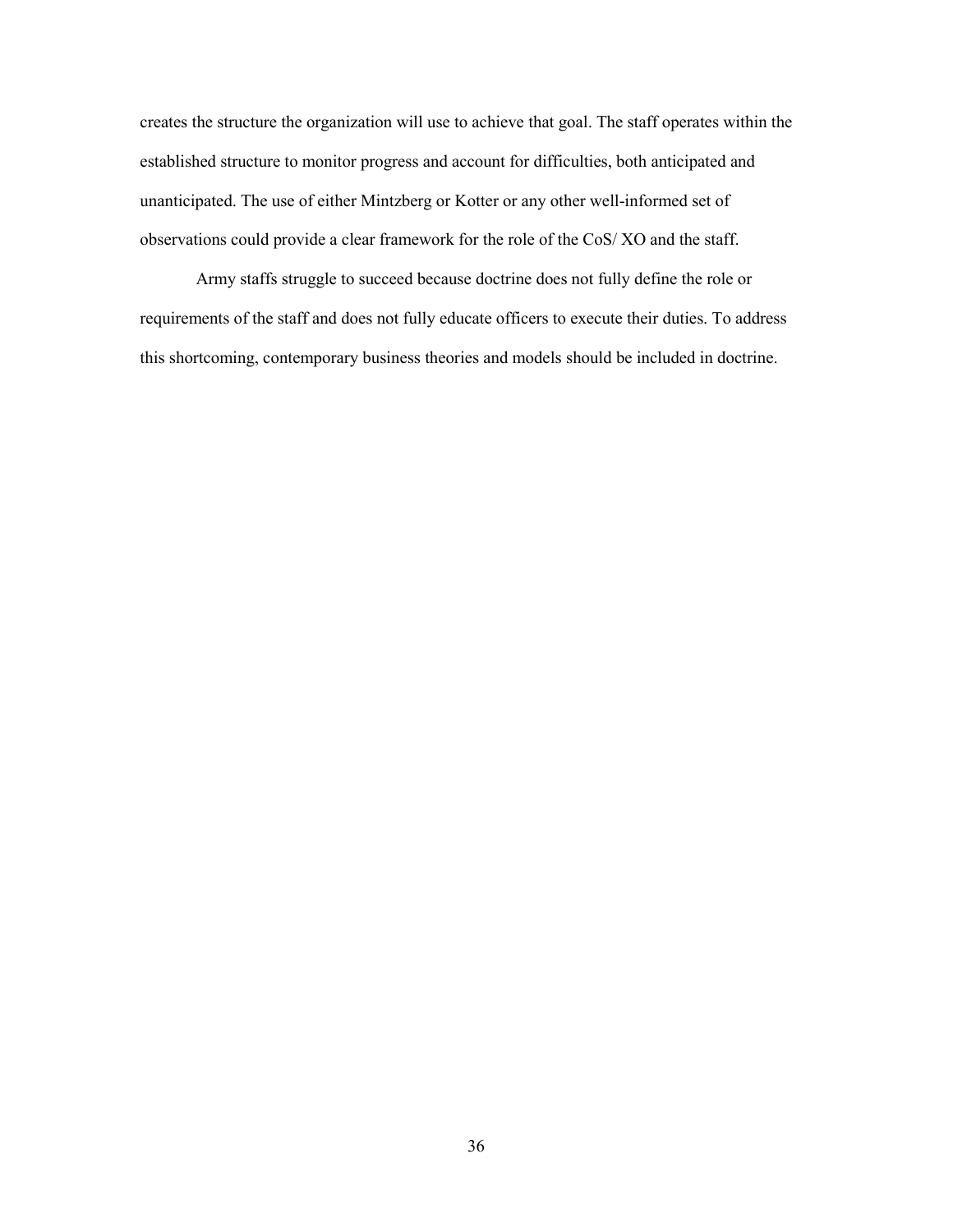#### Bibliography

- <span id="page-44-0"></span>Ancker, Clinton J. "The Evolution of Mission Command in U.S. Army Doctrine, 1905 to the Present." *Military Review* (March-April 2013): 42-52.
- Caslen, Robert L. "The Way the Army Fights Today." *Military Review* (March-April 2011): 84- 88.
- Dunnigan, Jim. "Frederick the Great and the Art of Battle Management during the Seven Years War, 1756-63" *Strategy and Tactics* (Mar/ Apr 2004). Reproduced by permission of Decision Games in the format Copy via Copyright Clearance Center.
- Fontenot, Gregory and Benson, Kevin C.M. "The Conundrum of Mission Command" *Army* (June 2013): 28-35.
- Franks, Frederick M. "Battle Command: A Commanders Perspective*." Military Review* (May-June 1996): 4-25.
- Kotter, John P. 1990. "What Leaders Really Do." *Harvard Business Review* 68, no. 3: 103-111.
- Kotter, John P. *A Force for Change* (New York, NY: The Free Press, 1990).
- Mintzberg, Henry. *The Nature of Managerial Work* (New York, NY: Harper and Row, 1973).
- Mintzberg, Henry. *Managing* (San Francisco: Berrett-Koehler Publishers Row, 2009).
- US Army Center for Army Lessons Learned, "Conduct the Military Decision Making process," *CTC Trends Fiscal Year 2016*, no 17-28, (Oct 2017): 10.
- US Army Center for Army Lessons Learned, "Command Trends," *JRTC Trends 3rd and 4th Quarter Fiscal Year 2017*, (Dec 2017): 15.
- US Army Command and General Staff College, *CGSC Circular 350-1* (Fort Leavenworth, KS, 2016): 7-3.
- US Army Mission Command Training Program, "Mission Command Training in U nified Land Operations," *FY 16 Key Observations*, no 17-05, (Feb 2017): 6.
- US Department of the Army, Army Doctrine Publication (ADP) 3-0, Operations. Washington, DC: Government Printing Office, 2012.
- US Department of the Army, Field Manual (FM) 3.0, Operations. Washington, DC: Government Printing Office, 2008.
- US Department of the Army, Field Manual (FM) 3.0, Operations. Washington, DC: Government Printing Office, 2001.
- US Department of the Army, Army Doctrine Publication (ADP) 5.0, The Operations Process. Washington, DC: Government Printing Office, 2012.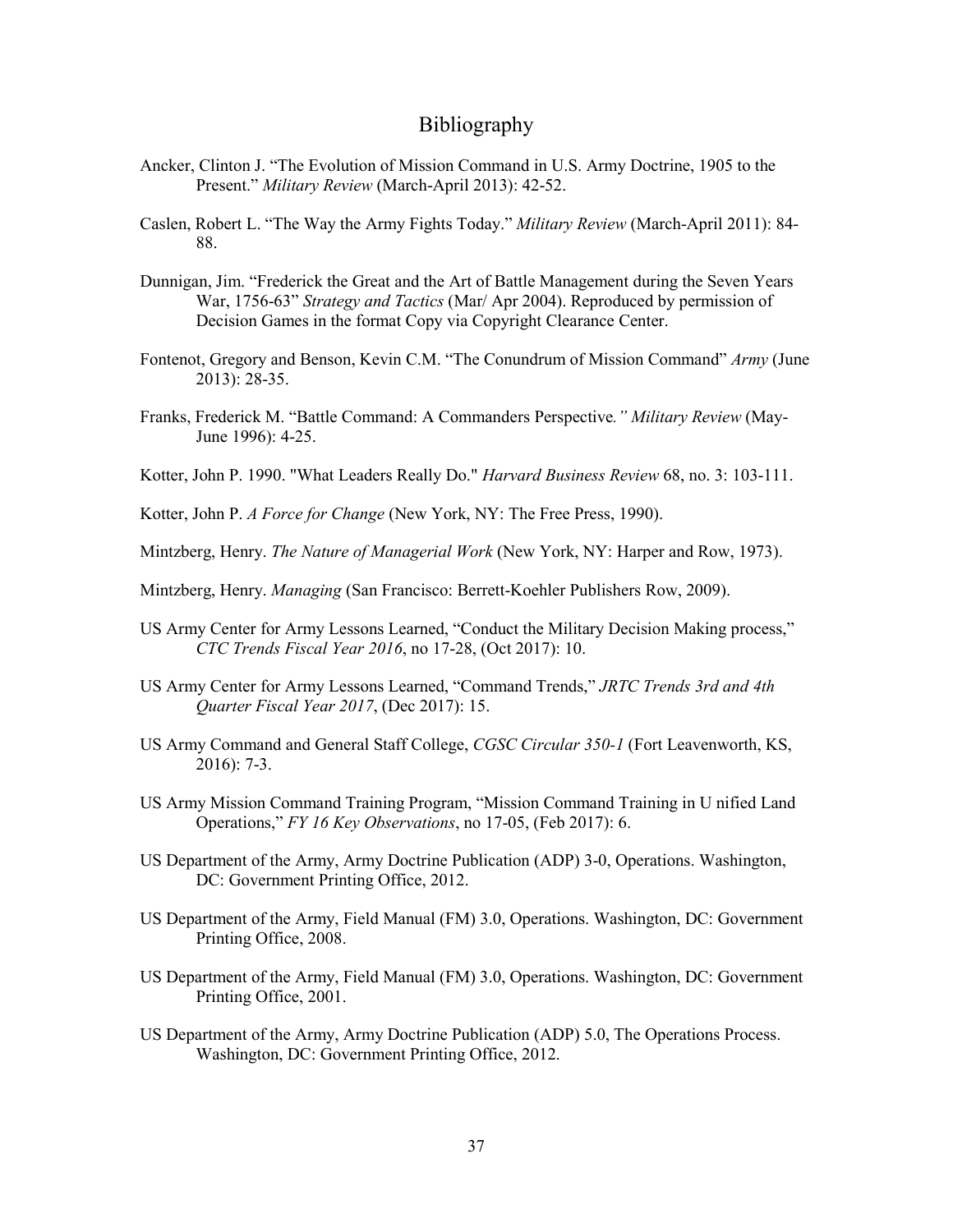- US Department of the Army, Field Manual (FM) 5.0, The Operations Process. Washington, DC: Government Printing Office, 2008.
- US Department of the Army, Field Manual (FM) 5.0, The Operations Process. Washington, DC: Government Printing Office, 2006.
- US Department of the Army, Army Doctrine Publication (ADP) 6.0, Mission Command. Washington, DC: Government Printing Office, 2012.
- US Department of the Army, Field Manual (FM) 6.0, Mission Command. Washington, DC: Government Printing Office, 2008.
- US Department of the Army, Field Manual (FM) 6.0, Mission Command. Washington, DC: Government Printing Office, 2006.
- US Department of the Army, Field Manual (FM) 6.0, Mission Command. Washington, DC: Government Printing Office, 2003.
- US Department of the Army, Army Doctrine Publication (ADP) 6-22, Mission Command. Washington, DC: Government Printing Office, 2012.
- US Department of the Army, Field Manual (FM) 100-5, Operations*.* Washington, DC: Government Printing Office, 1993.
- US Department of the Army, Field Manual (FM) 100-5, Operations. Washington, DC: Government Printing Office, 1986.
- US Department of the Army, Field Manual (FM) 100-5, Operations. Washington, DC: Government Printing Office, 1982.
- US Department of the Army, Field Manual (FM) 100-5, Operations. Washington, DC: Government Printing Office, 1976.
- US Department of the Army, Field Manual (FM) 100-5, Operations. Washington, DC: Government Printing Office, 1968.
- US Department of the Army, Field Manual (FM) 100-5, Operations. Washington, DC: Government Printing Office, 1962.
- US Department of the Army, Field Manual (FM) 100-5, Operations. Washington, DC: Government Printing Office, 1954.
- US Department of the Army, Field Manual (FM) 100-5, Operations. Washington, DC: Government Printing Office, 1944.
- US Department of the Army, Field Manual (FM) 100-5, Operations. Washington, DC: Government Printing Office, 1941.
- US Department of the Army, Field Manual (FM) 101-5, Staff Organization and Operations*.* Washington, DC: Government Printing Office, 1997.